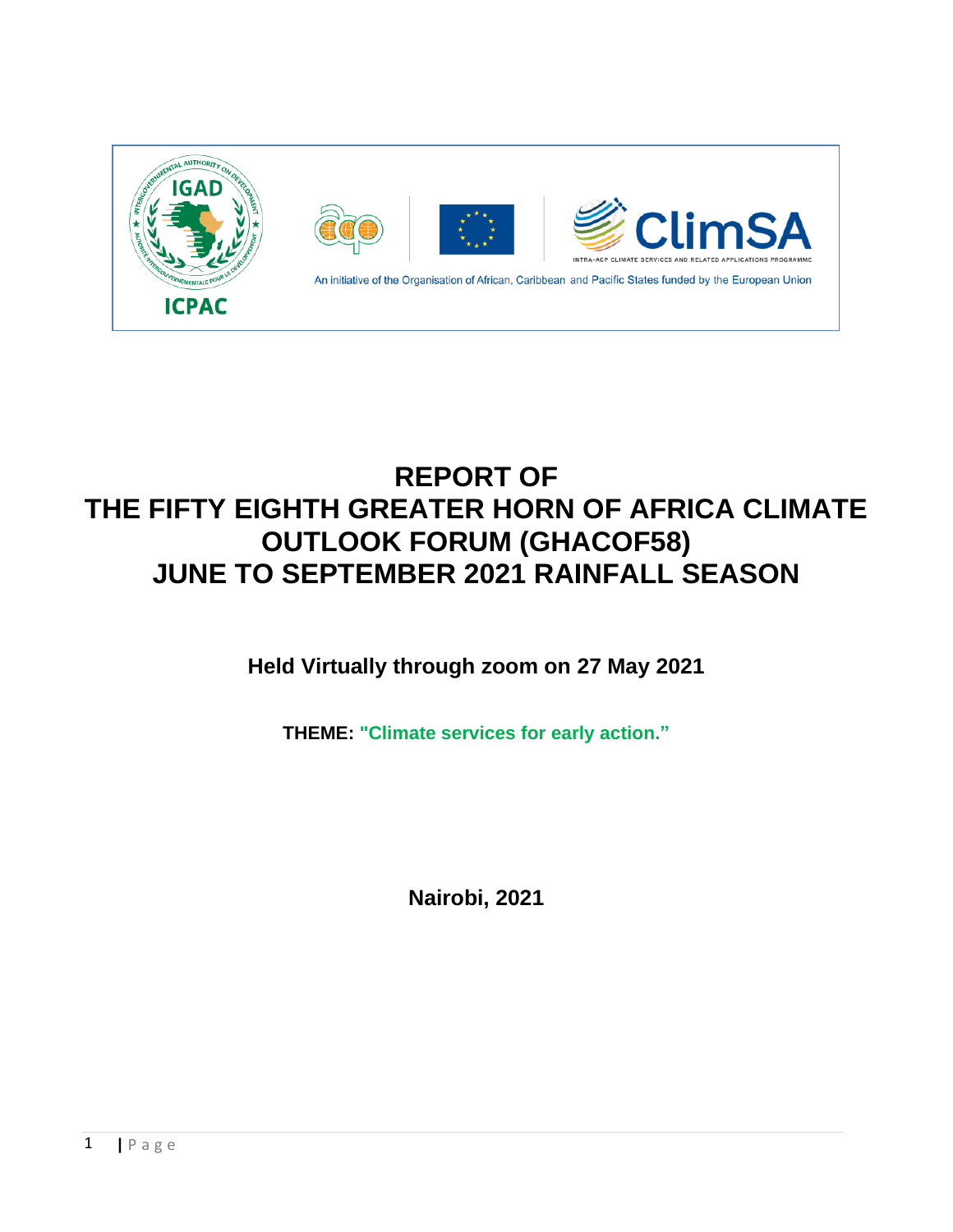# **Table of Contents**

| 1.1 |                                                                                 |  |
|-----|---------------------------------------------------------------------------------|--|
|     |                                                                                 |  |
| 1.3 |                                                                                 |  |
| 1.4 |                                                                                 |  |
| 2.  | SESSION II: FEEDBACK ON PERFORMANCE AND IMPACTS OF MARCH - MAY 2021             |  |
|     | 2.1 Verification and Performance of MAM 2021 Seasonal Climate over GHA  9       |  |
|     |                                                                                 |  |
|     |                                                                                 |  |
|     |                                                                                 |  |
|     |                                                                                 |  |
|     |                                                                                 |  |
|     |                                                                                 |  |
|     |                                                                                 |  |
| 3.  | SESSION III: June - September (JJAS) 2021 CLIMATE OUTLOOK 12                    |  |
| 3.1 |                                                                                 |  |
| 3.2 | Presentation of June - September 2021 Greater Horn of Africa Climate Outlook 12 |  |
|     | SESSION IV: SECTOR REPORTS ON IMPACTS AND MANAGEMENT STRATEGIES FOR             |  |
| 4.1 |                                                                                 |  |
| 4.2 |                                                                                 |  |
| 4.3 |                                                                                 |  |
| 4.4 |                                                                                 |  |
| 4.5 |                                                                                 |  |
| 4.6 |                                                                                 |  |
| 4.7 |                                                                                 |  |
| 5.  | <b>SESSION V: RELEASE OF FORUM STATEMENT AND CLOSING CEREMONY  20</b>           |  |
| 6.  | <b>SESSION V:</b>                                                               |  |
| 6.1 |                                                                                 |  |
| 6.2 |                                                                                 |  |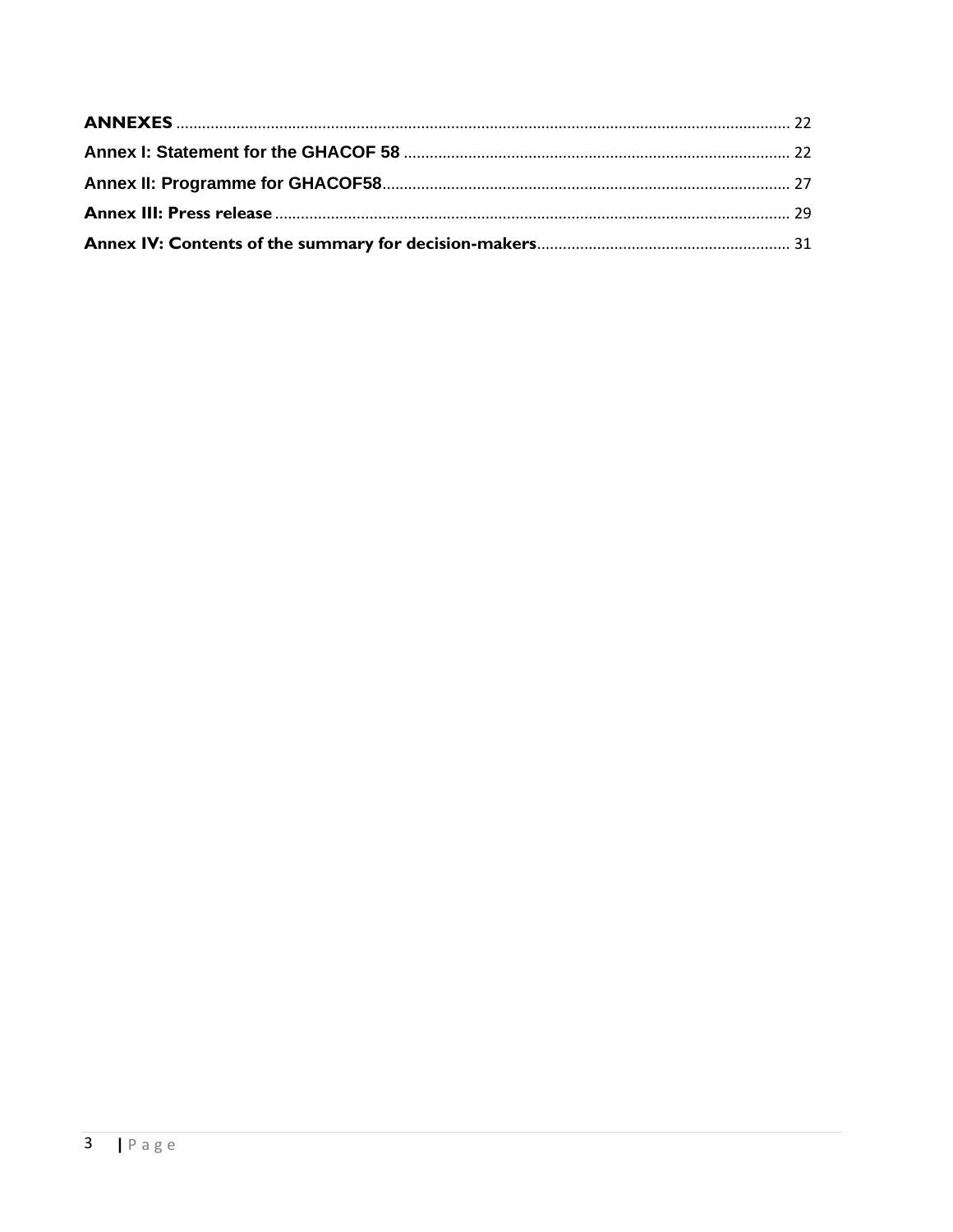#### <span id="page-3-0"></span>**PREFACE**

The fifty-eighth Greater Horn of Africa (GHA) Climate Outlook Forum (GHACOF58) was organized virtually on 27 May 2021. The forum's primary goal was to communicate the seasonal climate outlook for June – September 2021, analyze its socio-economic impacts, and formulate appropriate mitigation measures to reduce climate risk over the region. More than 180 stakeholders from the GHA, West and Southern Africa, Europe, and the USA attended the forum. GHACOF58 was preceded by sectors specific workshops that focused on co-production of climate services, feedback on the use of the previous forecast and impacts of the following season, lessons learned and mitigation measures, and co-production of climate services. This was in addition to week-long traditional climate workshop to co-develop regional and national climate forecasts.

Albeit technical and connection challenges, the GHACOF58 was highly successful and far exceeded expectations in terms of attendance and a high level of participant satisfaction on the usefulness of the information and presentation format. The virtual setting also allowed some stakeholders to join the meeting from their homes and countries outside the region. The other positive qualities that could be attributed to the virtual forum include the extremely low expenditure compared to the costs of in-person GHACOF meetings and the absence of negative environmental impacts.

The Inter-Governmental Authority Development (IGAD) Climate Prediction and Applications Centre (ICPAC) organized the forum in collaboration with the National Meteorological and Hydrological Services (NMHSs) of ICPAC's participating member countries and supported by partners.

The forum was organized within the IGAD regional strategy framework for mainstreaming climate information into key socio-economic sectors for disaster risk reduction and sustainable development. The theme of GHACOF58 was **"Climate services for early action"**.

The three days-event was attended by 580 participants who joined the virtual meeting, 429 (74.4%) were male, while 151 (25.6%) were female.

ICPAC would continue to organize GHACOFs as one of the most effective ways to strengthen the dialogue between climate scientists and the users of climate services, proactively innovate and improve efforts to deliver better services to intermediary and end-users in the coming seasons.

#### *Guleid Artan (PhD)*

#### *ICPAC Director*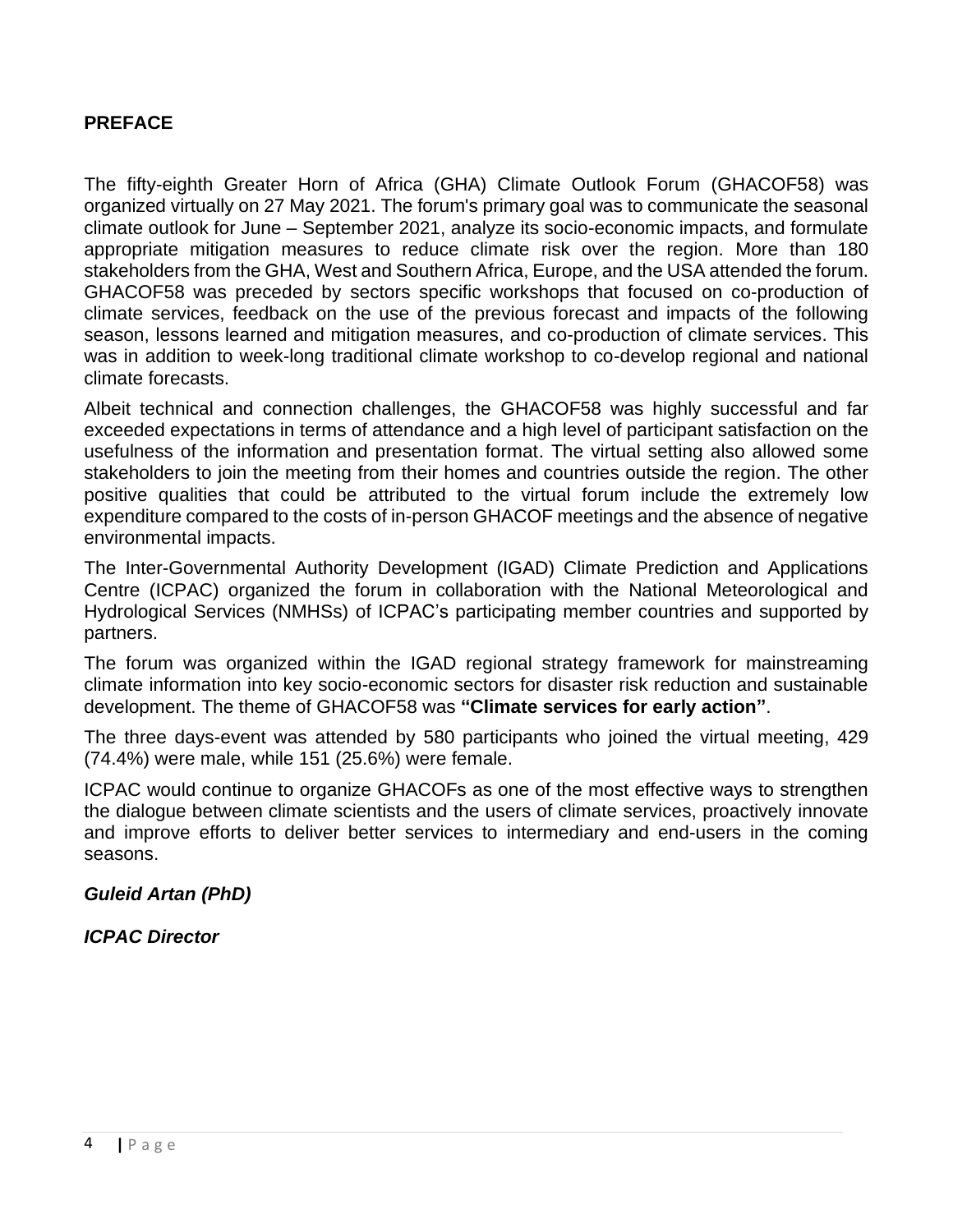#### <span id="page-4-0"></span>**EXECUTIVE SUMMARY**

Due to the COVID-19 pandemic, the IGAD Climate Prediction and Applications Centre (ICPAC) held its GHACOF58 virtually using *Airmeet* platform. The GHACOF58 issued the June to September 2021 rainfall forecasts for the region, including its potential impacts and mitigation measures.

It also reviewed the March-May 2020 seasonal rainfall performance, i.e., rainfall onset, amounts, distribution, and impacts vis-a-vis the previous seasonal outlook.

The forum was held within the framework of the IGAD regional strategy for mainstreaming climate information into key socio-economic sectors for resilience and sustainable development. It brought together representatives from National Meteorological and Hydrological Services (NMHSs), sector focal points, regional partners, and global climate centers to ensure consistency in the access to and the interpretation of seasonal rainfall and temperature prediction in the Greater Horn of Africa (GHA) and the implications for critical sectors. Others were from socio-economic sectors such as agriculture and food security, health, water resources, energy, disaster risk reduction, civil society, conflict early warning response, environment and forestry, communication, and media, among other users of climate information and prediction products. The forum provided a structured means for users, researchers, and climate services providers to interact at the regional level to ensure that user needs for the seasonal prediction are met.

The methodology adopted to achieve its objective included power point presentations shared through *Airmeet* and plenary dialogue. The forum formulated mitigation and response strategies as a consequence of the June–September 2021 seasonal outlook.

After many hours of deliberations, the Director of ICPAC read the forum's statement to the participants. The consolidated objective climate forecast generally indicated a relatively higher chance of wetter conditions over much of the northern Tanzania and along a north-south band centered on the Uganda, Kenya, South Sudan, and Ethiopia borders and including parts of Uganda, Rwanda, and Burundi. In these regions, probabilities for the wetter than average category range from 35-50%. In contrast, probabilities for drier than average conditions are enhanced over parts of eastern Ethiopia and reach 45% at few locations.

All the sectorial sessions were held a day before the main event. Historically, GHACOFs sessions had two breakout sessions that reviewed lessons learned from the preceding forum as well as formulated implications of the coming climate outlook and response strategies. In line with restructuring GHACOF events based on stakeholders' recommendations and survey outcome, more time for sector discussions were innovatively created while at the same time minimizing the long sector activities, particularly for online GHACOF session. The sectors involved were Agriculture and Food Security, Disaster Risk Management (DRM), Water Resources Management and Energy, Livestock, Health, Environment and Forestry, Media, and the Conflict Early Warning and Response Mechanism (CEWARN). Climate Change experts also had a parallel workshop on day one but later joined the various sectors on the second day.

Despite the success, there were technological challenges that affected the online forum. Structurally, internet services generally are not widespread and stable in many parts of the region, which can significantly affect the quality and rate of participation in virtual forums.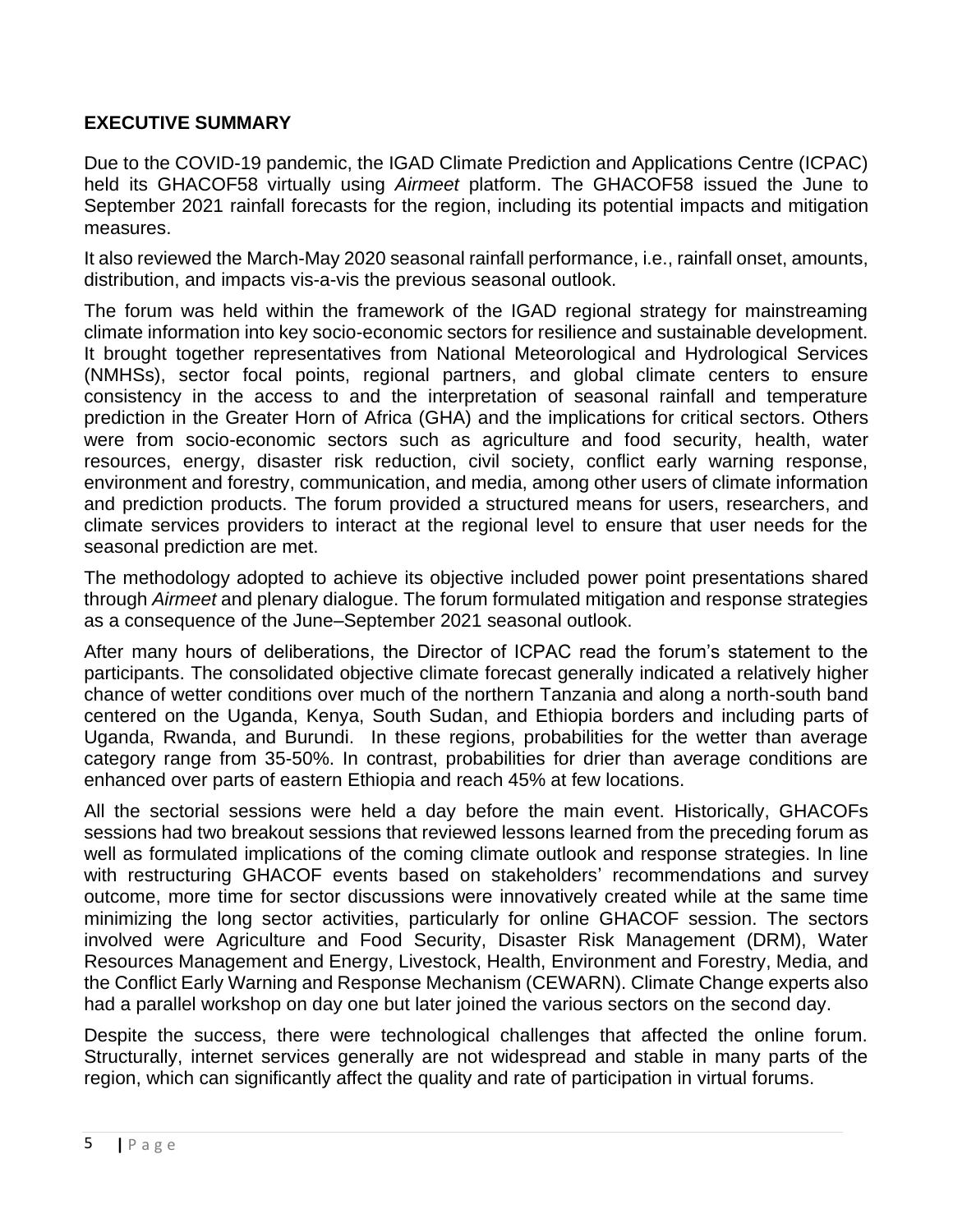# <span id="page-5-0"></span>**1. SESSION I: SETTING THE STAGE AND OFFICIAL OPENING CEREMONY**

The forum was opened by the Director of the IGAD Climate Prediction and Applications Centre (ICPAC), Dr. Guleid Artan. In his opening remark, Dr. Artan welcomed all the participants and distinguished guests and stated that the region, like many other parts of the world, currently face a series of compounded crises. These crises are exacerbated further by climate change. He mentioned that more frequent and intense extreme events are becoming new normal with their unexpected impacts. Moreover, he added that food insecurity, pests like the desert locust, or an increased frequency of tropical cyclones affect our region's people.

Dr. Artan noted the importance of early warning and stressed that early warning is of limited value without early action. He further emphasized the need to focus on what the weather will do rather than what the weather will be. He recognized representatives from member countries in the event. He gave assurance that ICPAC would continue working with NMHS in member countries to co-produce climate products relevant for sector-specific decision-making.

Mr. Zachary Atheru briefed the participants about the GHACOF event, including the Pre-GHACOF58 workshops. He noted that the main objective of the GHACOF is to review the performance and impacts of the previous season, share lessons learned in the application of the products, and present the seasonal forecast for the coming season. He noted that the forum provides the opportunity for interactions between producers, users, and decision makes. He indicated that the main outcomes of the GHACOF event are the release of climate outlook for June to September 2021 and summary for decision-makers.

He also highlighted some of the activities undertaken before the main GHACOF event, including the (1) PreCOF58 capacity building training workshop conducted from 17 to 21 May 2021 to produce the regional and national objective climate forecast, (2) the climate services coproduction workshop with the key sectors held on 25 May 2021 and (3) the sectoral meeting to generate advisories and response strategies held on 26 February 2021.

# <span id="page-5-1"></span>**1.1 INTRODUCTION**

Historically, the organization of RCOFs was initiated in 1996 in Victoria Falls, Zimbabwe, by the WMO's Climate Information and Prediction Services (CLIPS) project in collaboration with NMHSs. RCOFs gained momentum as a regional response to the major 1997–1998 El Niño event, with the first Southern Africa Climate Outlook Forum held in September 1997. The RCOFs are useful in providing regional, seasonal climate outlooks for applications in support of resilience building for sustainable development.

The fifty-eighth Greater Horn of Africa Climate Outlook Forum was organized by ICPAC in collaboration with its member NMHSs, regional and international climate centres, among many other partners. The objective of the forum was to raise awareness and to serve as a platform for the dissemination of climate information. The overall goal is to provide information that enables early action against climate-driven socio-economic impacts supporting sustainable development.

June to September (JJAS) is the main rainfall season over the northern part of the Greater Horn of Africa (GHA) region. This report presents JJAS 2021 seasonal rainfall, its implications, and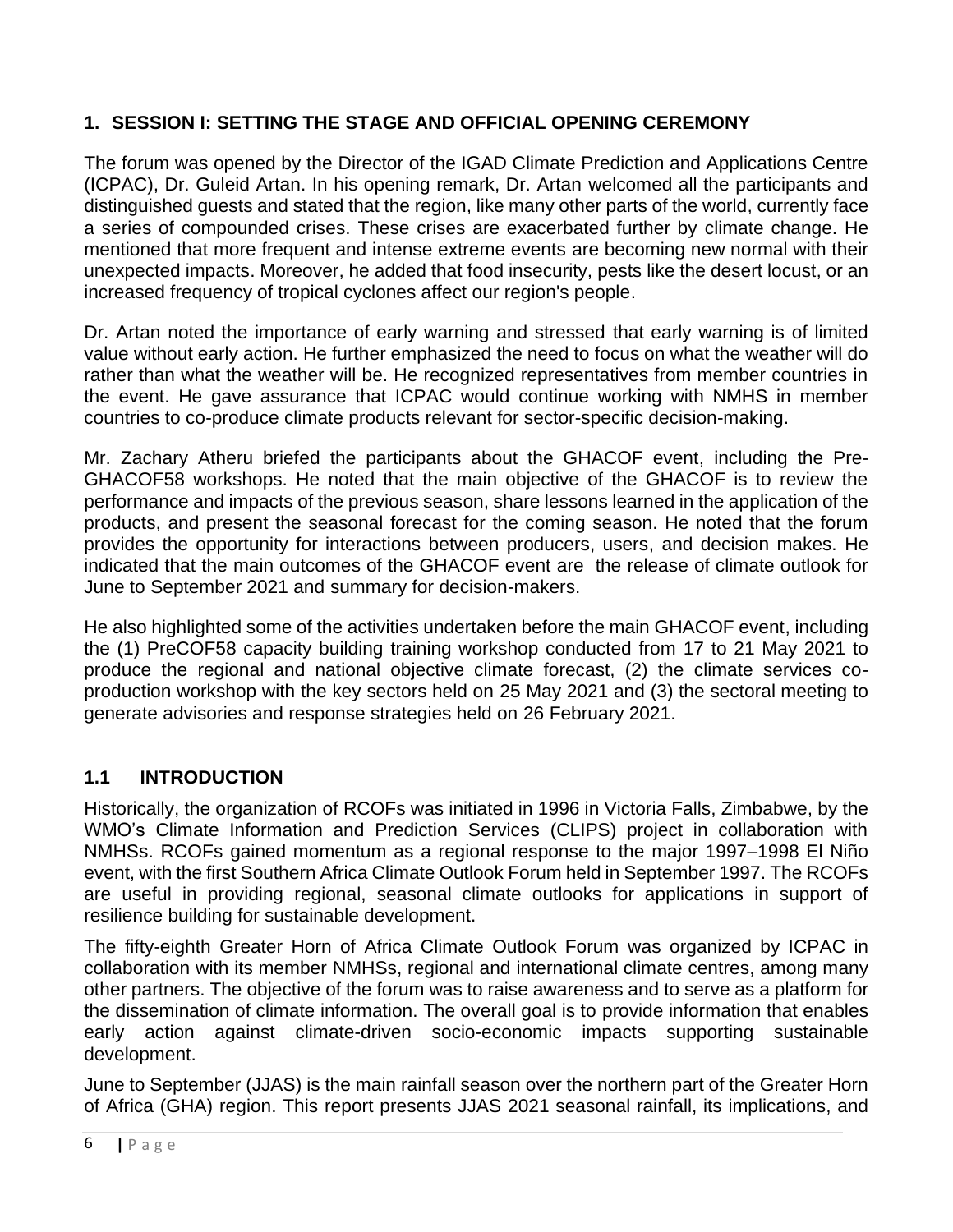formulated mitigation measures based on the objective climate outlook. It is based on the outcome of online deliberations conducted on 27 May 2021 to communicate the expected seasonal climate outlook, document its socio-economic impacts, and formulate appropriate responses to improve climate risk management and adaptation over the GHA.

# <span id="page-6-0"></span>**1.2 Objective of the forum**

The forum's main objective was to provide the regional climate outlook for the June – September 2021 rainfall season, analyze the potential impacts of the expected climate conditions on different socio-economic sectors, and formulate appropriate mitigation measures as well as advisories.

Evaluation of the performance and impacts of the preceding seasonal climate was also undertaken. Experiences and lessons learned in using the forecast together with good practices were highlighted in the sectoral reports. The challenges encountered during the season were also reported.

# <span id="page-6-1"></span>**1.3 Participants for the forum**

The online forum was composed of climate scientists from the National Meteorological and Hydrological Services (NMHSs) of ICPAC member countries, universities, research institutions, regional and international organizations engaged in climate modelling, prediction and applications for the region. Others were from socio-economic sectors such as agriculture and food security, health, water resources, energy, disaster risk reduction, civil society, and conflict early warning response, among other users. Various regional and international Governmental and Non-Governmental organizations and the donor community. The number and percentages are broken down per country and sector in table 1 and 2, receptively. About 40% of the participants are based in Kenya because it is the regional hub for most of the Intergovernmental organizations and NGOs in the region. In terms of sectors, the meteorology and climate services comprised of 44% of the total participants.

| <b>No</b>      | <b>Countries</b>   | <b>Number of participants</b>   | Percentage<br>total<br>out<br>of<br>number of participants |
|----------------|--------------------|---------------------------------|------------------------------------------------------------|
|                |                    | <b>IGAD and ICPAC countries</b> |                                                            |
| $\mathbf{1}$   | Kenya              | 234                             | 40.0%                                                      |
| 2              | Ethiopia           | 62                              | 10.6%                                                      |
| $\mathbf{3}$   | Somalia            | 57                              | 9.7%                                                       |
| $\overline{4}$ | Sudan              | 50                              | 8.6%                                                       |
| $5\phantom{.}$ | Uganda             | 41                              | 7.0%                                                       |
| $6\phantom{1}$ | <b>South Sudan</b> | 22                              | 3.8%                                                       |
| $\overline{7}$ | Rwanda             | 19                              | 3.3%                                                       |
| 8              | Tanzania           | 16                              | 2.7%                                                       |

Table 1: participants by countries and their percentages out the total participants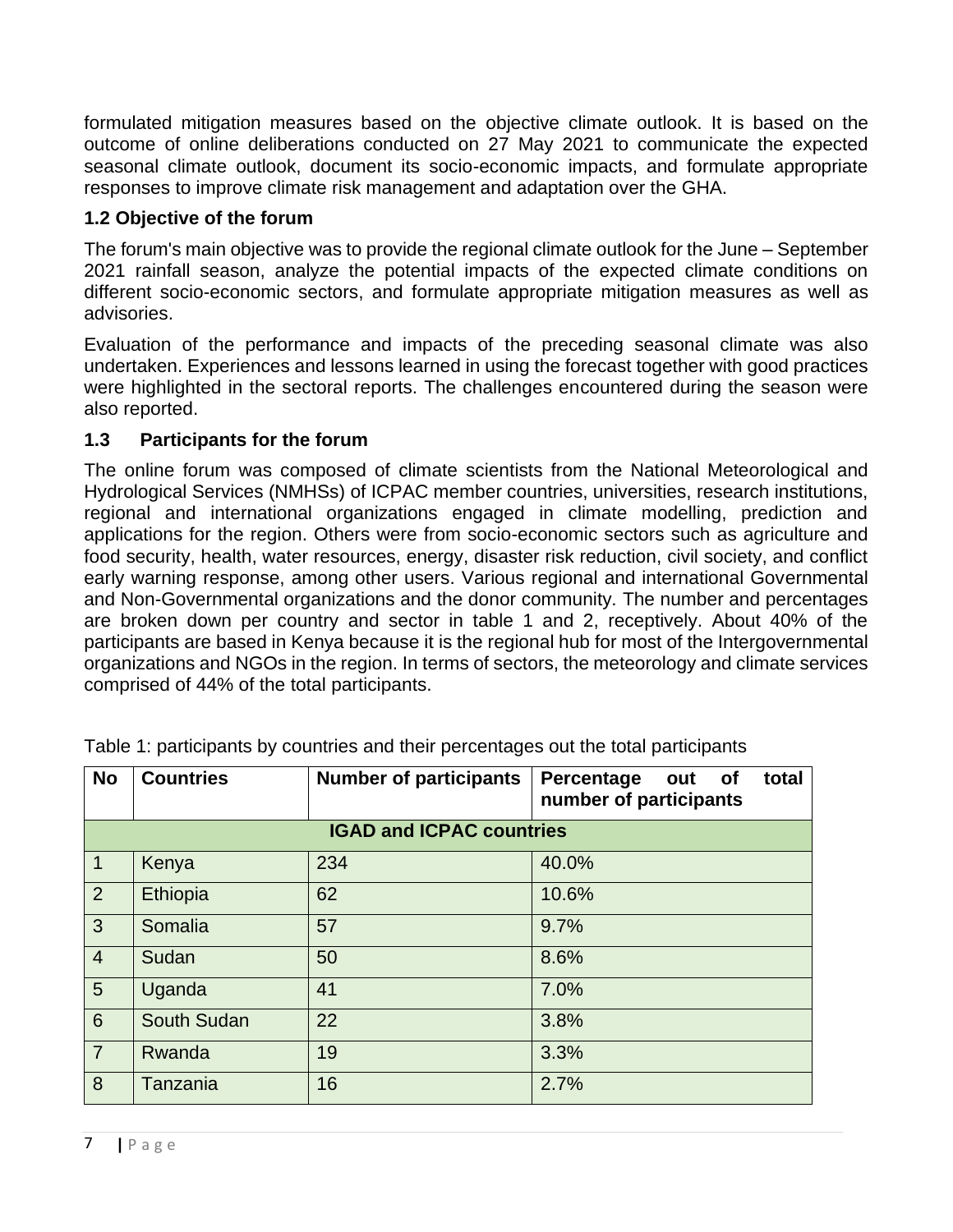| 9               | <b>Djibouti</b>        | 13                                      | 2.2%  |
|-----------------|------------------------|-----------------------------------------|-------|
| 10              | <b>Burundi</b>         | 8                                       | 1.4%  |
| Subtotal        |                        | 522                                     | 89.2% |
|                 |                        | Participants from outside of the region |       |
| 11              | <b>United Kingdom</b>  | 22                                      | 3.8%  |
| 12              | <b>Italy</b>           | 13                                      | 2.2%  |
| 13              | Norway                 | 11                                      | 1.9%  |
| 14              | South Africa           | $\overline{4}$                          | 0.7%  |
| 15              | <b>Belgium</b>         | 3                                       | 0.5%  |
| 16              | <b>Botswana</b>        | $\overline{2}$                          | 0.3%  |
| 17              | <b>United States</b>   | $\overline{2}$                          | 0.3%  |
| 18              | Egypt                  | $\overline{1}$                          | 0.2%  |
| 19              | Germany                | $\overline{1}$                          | 0.2%  |
| 20              | <b>Niger</b>           | $\overline{1}$                          | 0.2%  |
| 21              | Pakistan               | $\overline{1}$                          | 0.2%  |
| 22              | Nigeria                | $\overline{1}$                          | 0.2%  |
| 23              | <b>The Netherlands</b> | $\overline{1}$                          | 0.2%  |
| <b>Subtotal</b> |                        | 63                                      | 10.8% |

Table 2: the percentage of participants according to their sectors

| <b>No</b>       | <b>Sector</b>                                    | <b>Percentage out of total</b> |
|-----------------|--------------------------------------------------|--------------------------------|
| $\overline{1}$  | <b>Meteorology and Climate Services</b>          | 44.4%                          |
| $\overline{2}$  | <b>Agriculture and Food Security</b>             | 9.7%                           |
| $\mathbf{3}$    | Environment and climate change                   | 9.3%                           |
| $\overline{4}$  | Media / Communication and Information Technology | 8.3%                           |
| $5\overline{)}$ | <b>Water and Energy</b>                          | 6.6                            |
| 6               | <b>Disaster Risk Reduction</b>                   | 6.3%                           |
| $\overline{7}$  | Livestock                                        | 5.0%                           |
| 8               | Education / Academia and Research                | 3.3%                           |
| 9               | Conflict / Law enforcement and Security          | 1.7%                           |
| 10              | <b>Health</b>                                    | 1.3%                           |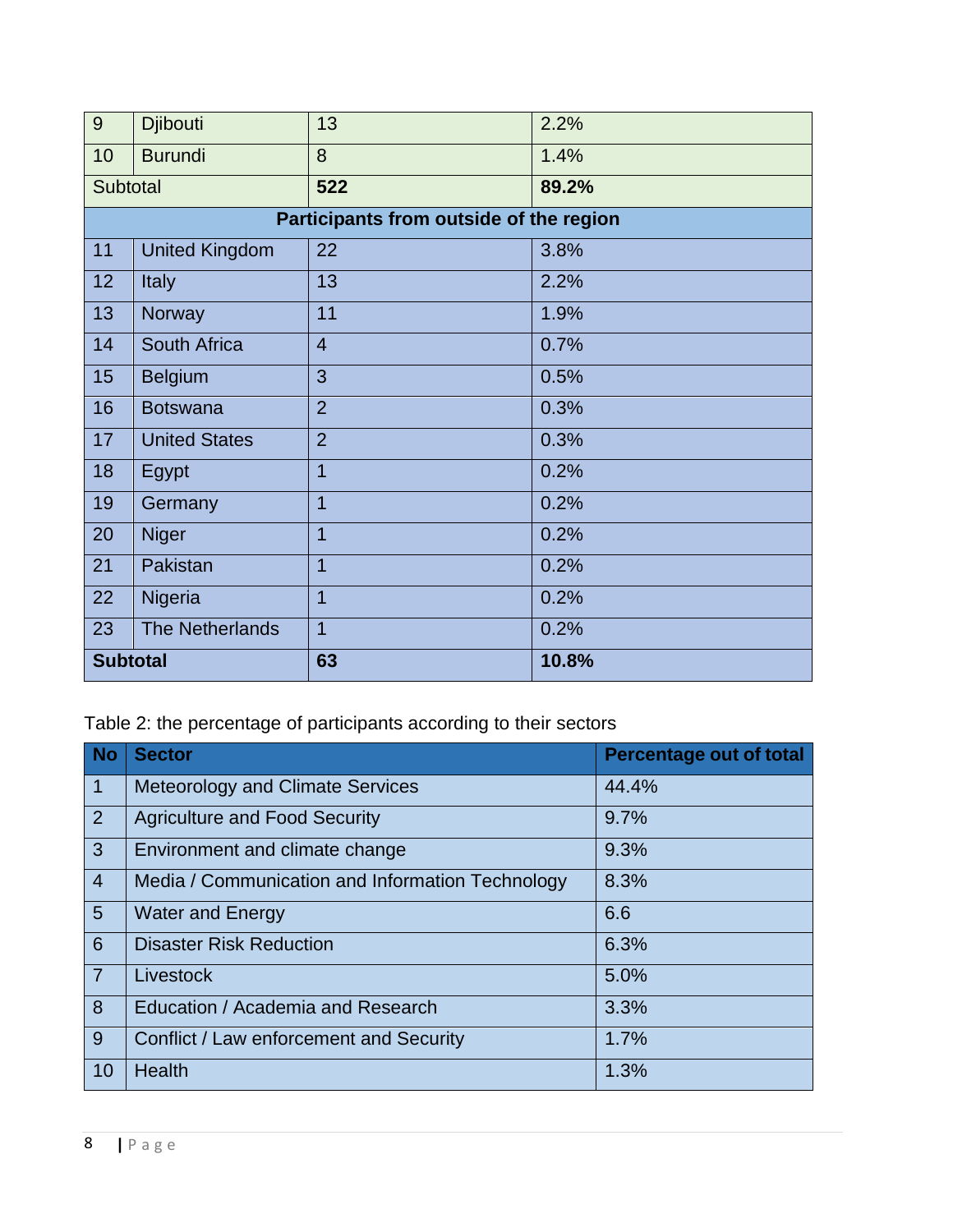| $\overline{ }$<br>. . | <b>Other</b> | $\sim$ $\sim$ $\sim$<br>.070 |
|-----------------------|--------------|------------------------------|
|-----------------------|--------------|------------------------------|

More details about the participants and their sectors are given in the excel file attached with this report.

### <span id="page-8-0"></span>**1.4 Methodology**

Presentations and plenary discussions were some of the main modes used during the online forum. On 26 May 2021 sectors organized a working session to review the impact of the MAM 2021 season, share lesson and good practices, discuss the outlook of JJAS 2021, and generate advisories to mitigate the climate. A statement was released by ICPAC Director at the end of the deliberations.

This report is divided into **five sessions**. **First session** is setting of the stage the official opening remarks by ICPAC Director. The rest of the session contains the introduction of GHACOF 58, objective, profile of the attendance and methodology adopted for the forum. The **second session** presents verification and performance of MAM 2021 Seasonal Climate over GHA; reports collated from member countries' focal points on performance of MAM 2021 season, good practices and challenges during the season. **Session three** gives current state of global climate system and JJAS 2021 seasonal climate outlook for the region. **Session four** is on expected impacts and management strategies emanating from the given forecast. Finally, **Session five** where the official release of the JJAS 2021 climate outlook statement followed by a **sixth session** for side events. Two side events followed after the closing of the main GHACOF meeting. The annexes are captured in the last part of this report.

#### <span id="page-8-1"></span>**2. SESSION II: FEEDBACK ON PERFORMANCE AND IMPACTS OF MARCH – MAY 2021 SEASON**

#### <span id="page-8-2"></span>**2.1 Verification and Performance of MAM 2021 Seasonal Climate over GHA**

Dry conditions were observed in March in most parts of the region with rainfall above average especially during the first 20 days of May. Notably, the predominantly drier corridors of Ethiopia-Sudan-South Sudan received above-average rainfall from the start of the season. Despite the good performance as was forecasted, the onset dates were delayed across most regions which is a deviation from the forecast which had indicated early onset. In terms of drivers for the observed rainfall, Madden-Julian Oscillation (MJO) appeared to be the main influencing factor for the periods of enhanced and suppressed rainfall within the season in the region.

#### <span id="page-8-3"></span>**2.2 Sector impacts experienced in MAM 2021**

The next set of talks were focusing on the impacts of the MAM 2021 season on various sectors in member states within GHA. The data was collected from sector focal points within individual member countries. Six sectors provided feedback on the impacts of MAM 2021 season and the mitigation/response measures they took.

# <span id="page-8-4"></span>**2.2.1 Disaster Risk Management (DRM)**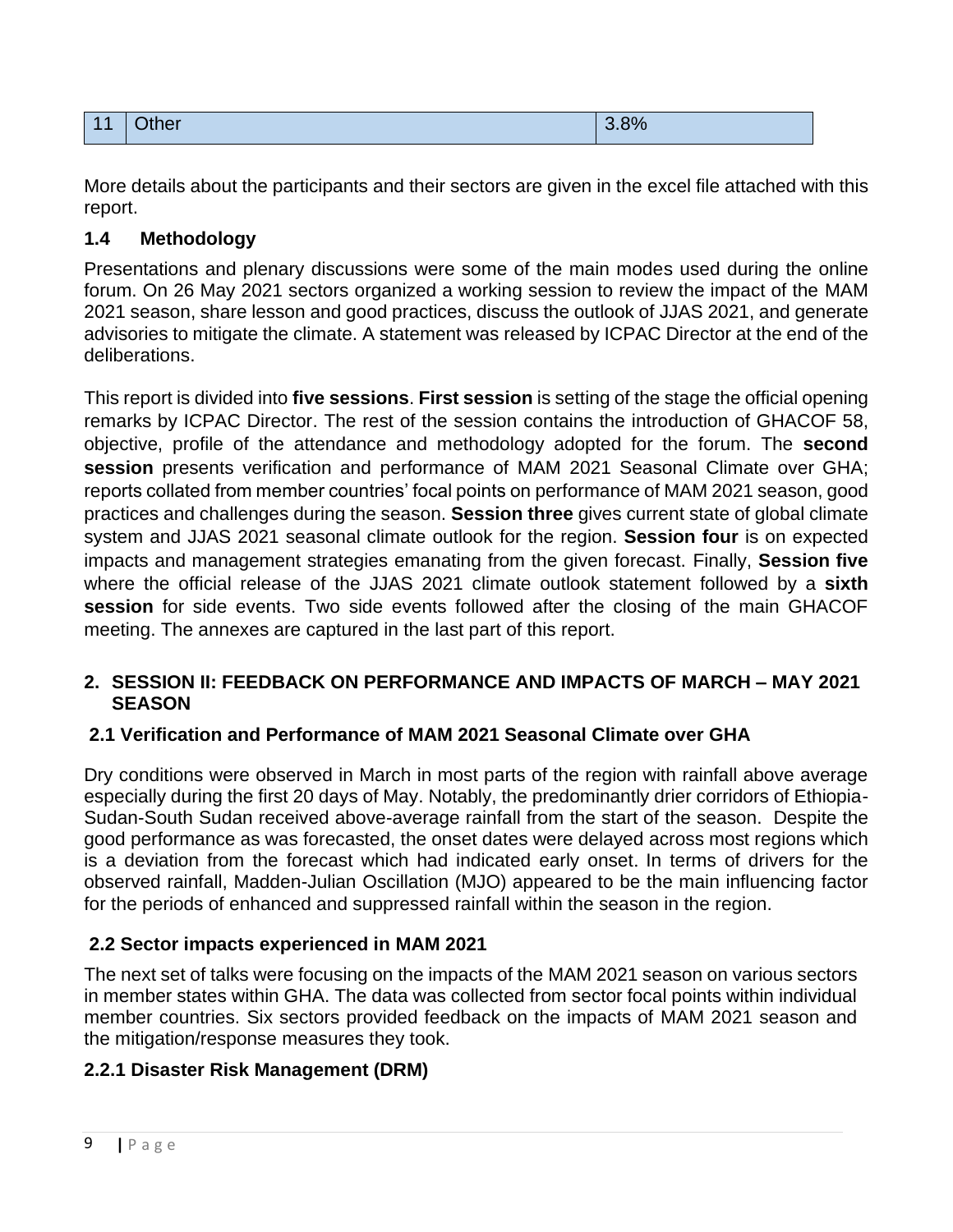#### Dr. *Ahmed Amdihun, ICPAC*

The region in some cases experienced contrasting dry and wet conditions causing drought and floods in many places. Abundant moisture within the Equatorial belt was experienced from mid-April resulting in water and pasture availability. On a more positive note, no country declared a state of emergency during MAM season. Some of the measures taken based on MAM forecasts included; Preparation for impending disasters in form of contingency plans; Activation of flood and drought task forces; sensitisation and dissemination of awareness/early warning messages. It was noted that there is still a need to strengthen. Linkages of early warnings to early and timely action for sudden-onset and slow-onset disasters.

#### <span id="page-9-0"></span>**2.2.2 Livestock and Rangelands**

#### *Ms. Caroline Kirungu, ICPALD*

In Djibouti, during MAM 2021 the live animal supply chain was distributed leading to limited offers in the livestock market in the country. This led to import from Ethiopia and Sudan. In Ethiopia, the Borena zone was of concern due to poor pastures leading to the death of animals and wildlife. Poor pastures in Afar, eastern Amhara, Gambella. Dry conditions and flooding in Jijjiga, Dire Dawa, SNNPR, Sawula. Moreover, there is a desert locust in 3 districts. In Kenya, an outbreak of resource-based conflicts was reported in Turkana East. Extreme rainfall events leading to flooding in 15 counties, 7 severely leading to the death of livestock. In Somalia,

Cereal production is expected to be below 20 - 40% leading to food insecurity. The threat from desert locusts is still existent. There is a high alert moderate to severe drought as a result of below-average Drier season rainfall from October to December 2020, warmer-than-normal temperatures during the January to March 2021 Jilaal season, and a delayed, poor start and performance of 2021 Gu season. In Sudan, this is a dry season in which the prices of fodder are high and water resources are scarce. In Uganda, an outbreak of African swine fever was reported in central Uganda.

In terms of climate change, the occurrence of extreme rainfall events that have led to flooding in many areas. Late-onset of MAM in most of the region and longer than usual dry spells.

#### <span id="page-9-1"></span>**2.2.3 Health**

#### *Mr. Paulino Omay, ICPAC*

The impacts positive identified by the health sectors persons, are the eradication of Cholera cases during this season by using sanitation measures in the areas susceptible to the disease such as Kotdio and Karamoja. The dry season in Sudan enabled to transport and rollout of polio vaccine to remote areas where in most cases the roads are unpaved. In Ethiopia, adequate water supply and no electricity interruption, which was common in the dry seasons. In Rwanda, the harvest has been good and water supply was stable, which implies a good health of the population. In Tanzania, no outbreaks of dengue, chikungunya, Rift Valley fever (RVF) reported. However, all countries in the region experienced cases of Malaria. A very limited number of suspected cholera cases were reported in Ethiopia and Somalia (Banadir and Middle Shabelle). Severe acute malnutrition is also reported in most of the regions and the highest in Oromia and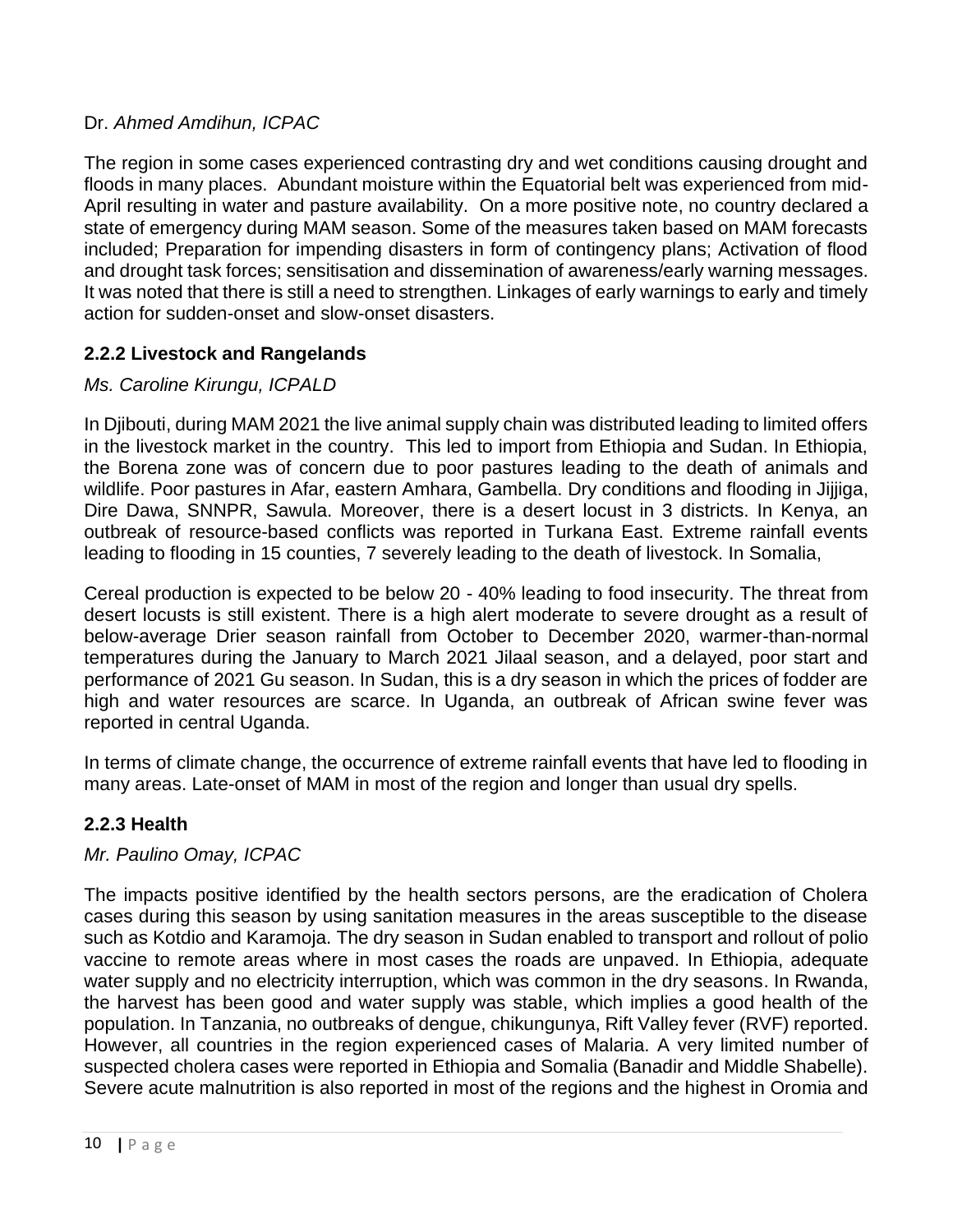Somali, Somalia. Cases of Dysentery, Hepatitis, Typhoid, and Meningitis were reported in Sudan, and Hepatitis in South Sudan.

Moreover, many of the countries in the region experienced a new wave of COVID-19.

### <span id="page-10-0"></span>**2.2.4 Conflict (CEWARN)**

#### *Andrew Malinga, CEWARN*

The sector highlighted responses to the seasonal MAM 2021 forecasts. It was noted that there was sufficient water and pasture for the pastoralists in most ASAL areas of the region which resulted in less conflict for resources and planting of trees. Drier conditions however were realized in some parts of the region resulting in the internal displacement of communities, competition for scarce dissipated resources, and forced movement of pastoralists farther south in the south Omo zone and Lake Turkana. Tension and deteriorating social relations, among some ethnic groups -between Hammer and Dassenech as well as Bena -Tsemay and Mago National park keepers (Human-wildlife conflict) was also witnessed.

# <span id="page-10-1"></span>**2.2.5 Water and Energy**

### *Dr Mohammed Hassan*

Some of the observed positive impacts highlighted by the water sector included enhanced water in Burundi, Kenya, Tanzania, and Uganda. The availability eased access to water in Kenya and Uganda. The season also provided an opportunity for good recharge of groundwater aquifers in Burundi, Kenya, Somalia. It also enhanced water availability on hydropower, water supply and Irrigation dams in Burundi, Ethiopia, Kenya, and Tanzania, and improve the rivers' water level on rivers for small irrigation farms and livelihood Burundi, Ethiopia, Kenya, and Uganda. It also sustained high water levels in most wetlands in Uganda. On the other hand, the season led to incidences of and flash flooding in Burundi, Ethiopia, Kenya, Somalia. Water Quality Reduction due to sewage contamination and high sediment was experienced in Kenya, South Sudan, and Tanzania. Soil erosion and damage to Infrastructure, irrigation farms, and deaths in Burundi, Ethiopia, Kenya, Tanzania. Incidences of landslides were reported in Burundi, Ethiopia, and Rwanda. Rise in Lake level leading to Sustained disruption of peoples livelihoods in Burundi, Kenya, and Uganda. Interruption of construction-related projects due to persistent high water levels and wet ground in Uganda and South Sudan.

Moreover, part of Somalia experienced water shortage. The surface water bodies in Sudan were affected by the high temperature during the season leading to high evaporation. Also, the limited water flow to reservoirs hampered hydropower production.

# <span id="page-10-2"></span>**2.2.6 Agriculture and Food Security**

# *Mr. Oliver Kipkogei*

The session highlighted the positive and negative impacts of the MAM season on the Food Security and Agricultural sector. Some of the positive impacts realized were; Good crop prospects in some parts of the region including Ethiopia, Kenya, and South Sudan; Heavy rainfall in some parts decreased prevalence of Fall Army Warm especially in parts of Burundi; rainwater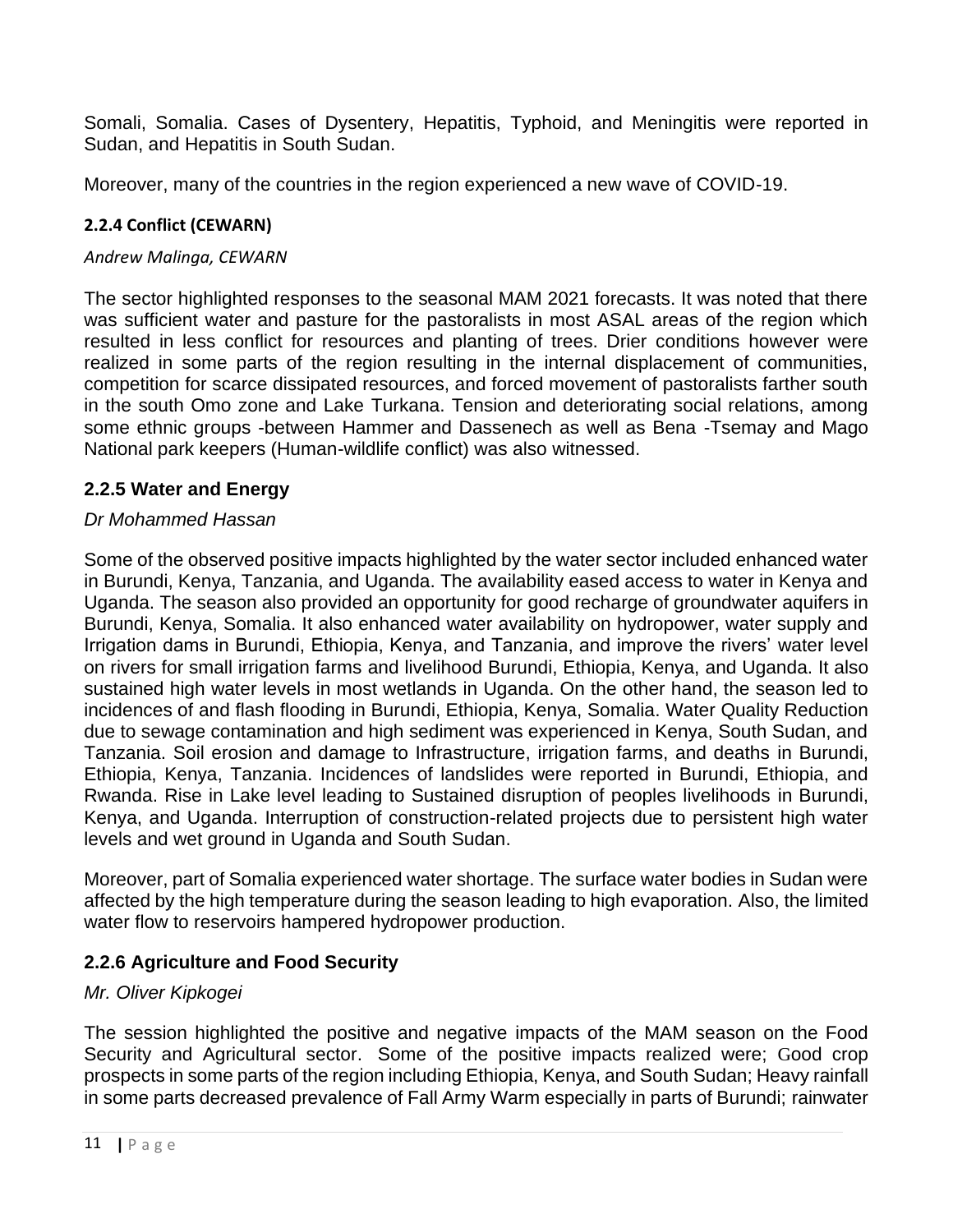harvesting technologies promotion campaigns were conducted in Kenya and Burundi; Low damage of crops due to Desert locust and the weather was conducive for harvesting wheat and land preparation for summer season during April and May in Sudan. There were however some negative impacts including; Flood Incidences; Landslides and soil erosion leading to crop damages in Burundi, Rwanda, and Kenya; An estimated 3,000 acres of farmland were submerged underwater and late-onset as was seen in most parts of the region resulted in long dry spells in March and April**.**

# <span id="page-11-0"></span>**3. SESSION III: June – September (JJAS) 2021 CLIMATE OUTLOOK**

The session was moderated by Mr. Zachary Atheru from ICPAC.

# <span id="page-11-1"></span>**3.1 Current state of global climate system**

The state of the global climate system was presented by Dr. Stefan Lines from the UKMO. He showed evidence that global temperatures have been rising since 1900. The last decade has been the hostess with 2020 being the 2<sup>ed</sup> warmest year globally despite the La Nina episode. With the currently observed trends, 2021 is likely to be in the top 10 warmest years globally. He pointed out that uncertainty (chaos) in the atmosphere makes forecasting with precision difficult, but since global climate drivers generated from Sea Surface Temperature (SSTs) influence rainfall variability, adoption of these systems eases difficulties associated with forecasting. Global drivers such as El Nino Southern Oscillation (ENSO) and Indian Ocean Dipole (IOD) help to forecast the likelihood of wet or dry conditions depending on their prevailing phases and global models are able to capture these drivers.

He also showed that SSTs have been below average in the central and eastern Pacific, signifying a La Nina episode while SSTs over the Indian Ocean have been equally warmer signifying a neutral IOD. However, from late April and early May, SSTs show moderate warming in the Pacific indicating weakening La Nina. The recent La Nina episode has ended and ENSO is currently neutral. Nino 3.4 region SSTs are predicted by the majority of the models surveyed by CPC/IRI to be warming and JJAS likely to be neutral. However, there is a 60-70% chance of a return to La Nina as we head towards the OND season. He emphasized that this should be monitored keenly. He also noted that IOD has minimal influence during JJAS and the forecast shows that IOD is likely to be neutral during the JJAS. GloSea6 from the UKMO shows a neutral likelihood of IOD during the season.

# <span id="page-11-2"></span>**3.2 Presentation of June – September 2021 Greater Horn of Africa Climate Outlook**

The outlook of the June to September 2021 season was presented by Dr. Zewdu Segele from ICPAC. To put the presentation into context, he showed that June -September season is significant to the northern sector contributing between 20 and 90% to the annual total depending on the specific location. He also described the use of analog years to understand the likely scenario of the upcoming season. He showed that 1996 and 2018 have the best correspondence in terms of February to April SSTs over the globe to 2021. These years are considered analogs but are not used in the forecast.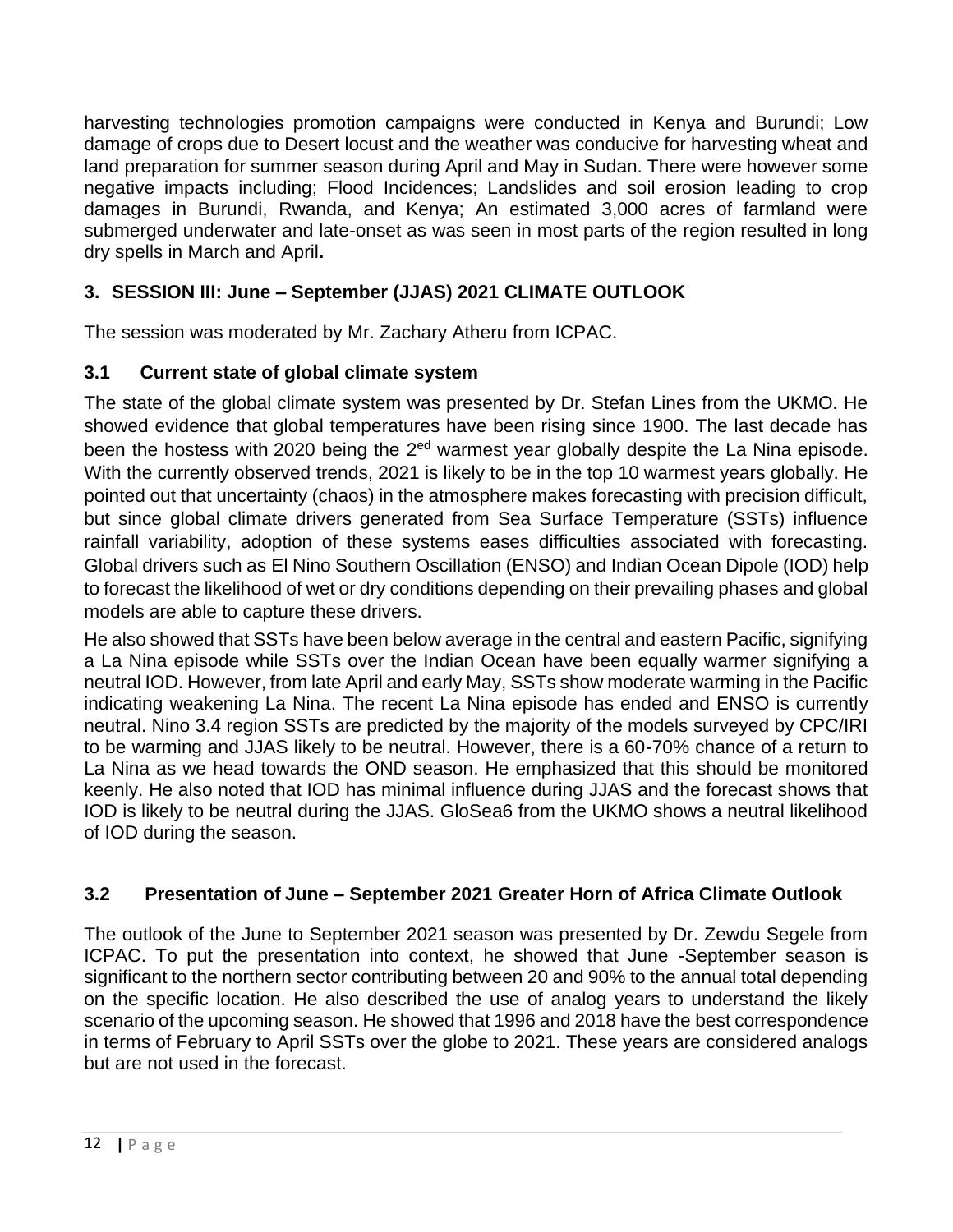Dr, Zewdu made it clear that ICPAC utilizes 2 statistical methods (CPT; which takes into account global effects, and Regression that considers local effects) to downscale 9 models. The forecast map gave only shows the most dominant category, but all three categories have chances of varying degrees. For JJAS 2021, the forecast shows that northern Sudan has the highest probability of 55 for above-average rainfall. Most parts of Uganda, South Sudan, and Ethiopia have chances of being above-average at 45%. Southern parts of the region are generally dry though coastal Kenya and northern coastal Tanzania show chances of rainfall being recorded. South Sudan, western Ethiopia, northern Uganda, and southern parts of Sudan have the highest probability of receiving rainfall of more than 400 mm during the season. He also explained the various intra-seasonal characteristics where he mentioned that one global model is dynamically downscaled to predict onset. Compared to the climatology, onset is expected to be early over western Ethiopia, southern areas of Sudan, and the Karamoja area. Continuous Less than 1 mm of rainfall is less likely to be recorded in Ethiopia, Sudan, and Karamoja while continuous wet days >5mm are likely to be recorded over western Ethiopia and Sudan.

In terms of temperature, it was observed that warmer conditions are likely to be recorded over the eastern parts of the region, while western Tanzania, Burundi, Rwanda, western Kenya, Uganda, and western South Sudan are likely to have cooler temperatures.

In summary, wetter than average rainfall is likely to be observed over much of the region. Earlyonset is expected over western Ethiopia and Sudan. Warmer temperatures are likely over northern and equatorial areas of the region. Cooler temperatures are expected over the western parts of the region

#### <span id="page-12-0"></span>**4. SESSION IV: SECTOR REPORTS ON IMPACTS AND MANAGEMENT STRATEGIES FOR JJAS 2021**

#### **Moderator:** Linda Ogallo **Rapporteur:** Jully Ouma

This session focused on reporting from the discussion of the sectors on the potential impacts of JJAS 2021 season and the best advisories to decision makers toward mitigating these impacts. Below is the reports from each sector and they are also used to developed the summary for decision makers.

# <span id="page-12-1"></span>**4.1 Agriculture and Food Security**

- Good crop prospects in regions forecasted to receive above normal rain (Much of Sudan, South Sudan and Ethiopia).
- Likelihood of a reduction of rivers/lake levels that have caused damage to people and crops during MAM season (e.g., Burundi).
- Dry conditions are good for harvesting of previous season crops -Reduced postharvest losses (e.g., in Burundi).
- Enhanced rains is likely to decrease pests and diseases e.g. FAW.
- Likelihood of floods that might lead to incidences of waterlogging in cultivated prone areas (e.g., Afar, eastern Amhara, SNNP, Nzoia River Basin in Western Kenya, Northern Somalia).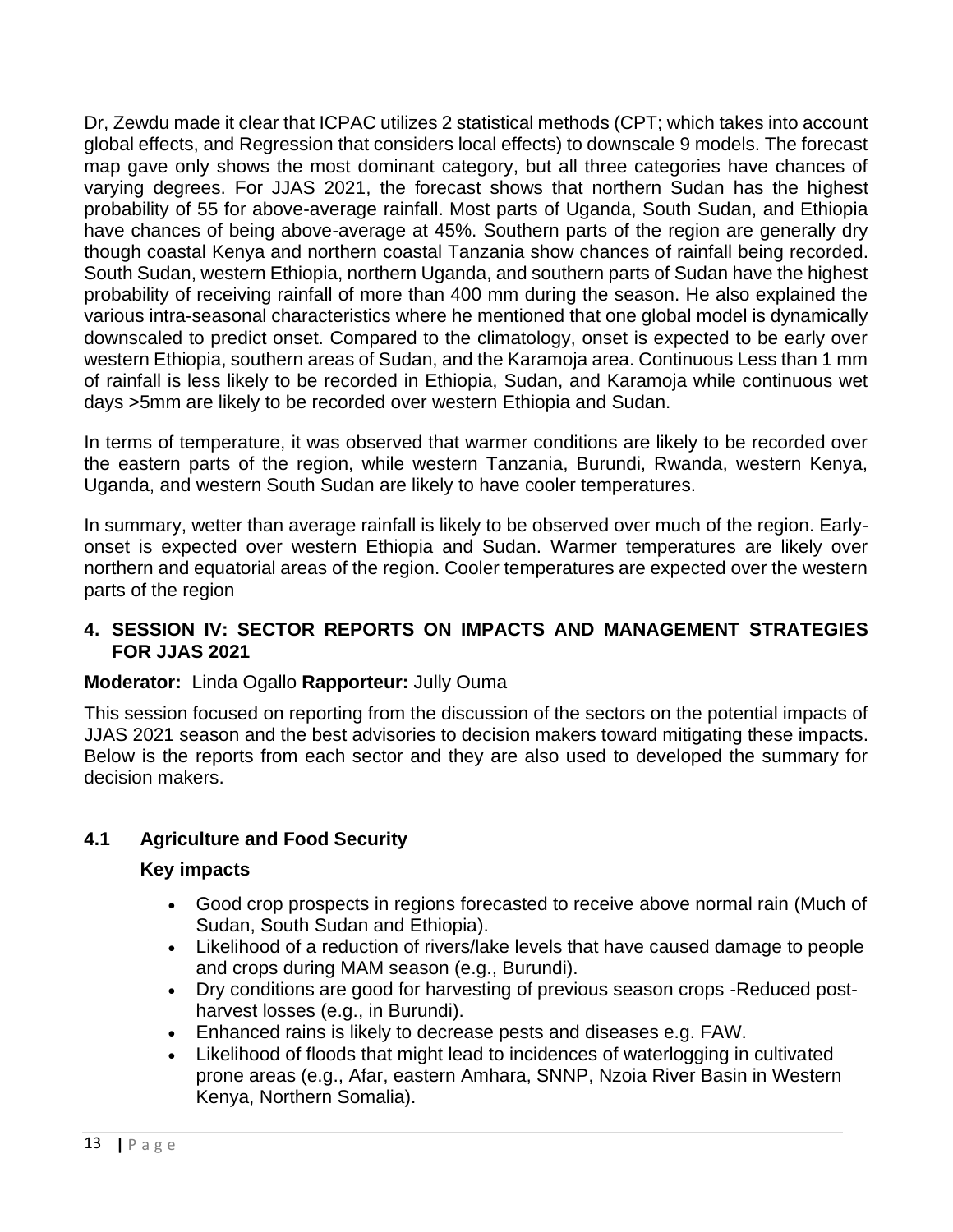- Desert locust outbreak is highly likely due to conducive breeding conditions-likely greening of vegetation.
- Early onset will impact on time for land preparation.
- Intermittent moist conditions might be favorable for pest and disease outbreak over moisture stress areas.
- Likelihood of post-harvest losses for ongoing MAM crops.
- High likelihood of increase in weeds –Above normal rainfall areas.
- Transportation problems due to likelihood of road damage in some parts

- Disseminate this early warning information to decision makers at country level for early action.
- Farmers, Govts, agro-dealers and other stakeholders urged to undertake early land preparation, distribute agricultural inputs (improved seeds, fertilizers, herbicides and pesticides), and agricultural implements to take advantage of the expected early onset of rains.
- Farmers and concerned agricultural bodies should give proper attention in terms of crop selection: High yielding varieties that are resistant to excessive rains –AN areas; Drought tolerant and early maturing e.g tubers - BN areas.
- Advisory alert for Desert Locust –monitoring and control
- Farmers and concerned authorities urged to strengthen soil and water conservation measures for use in water stress times
- Concerned authorities urged to prepare and advise on flood mitigation measures e.g. construction of gullies, rehabilitation of drainage facilities, canals and embankments.
- Farmers and national level agricultural authorities urged to enhance post-harvest strategies in areas expected to undertake harvests within the JJA season, for instance, construction of temporal silos, availing post-harvest equipment to farmers, rehabilitation of warehouses
- Continued Humanitarian support for regions that are food insecure from governments and other actors.

# <span id="page-13-0"></span>**4.2 Environment and Forestry**

- Enhanced rainfall will increase water availability and higher moisture available for vegetation and trees (Ethiopia, Kenya, Rwanda)
- Ongoing water towers forest cover rehabilitation and expansion to benefit from increased rains (Kenya)
- High rainfall expected to lead to high groundwater percolation and recharging water aquifers (Kenya, Ethiopia)
- Survival of planted trees and accelerated growth due to combined high rainfall and higher temperatures (Ethiopia, Kenya)
- Environment and ecosystems will continue to benefit from high moisture availability enabling activities like farming around forests and putting lesser pressure on the forests (Ethiopia, Kenya)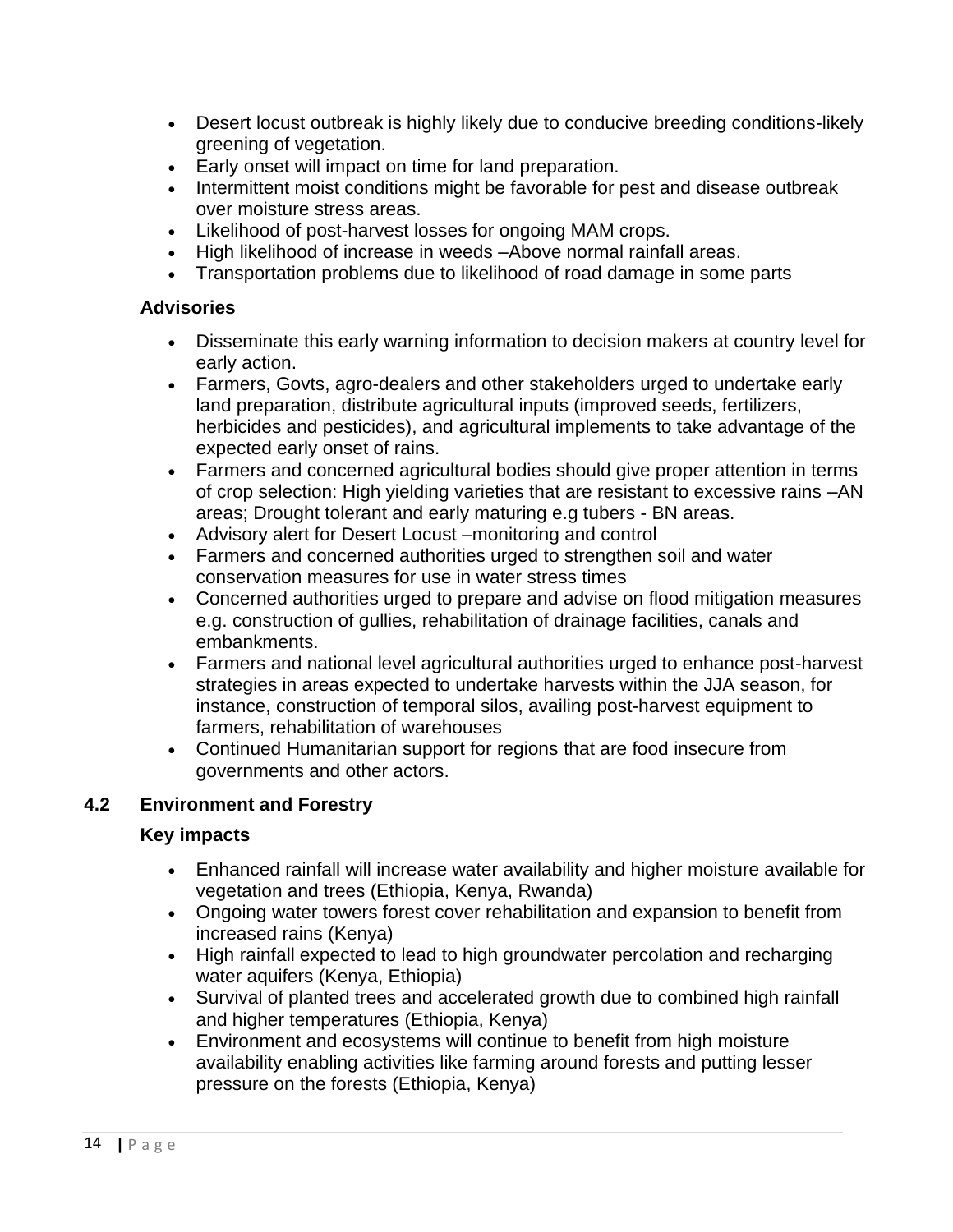- Likely increase of forage and biomass for both wildlife and livestock (Ethiopia, Kenya)
- Improved soil fertility due to movement of nutrients leading better land productivity (Ethiopia)
- High rainfall likely to cause land degradation/soil erosion and water quality (Ethiopia, Kenya, Rwanda)
- higher temperatures likely to affect ecosystem/biodiversity e.g., invasive species, pests' multiplication and diseases (Ethiopia, Kenya)
- higher temperatures to increase evapotranspiration rates and possible higher leaf shedding and slower tree growth (Ethiopia, Kenya)
- In areas with low forecasted rainfall and high temperature, possible forage decreases leading to increased competition for natural resources e.g., forage and water likely leading to an increase in human-wildlife conflicts (Ethiopia, Kenya)
- Good biomass from the current rainfall season coupled with high forecasted temperature likely to increase wildfires (Ethiopia, Kenya, Somalia, Tanzania)

- Promote tree planting programs to benefit from the forecasted rainfall/temperature (Ethiopia, Kenya, Rwanda)
- Setting up tree nurseries to supply seeds for increasing tree cover programs (Ethiopia, Kenya, Rwanda)
- Right timing of tree planting (SOS) and pruning of trees to enhance growth (Ethiopia, Kenya, Rwanda)
- Promote land management/soil conservation and landscape restoration on affected lands (Ethiopia, Kenya, Rwanda)
- Pest and disease control measures in areas likely to be affected e.g., procurement of pesticides (Ethiopia, Kenya)
- Increased monitoring of hotspots for human-wildlife conflicts and increase community engagement in the hotspots (Ethiopia, Kenya)
- Fire management practices in forests/protected areas e.g., establishing firebreaks, watching towers, management fires, etc. (Kenya)

# <span id="page-14-0"></span>**4.3 Livestock and Rangelands**

- Djibouti expects regeneration in water and pasture conditions. Less livestock displacement and reduced livestock pressure around water points/ this implies less spread of animal diseases and availability of Milk & Meat for pastoralists/ so there will be improvement of their Food Security
- Ethiopia to focus on production in good rainfall area for fodder production and preservation, good milk production
- Somalia is likely to experience increased livestock export due to the Hajj
- Increase animal price in markets due to coming Hajj,
- Sudán to improved pastures regeneration and water harvesting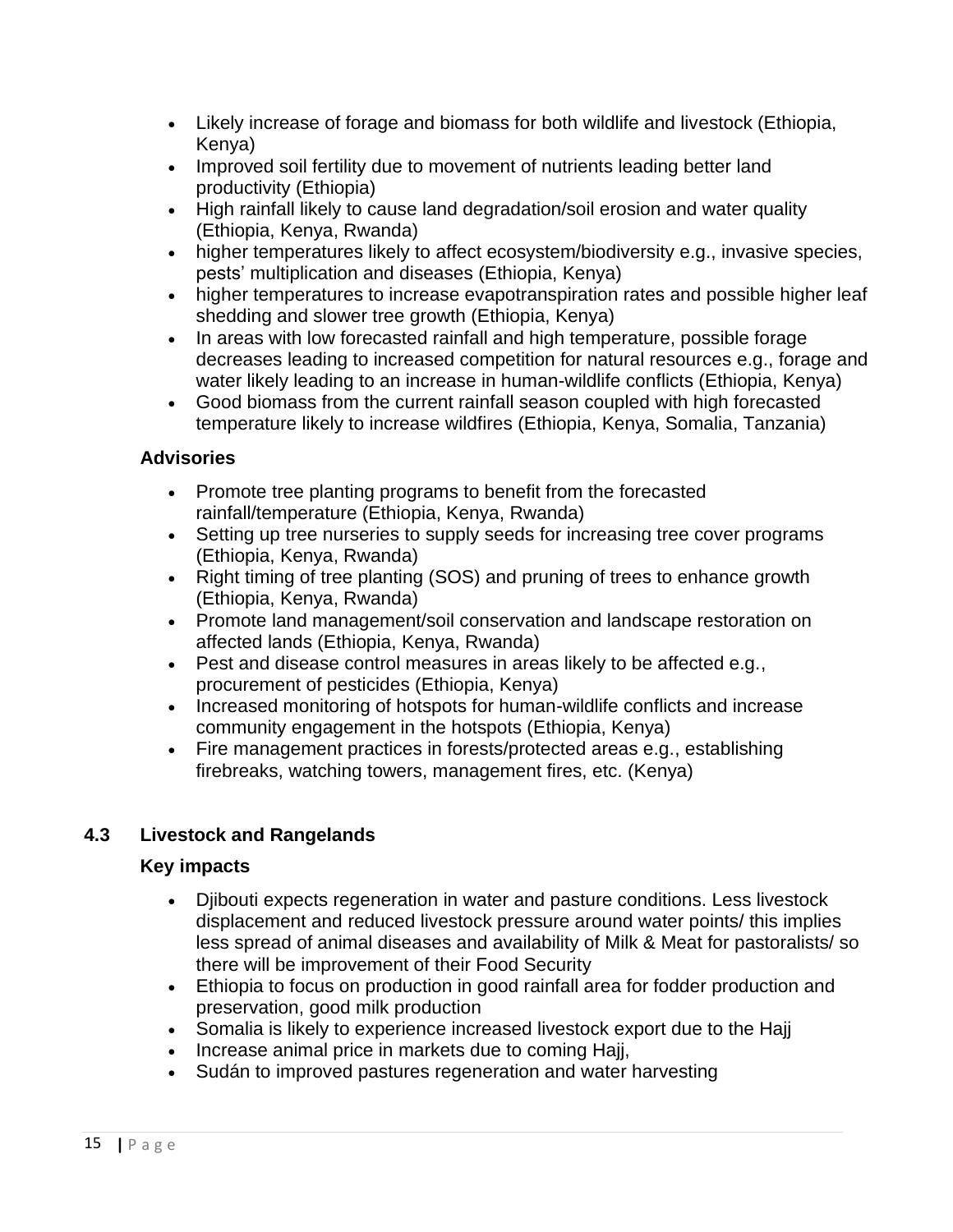- Uganda are likely to have good pastures to prevail as well as good animal body conditions
- Honey production increase (adequate flowers and water)
- Desert locust monitoring, in Ethiopia and Somalia, Kenya.
- Ethiopia; Attention for Borena area and Somali region, already in the red
- Kenya; Pastures and fodder production will go down, animal body conditions expected to decline,
- Somalia; animal movements to occur in some areas due to inadequate water and pasture
- Djibouti; heavy rains mean in Djibouti flash floods >Loss of animals especially those in dry river beds
- Ethiopia; may also face flooding especially in Zone 1& 2.
- Somalia; flooding in Beledweyne, could lead to water borne disease, displacement of pastoralists, outbreak of endemic disease
- Uganda, Sudan, South Sudan; Diseases associated with wet condition in areas expected to have above normal rainfall, parasitic diseases, tse tse and ticks expected to prevail
- Kenya, Ethiopia, Somalia; There are high chances of more animal migrations in the region. With this comes conflict and disease sharing among herds, Poor animal body conditions mean lower immunity and hence higher susceptibility to infections
- Djibouti; Heavy rains accompanied by strong winds can cause pneumonia and mortalities especially in goats, heavy rains also increase the risk of Rift Valley Fever
- Sudan; Seasonal Animal movement expected from South Sudan to southern part of Sudan (South and East Darfur, South Kordofan, White Nile, Blue Nile and Sinnar) up to central states (North Kordofan, Gadarif and Kassala states) to avoid flies and mosquitoes >>disease sharing among herds

- Close monitoring of seasonal performance
- Conservation of water and pastures/fodder in the areas receiving good rains during this season
- Control of vector-borne diseases, deworming, vaccinations
- Routine control Trans-boundary Animal diseases (TADs)
- African Swine Fever, CBPP, PPR Foot and Mouth Disease control measures to continue
- Flood control in flood prone areas
- Zones 1 & 2 Poultry disease control to be intensified especially Gumboro and coccidiosis
- Awareness-raising campaign, as soon as possible to avoid those negative impacts
- Restocking especially in Djibouti
- Close coordination with the Ministry of Health to insure One Health activities especially for hemorrhagic Fevers.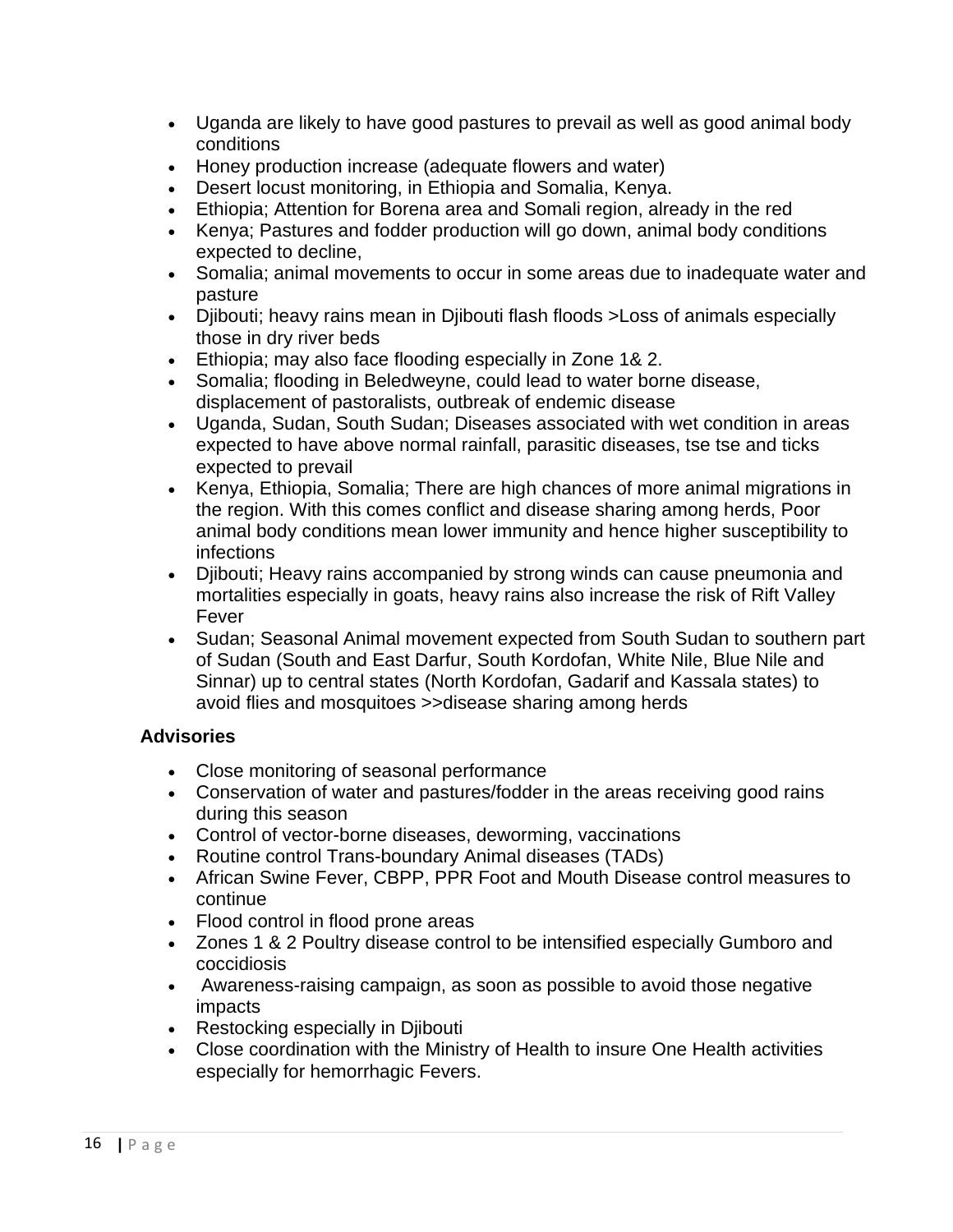• Strengthen Veterinary Surveillance against the risk of Rift Valley Fever to ensure safety of public health and to secure animal exportation

# <span id="page-16-0"></span>**4.4 Conflict (CEWARN)**

#### **Key impacts**

- Expected enhanced rainfall over Ethiopia might trigger conflict over constrained access to agriculture input which might likely undermine cultivation for the upcoming meher harvest.
- The ongoing conflict in the region may also hamper adequate utilization of the season.
- Active conflict expected around the northern basin of L. Turkana owing to the anticipated migration of Turkana herders
- Anticipated congregation of herders along the mountainous border escarpments with Uganda.
- Anticipated migration of herders towards the north of L. Turkana and the border areas with Ethiopia.
- Heightened conflict between cross border communities along the border escarpments and around L. Turkana catchment areas with Ethiopia.
- Anticipated damage to Agricultural productive areas in early planting stages which will lead to food insecurity and conflicts.

#### **Advisories**

- Disseminate climate information, community awareness, resource mobilization
- Expand the irrigation facility.
- Provide humanitarian assistance, particularly in Oromia, Tigray, Amhara, Somali, and Southern Nations, Nationalities, and People's Region, where there are ongoing socio-political conflicts that are hindering productivity.
- Disseminate the outlook and likely impacts with the implicated frontier county authorities of the countries.
- Activate cross border peace committees early enough to start engaging with communities on peaceful coexistence.
- Design for Water Harvesting, Herds to be allocated in highlands.
- Prophylactic maintenance, Mobile bridges to be ready in worst scenarios.
- crops Insurance, activate crop reserves

#### <span id="page-16-1"></span>**4.5 Water Resources and Energy**

- Enhanced rain water harvesting in reservoirs and pans: This will secure water for use by pastoralist, irrigation and hydropower production during the dry spells (Djibouti, Ethiopia, South Sudan, Sudan); Water Pans and reservoir have the potential to reach maximum capacity (Ethiopia, South Sudan, Sudan)
- Enhanced groundwater recharge (Ethiopia, South Sudan, Sudan, Uganda): This will improve the coping capacity of communities during the dry season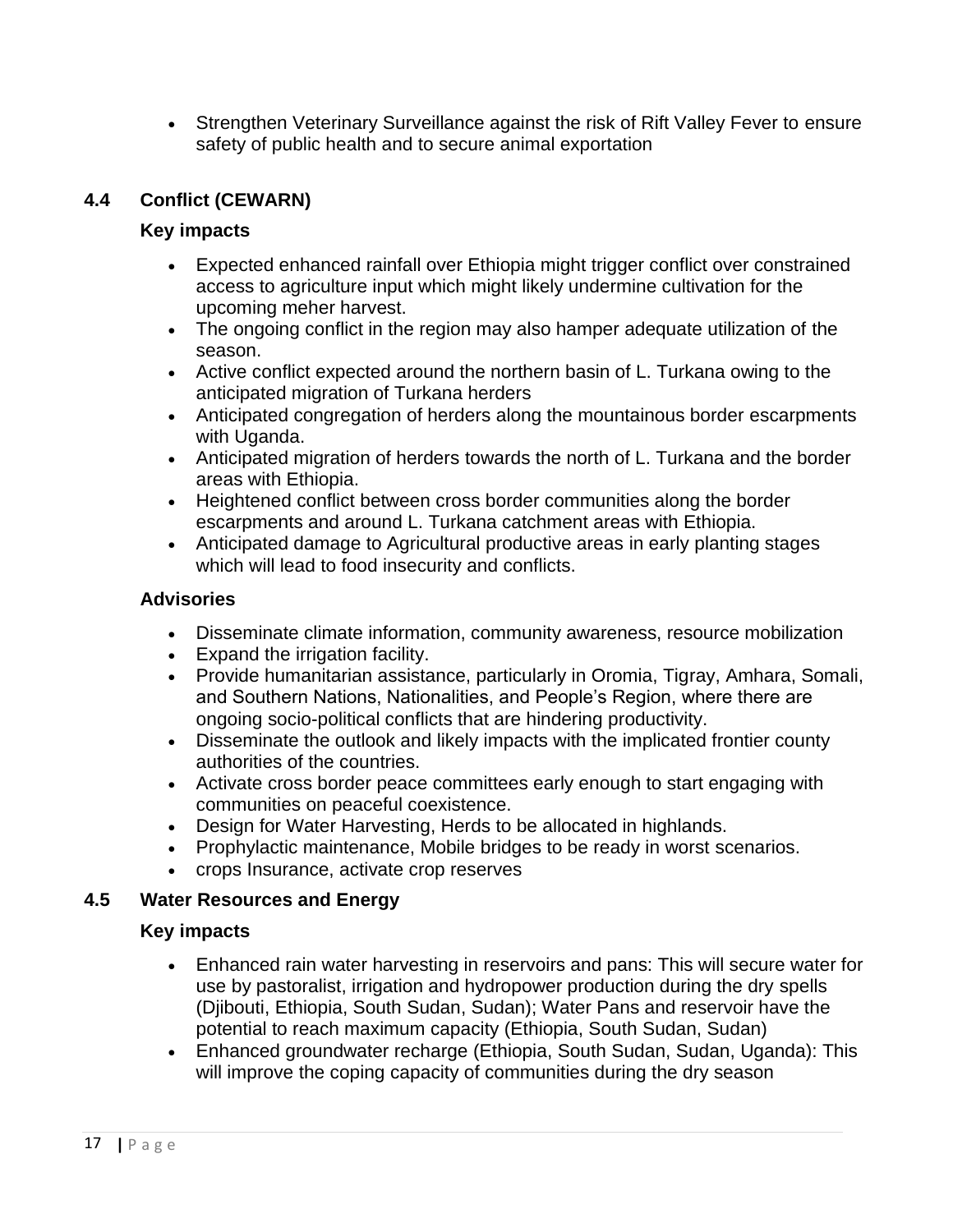- Water scarcity may be experienced in some basins that received below average precipitation in MAM (Kenya, Somalia)
- Water related diseases are possible in both the areas with water scarcity as well as areas with enhanced rainfall that leads to floods (Ethiopia, Kenya, South Sudan, Sudan)
- Possibility of floods landslides associated with high rainfall amounts can cause displacement and loss of life (Ethiopia, Kenya, Uganda)
- Further rise in Lake water levels due to enhanced rainfall is likely to cause further inundation, displacement of people and increased threat to infrastructure around the lakes (Kenya and Uganda)

- There is need to conserve water for those areas that JJAS will be a dry season (Burundi, Kenya, Rwanda, Somalia & Tanzania)
- Update basin management plan based on the forecast (Ethiopia, Sudan)
- Provide early warning information to the communities and management of development projects particularly those in the water sector (Kenya, Somalia)
- Provide water trucking services to those in need of water and far from water sources (Kenya, Somalia)
- Provide early warning information on potential risks (Ethiopia, Kenya, South Sudan, Sudan and Uganda)
- Relocate population from low lying flood risk areas (Ethiopia, Kenya, South Sudan, Sudan and Uganda)
- Desilt water pans to improve capacity (Ethiopia, South Sudan, Sudan)
- Provide water treatment chemicals to household that rely on open water bodies for domestic water (Kenya, Somalia)
- Riparian countries are encouraged to share information on high river flows or extreme rainfall with their downstream transboundary neighbours to avert disasters!
- Monitor rivers, lakes and reservoirs that currently have high water level and with a forecast of enhanced June-September rainfall

#### <span id="page-17-0"></span>**4.6 Disaster Risk Management (DRM)**

#### **Key impacts**

- Possibility for flash floods and riverine floods resulting in displacement of people, loss of life and livelihoods (Ethiopia, Kenya, Somalia, Sudan, South Sudan, Uganda).
- Conflict between farmers and Pastoralists (South Sudan).
- Waterborne disease outbreak (Ethiopia, Kenya, South Sudan).
- Landslide (Ethiopia, Uganda (Mt. Ruwenzori)).

#### **Advisories**

• Flood preparedness and contingency plans need to be in place (relocation).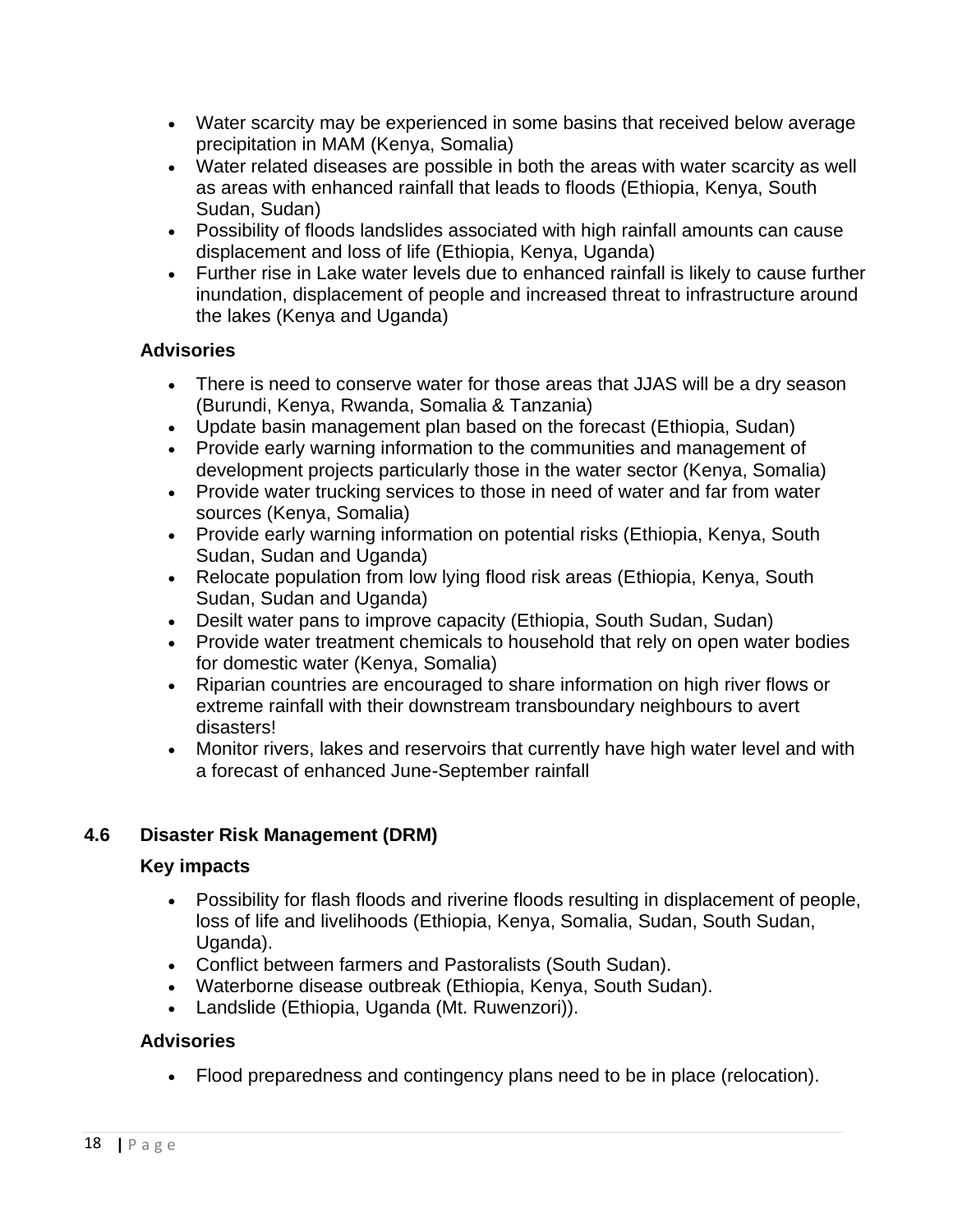- Multi-Agency DRM task force to plan and coordinate preparedness and response plans.
- Source for funding in advance for preparedness and response.
- Community awareness creation, sensitization, and dissemination of early warning information.
- Contingency plans need to be in place based on the regional and national (NCOF) forecast with multi-agency participation.
- Preparedness plans need to consider all possible scenarios as some extreme events might still occur even off-season such as cyclones and heavy rains.
- Early warning messages need to reach communities and stakeholders tied to early action.

#### <span id="page-18-0"></span>**4.7 Climate Change**

The report of the Global Climate Status 2020 highlighted rapid changes in climate change indicators and worsening impacts. These rapid changes are driven by anthropogenic activities (human activities, human decisions). The global mean temperature for 2020 was 1.2  $\pm$  0.1 °C above the 1850–1900 baseline.

#### What we have learnt:

- Temperature trend is expected to continue rising and rainfall extremes are expected to increase if we don't cut GHGs emission.
- Climate change is already having repetitive cycles of severe impacts across member countries and communities in the region.
- Vulnerable people devastated by CC impacts are forced to migrate for survival
- Resources to address climate change in member countries have been constrained by the COVID-19 pandemic and other economic pressures
- Inadequate efforts towards upscaling good practices and success stories across member states hinder progress on adaptation and mitigation goals
- National climate change policies and strategies require regional frameworks and coordination mechanisms

# RESEARCH TO PRACTICE: POLICY RECOMMENDATIONS AND ACTIONS

- Data collection and analysis: Observations, forecasts, projections, downscaling
- Research and information have to target member countries' formulated climate actions through NAP / NDCs and other relevant policies and strategies
- Continue engagement across sectors climate stakeholder mapping has been started by ICPAC through RICCAMA project
- Quantify and demonstrate the benefit for taking actions
- Scale up required human and technical capacity to mobilize resources and implement NDCs has to be provided to Member States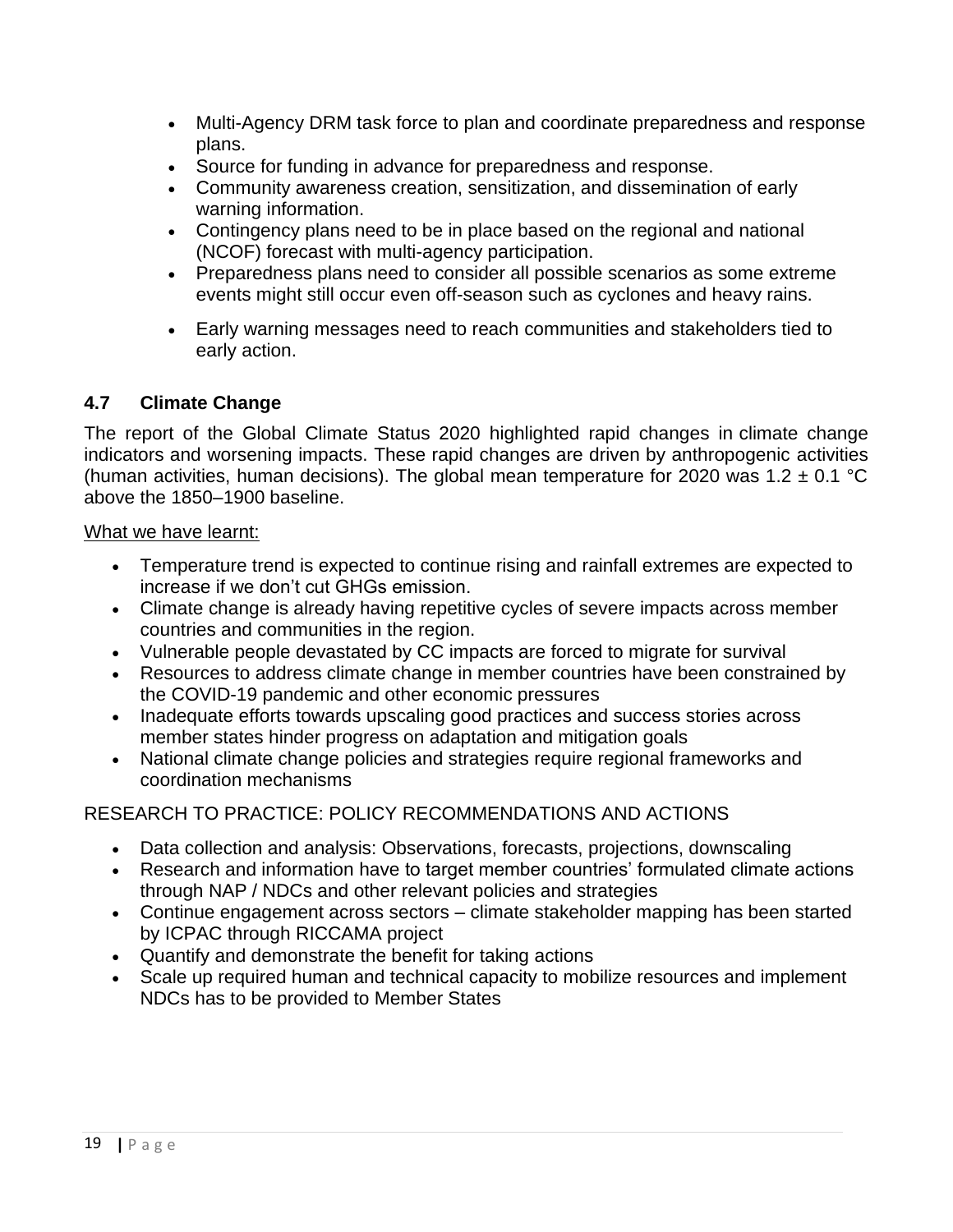#### **Plenary discussion**

- 1. All IGAD countries are not considered for conflict. **Response:** Apologies. We were not able to get responses from all the focal persons in time for the presentation. we shall improve on that.
- 2. How could the expected early onset going to impact land preparation? **Response**: @Abera, from the forecast dates, some parts are expected to have rains starting as early as the first dekad of June. For farmers who have not prepared their lands, may anticipate normal onsets, this might get them off guard and will have limited time.
- 3. In Eastern parts of Ethiopia (Dire Dawa, Oromia/eastern Hararghe, and Somali region), the weather conditions of this year are different from previous years. i. e In this year it has only 10-13 days rained; but after that there is no rain up to now! **Response**: @Bayan, good question. This was also noted in the seasonal performance of rains over March and much of April.
- 4. @Caroline. Glad to know there has been an influence on policy and practice over the years. Do you know if any follow-up has been done to determine effectiveness and impacts? **Response**: Yes, we have seen improvement in the use of the forecast through monthly meetings to discuss the forecast.
- 5. Thanks Mr Eugene for the presentation, maybe there is some misunderstanding in terms of rains in this season because in Rwanda JJA is a dry season so I don't see how vegetation and trees will be available in such a dry season. **Response**: @Peace, yes RW is less concerned with the coming season, but we considered JJAS which include September, which is a wet month.
- 6. There is a need for IGAD countries to consider investing in the resources that we have land and water resources so that the livelihood activities are not entirely dependent on weather conditions.

#### <span id="page-19-0"></span>**5. SESSION V: RELEASE OF FORUM STATEMENT AND CLOSING CEREMONY**

After the reporting and discussions, ICPAC director was invited to officially release the statement and thereafter officially closed the meeting. The statement can be found in **Annex I**.

#### <span id="page-19-1"></span>**6. SESSION V: Side events**

#### <span id="page-19-2"></span>**6.1 East Africa Hazards Watch – a new ICPAC climate service**

There were 64 participants in attendance during the session whose main objective was to introduce users on the new platform called EA Hazards Watch. It was noted that they are increasingly becoming more interested in what the weather will do than what the weather will be. This was noted to be one of the reasons for developing the platform. The platform provides information on hazards, exposure/vulnerability and risk/impact. Additional categories have been added to the platform which now contains; Rainfall, temperature, climate change, agriculture, pests, food security, drought, floods, tropical cyclones, and socio-economic data. It was noted that there are plans to add more layers (e.g., warning layers and air pollution) to the system.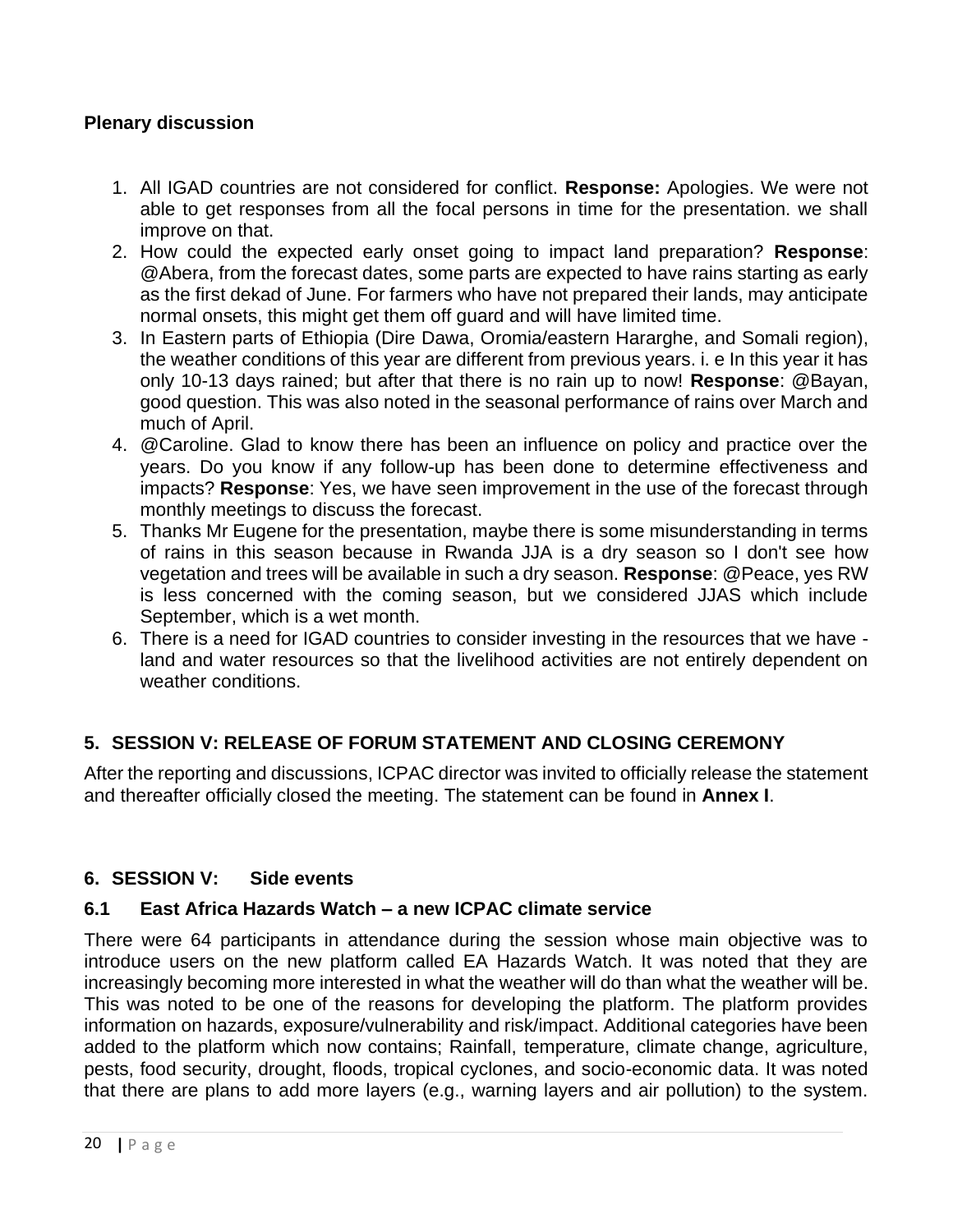Participants were then taken through each category and other useful functionalities (e.g., share and other interactive functionalities) of the system. Some users requested layers on forest degradation to be included in the system. There was also a suggestion to make YouTube videos on how to operate the system. Another system which was introduced to participants was the East Africa Drought Watch which uses a convergence of evidence approach by combining different indicators such as rainfall, soil moisture, vegetation stress to classify different drought phases (watch, warning, partial recovery and full recovery).

# <span id="page-20-0"></span>**6.2 Down2Earth Jake Rigby**

There were about 59 participants present during the session which aimed at introducing the participants on the DOWN2EARTH project and to understand ways in which users might apply the hydrological model developed by the project team. The participants were informed that the DOWN2EARTH team had developed a novel hydrological model for the dryland regions given the unique/distinct hydrology found in such regions. The model (known as CUWALID) operates regionally across Kenya Ethiopia and Somalia can be used to assess the probability of flooding in the coming season compared to historical floods. It was noted that there were several ways of displaying the results including, terciles, probabilities, and characterization of uncertainty. The sectors that might find the model useful include, DRM, Agriculture water and environment.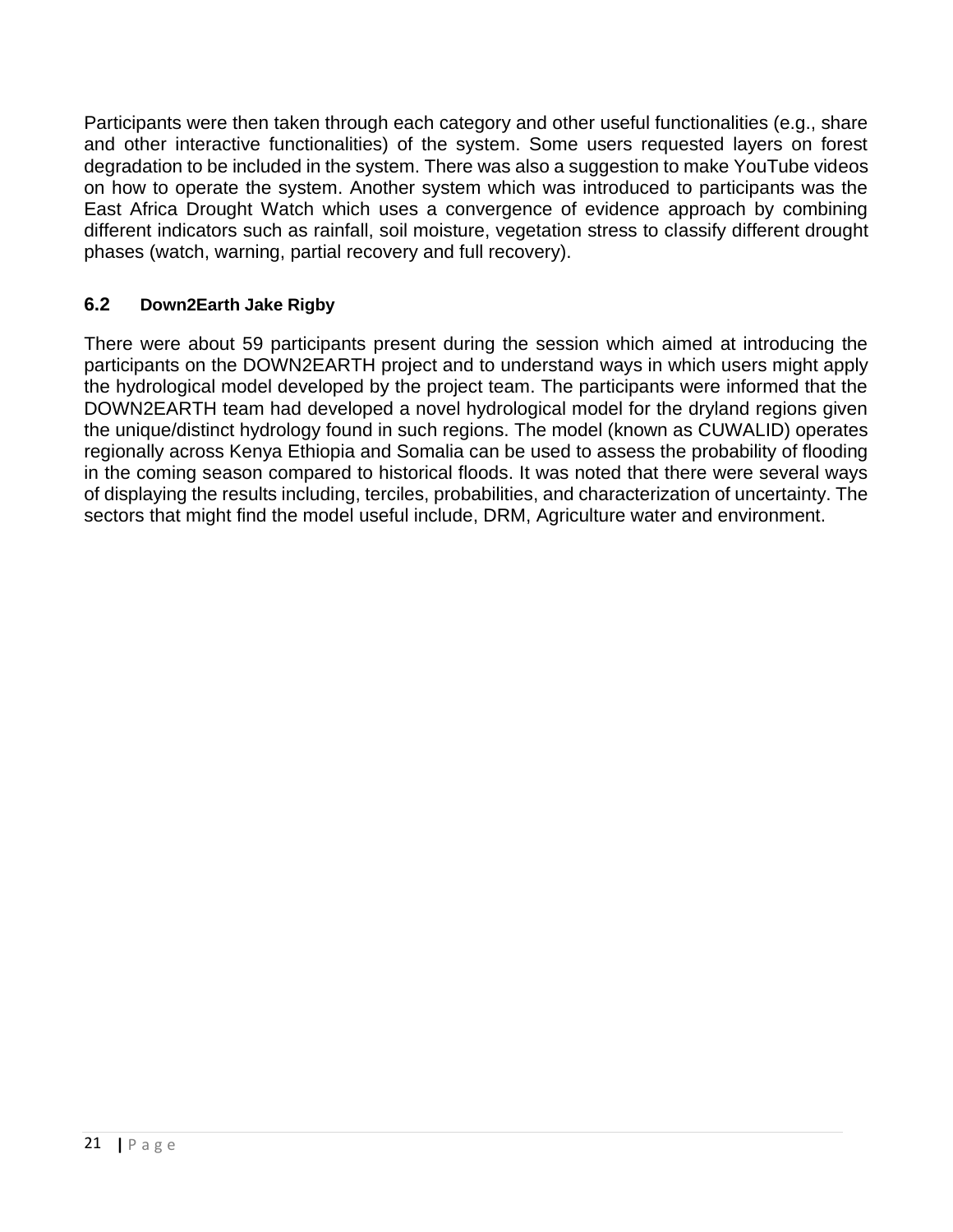#### <span id="page-21-0"></span>**ANNEXES**

<span id="page-21-1"></span>**Annex I: Statement for the GHACOF 58**



#### **STATEMENT FROM THE FIFTY EIGHTH GREATER HORN OF AFRICA CLIMATE OUTLOOK FORUM (GHACOF58): 25-27 MAY 2021; ICPAC, NAIROBI METROPOLITAN AREA, KENYA**

#### **INTERNET-BASED LIVE FORUM**

#### **Consolidated Objective Climate Outlook for June to September 2021 Rainfall Season.**

June to September (JJAS) constitutes an important rainfall season, particularly in the northern parts of the Greater Horn of Africa (GHA) where the JJAS rainfall contributes to more than half of the annual rainfall totals. Analysis of global climate model predictions from 9 Global Producing Centres (GPCs) customized for GHA indicates increased chances for wetter conditions during June to September 2021, with 8 of 9 model forecasts favouring wetter conditions (above average rainfall) over most parts of the region. Accordingly, Djibouti, Eritrea, much of the northern twothirds of Ethiopia, South Sudan and Sudan are likely to experience a wetter than average season. Consistent with a predicted reduction in the number of continuous dry days, IGAD Cluster I (the Karamoja Cluster), which covers parts of Ethiopia, Kenya, South Sudan, and Uganda is indicated to have enhanced probabilities for a wetter than average season. Compared to historical occurrences, western Ethiopia, eastern South Sudan and southern parts of Sudan are predicted to have an enhanced probability for exceeding 400-600 mm accumulated rainfall during JJAS 2021 season. Despite the enhanced probabilities for increased cumulative rainfall, the number of continuous days with daily rainfall exceeding 5 mm is expected to be less than the historical averages over western Ethiopia and southern parts of Sudan.

Most ensemble members of dynamically downscaled predictions for GHA indicate an earlier than average start of the JJAS season over western Ethiopia, eastern South Sudan and southern parts of Sudan. However, the northern and eastern edges of the region including margins of northern Sudan, northern and eastern Eritrea, north-eastern and eastern Ethiopia and northern Somalia are predicted to experience a delayed start to the JJAS 2021 season.

The consolidated objective temperature forecast from 9 Global Producing Centres (GPCs) indicates an increased likelihood of warmer than normal surface temperatures over northern Sudan, eastern Eritrea, most parts of Ethiopia and Somalia, eastern Kenya and eastern Tanzania. On the other hand, southern Sudan, much of South Sudan, western half of Kenya,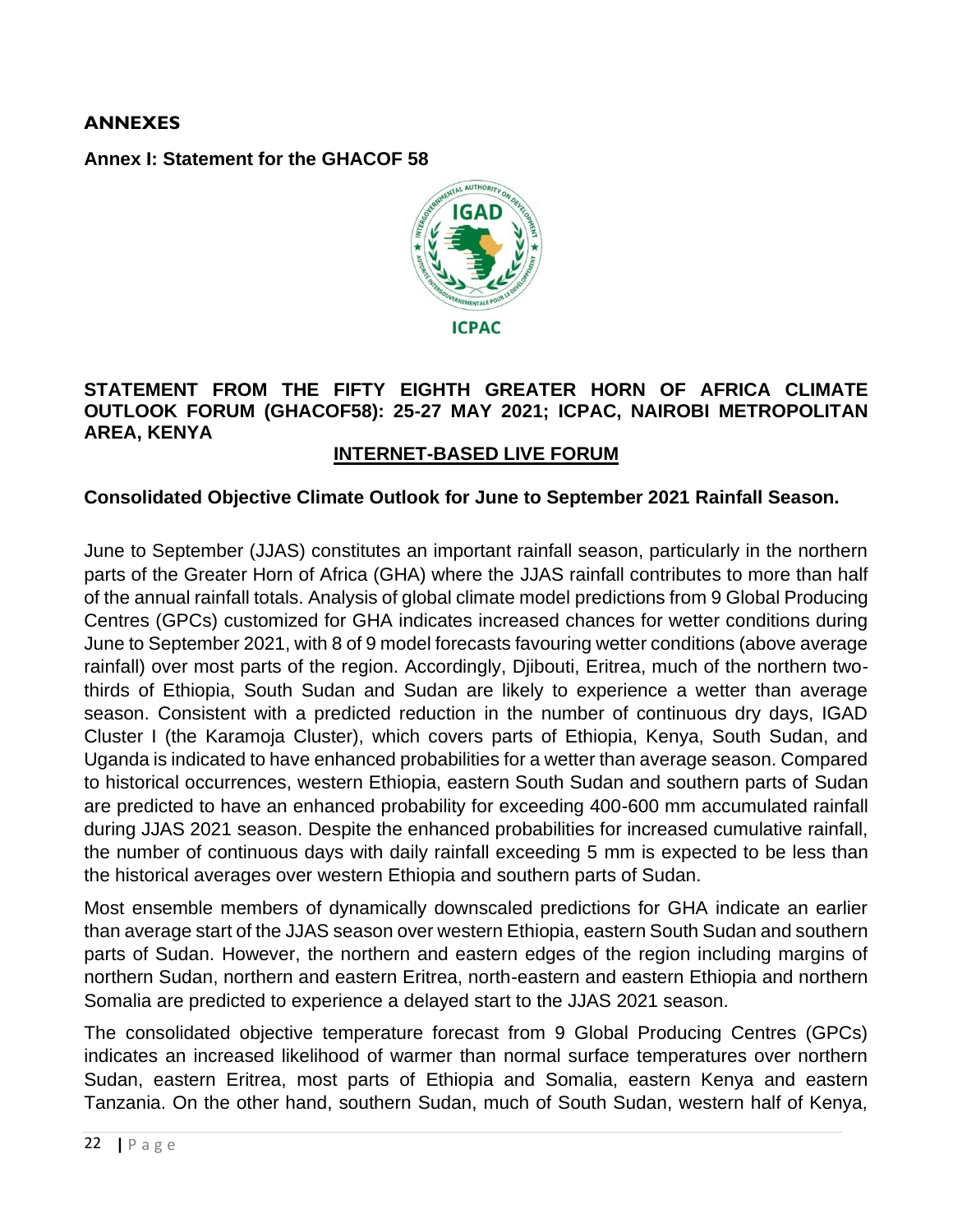Uganda, Rwanda, Burundi, and western parts of Tanzania are indicated to have enhanced probabilities for near average to cooler temperatures during JJAS 2021 season.

The World Meteorological Organisation (WMO) and the major global climate centres have noted that Sea Surface Temperatures (SSTs) over the equatorial Pacific Ocean have been close to the El Niño Southern Oscillation (ENSO) Neutral state thresholds over the past few months. Global models further indicate that the near neutral (negative) SST anomalies currently present in the tropical Pacific are expected to remain throughout the forecast period. The Indian Ocean Dipole (IOD), which is known to have significant effects during the short (October to December - OND) rains is also expected to remain in the neutral phase through the JJAS 2021 season. The influence of these ocean processes will interact with regional circulation patterns, especially monsoonal winds, Tropical Easterly Jet, and the Somalia Low-level Jet. Their effects also are modulated by topography and large inland water bodies. Updates on the ENSO condition will be provided regularly by WMO and the major climate centres.

*The outlook is relevant for seasonal timescales and covers relatively large areas. Local and month-to-month variations might occur as the season progresses. While sporadic heavy rainfall*  is most probable over much of the monsoonal region, extended dry spells and below normal rainfall may occur in areas with an increased likelihood of near normal to above normal rainfall and vice versa. ICPAC will provide regional updates on regular basis while the National *Meteorological and Hydrological Services (NMHSs) will provide detailed national and sub national climate updates.*

# **The Climate Outlook Forum**

The Fifty-eighth Greater Horn of Africa Climate Outlook Forum (GHACOF58) was convened from 25th to 27 May 2021 by the IGAD Climate Prediction and Applications Centre (ICPAC) in collaboration with the National Meteorological and Hydrological Services (NMHSs) of IGAD Member States, World Meteorological Organization (WMO) and other partners to document and share the climate impacts across the region and to formulate responses to the regional climate outlook for the June to September 2021 rainfall season over the GHA region. The GHA region comprises Burundi, Djibouti, Eritrea, Ethiopia, Kenya, Rwanda, Somalia, South Sudan, Sudan, Tanzania and Uganda. The forum reviewed the state of the global climate system including the El Niño Southern Oscillation (ENSO) conditions, SSTs over Atlantic and Indian Oceans and IOD, and considered their impacts on the GHA during June to September 2021 rainfall season. Climate information users from sectors such as disaster risk management, agriculture and food security, livestock, health, environment, media, conflict, and water resources as well as nongovernmental organisations and development partners actively participated in the formulation of mitigation strategies of the potential impacts of the objective climate forecast in their respective sectors.

# **Methodology**

Guidance and valuable forecast information was drawn from a wide range of sources including the World Meteorological Organisation's Global Producing Centres (WMO GPCs) and National Meteorological and Hydrological Services. These inputs were combined using deterministic and probabilistic modelling techniques to obtain the regional consolidated objective rainfall forecast for the period June to September 2021. The objective seasonal forecast was developed during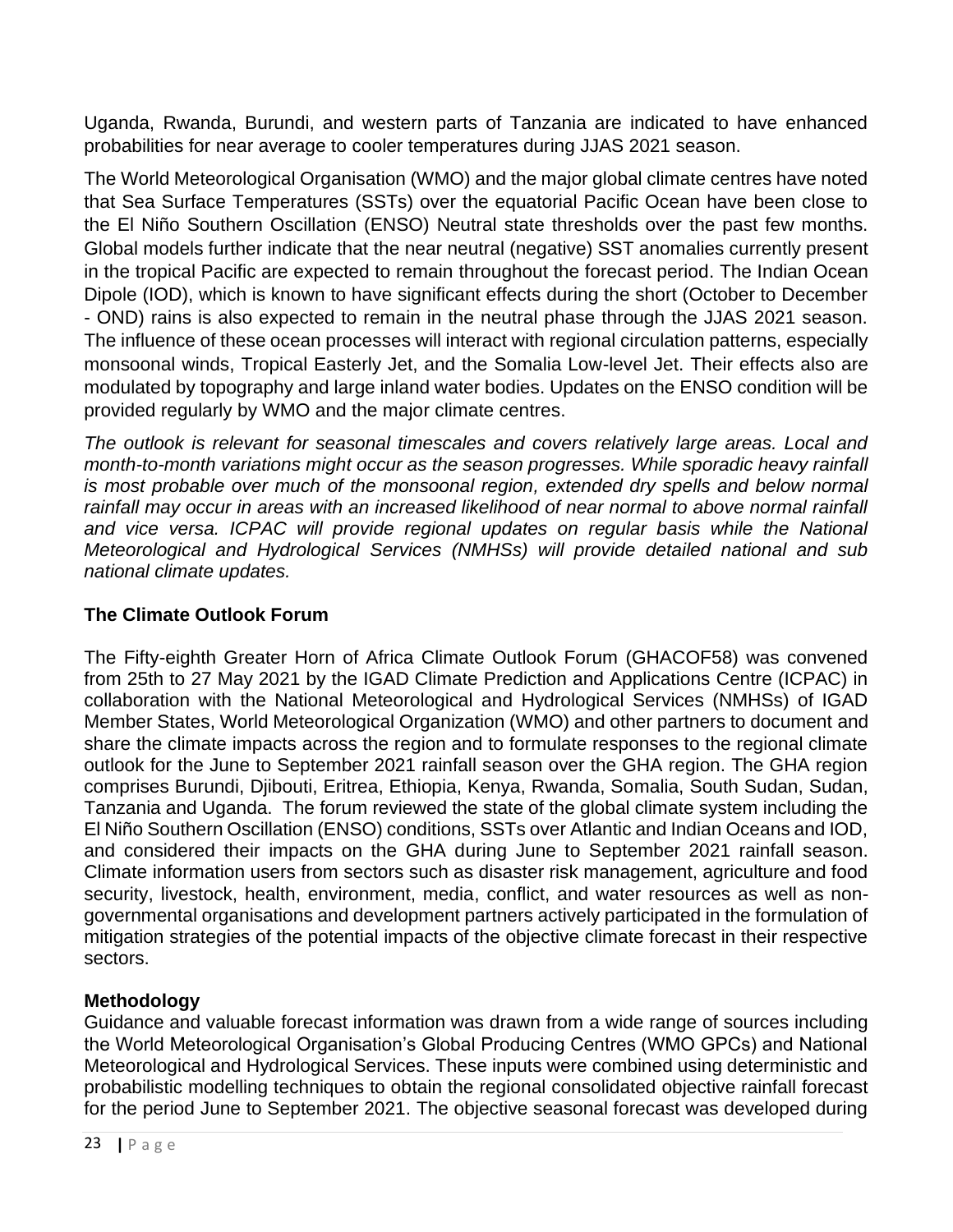the PreCOF58 one-week climate capacity building workshop held from 17th to 21 May 2021. During this workshop, regional scientists and national forecasters from 10 ICPAC Member States used ICPAC's FCDO-funded High-Performance Computing (HPC) cluster, through remote connection, and co-developed regional and national-level climate outlooks. GHACOF58 was preceded by sectoral co-production meetings from 25th – 26th May 2021.

Experts examined the prevailing and predicted SSTs over the Pacific, Indian and Atlantic Oceans as well as other global, regional and local climate factors that affect the rainfall evolution during JJAS season. These factors were assessed using dynamical and statistical models. The regional consolidated objective forecast is produced from outputs of 9 global state-of-the-art seasonal prediction systems. The current capability of seasonal to inter-annual climate forecasting allows for the prediction of departures from mean conditions on a regional domain, with consideration of scales of processes that contribute to regional and sub-regional climatic conditions. Forecast probability distributions are established objectively to indicate the likelihood of above-, near-, or below-normal rainfall for each zone. Above-normal rainfall is defined as within the wettest third of recorded rainfall amounts in each zone; near-normal is defined as the third of the recorded rainfall amounts centred around the climatological median; below-normal rainfall is defined as occurring within the driest third of the rainfall amounts. Climatology here refers to weather conditions, averaged over a 30-year period (1991-2020). Probability distributions for temperature are also established. The rainfall and temperature outlooks for June to September 2021 for various zones within the GHA region are given in Figure 1 and Figure 2, respectively.



#### **Rainfall Outlook for June to September 2021**

The rainfall outlook for various zones within the GHA region is given in Figure 1 above. **Zone I:** In this Zone (dark green shading) the above normal rainfall (wetter) category has the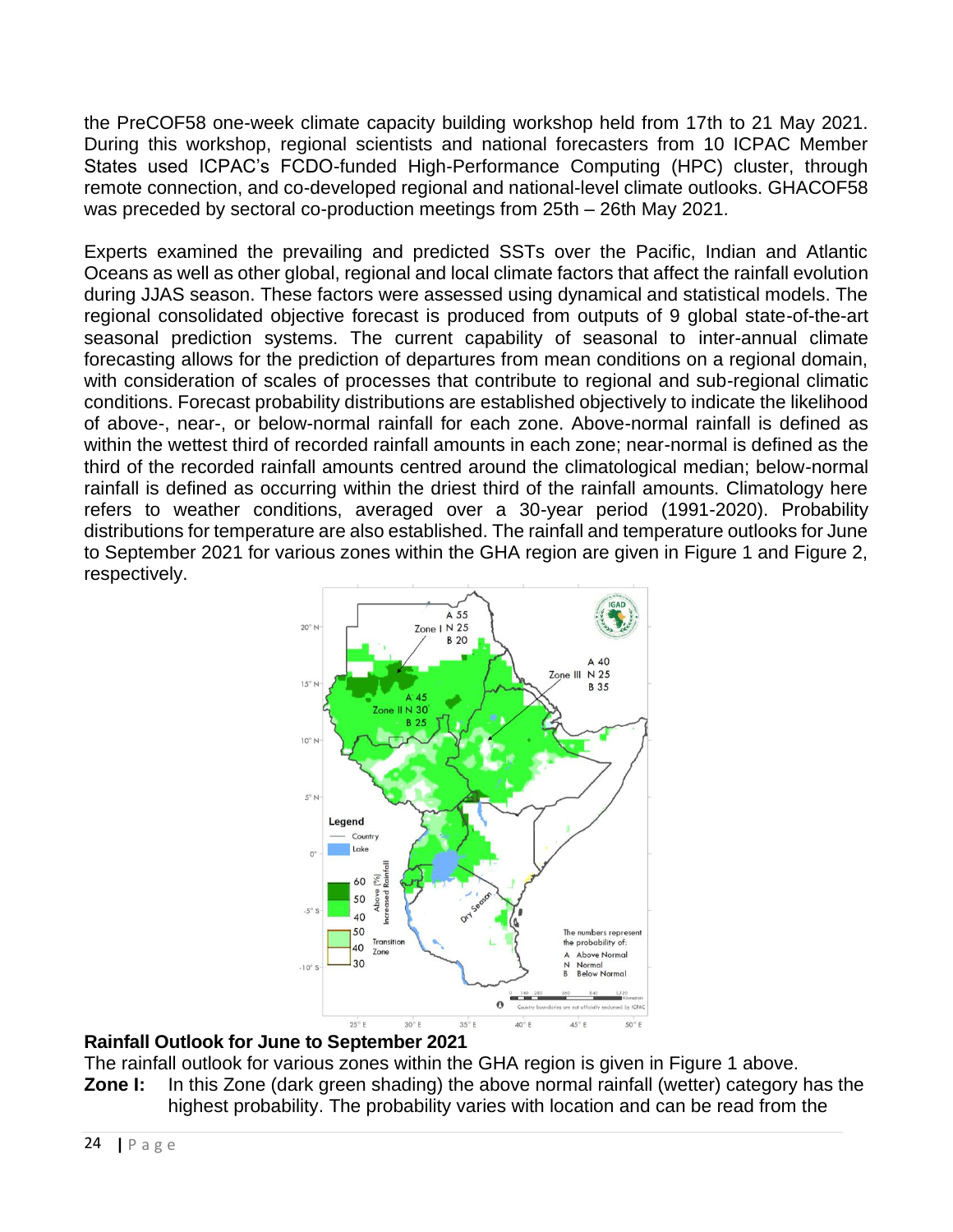legend. For the most widespread dark green shade (50-60%) the probabilities for all three categories are provided.

- **Zone II:** In this Zone (all bright green shading) the above normal rainfall (wetter) category also has the highest probability. The probability varies with location and can be read from the legend. For the most widespread green shade (40-50%) the probabilities for all three categories are provided. The difference between Zones I & II is the increasing probability for the wetter than average category in Zone I.
- **Zone III:** In this Zone (light blue to light green), the above normal rainfall (wetter) category has the highest probability (37-43%). The probabilities for the other categories are provided.
- **Zone IV:** This Zone (white) is usually dry during June to September.

#### **Temperature Outlook for June to September 2021**

The temperature outlook for various zones within the GHA region is given in Figure 2 below.



**Zone I:** Enhanced likelihood for above normal mean temperature (i.e., warmer) **Zones II:** Increased likelihood for near normal to above normal mean temperature **Zones III:** Increased likelihood for below normal mean temperature (i.e., cooler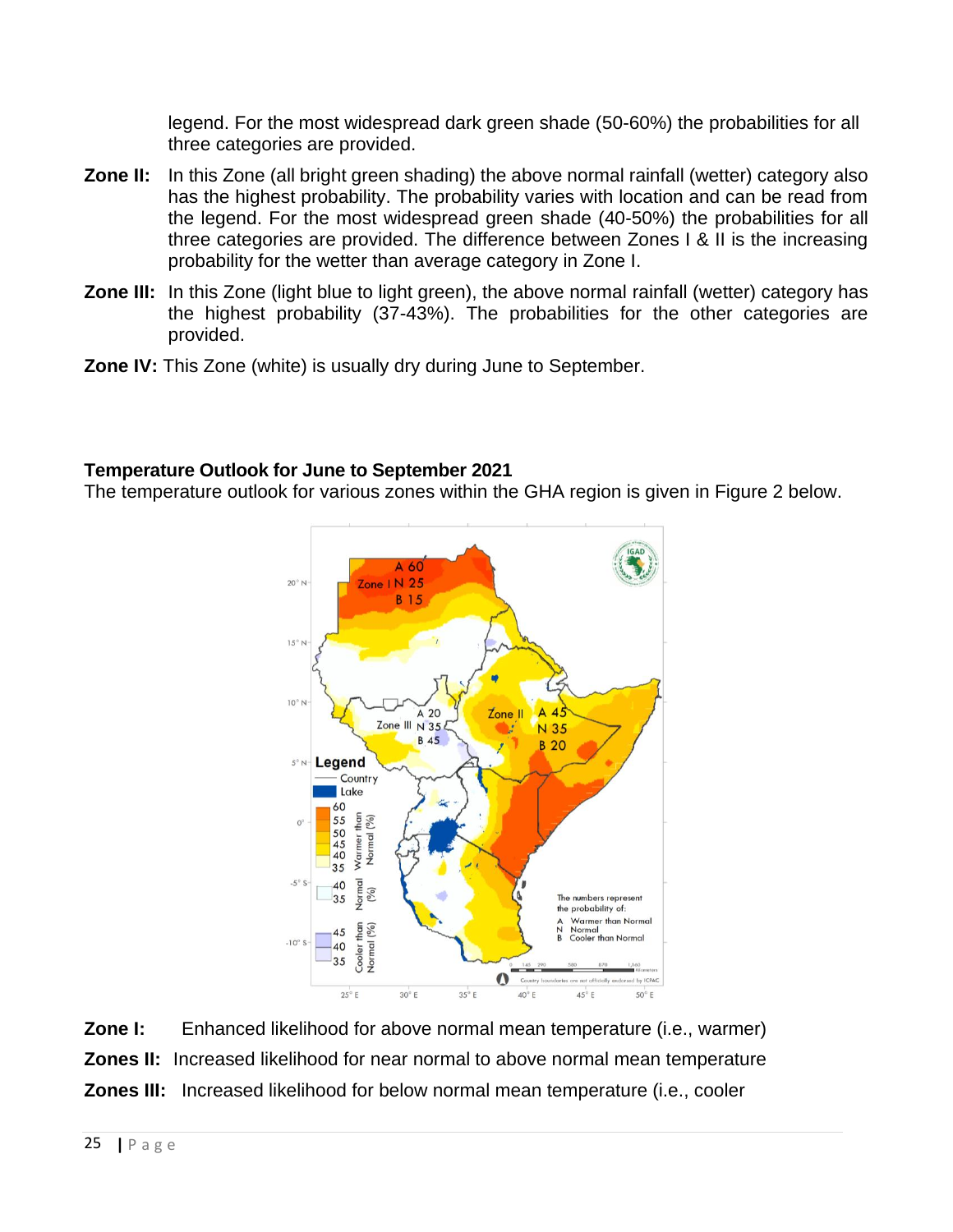**Note: The numbers for each zone indicate the probabilities of rainfall in each of the three categories, above-, near-, and below-normal. The top number (A) indicates the probability of rainfall occurring in the above-normal category; the middle number (N) is for nearnormal and the bottom number (B) for below-normal category. For example, in Zone I in Figure 1, there is 55% probability of rainfall occurring in the above-normal category; 25% probability of rainfall occurring in the near-normal category; and 20% probability of rainfall occurring in the below-normal category. It is emphasised that boundaries between zones should be considered as transition areas.**

#### **Contributors**

GHACOF 58 was organized jointly by the IGAD Climate Prediction and Applications Centre (ICPAC) and National Meteorological and Hydrological Services (NMHSs) of the Greater Horn of Africa (GHA). The forum was supported by the ClimSA Project funded by the European Union. Contributors to the regional climate outlook included representatives of NMHSs from GHA countries (Insititut Geographique du Burundi; Meteorologie Nationale de Djibouti; National Meteorological Agency of Ethiopia; Kenya Meteorological Service; Rwanda Meteorological Agency; South Sudan Meteorological Service; Sudan Meteorological Authority; Somalia Meteorological Authority and Uganda National Meteorological Authority) and climate scientists as well as other experts from national, regional and international institutions and organizations: ICPAC; Met Office, UK; and WMO Global Producing Centres (GPCs).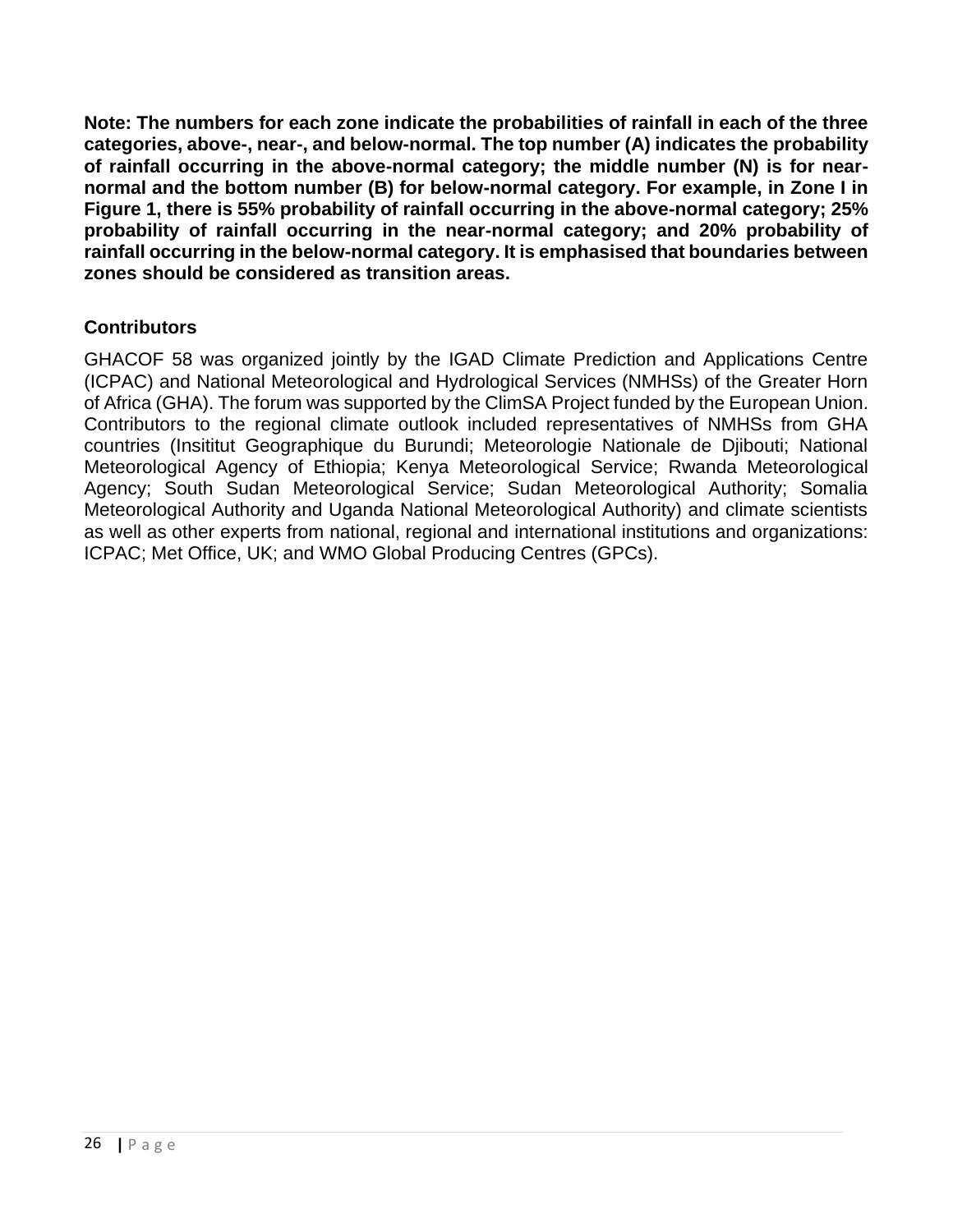# <span id="page-26-0"></span>**Annex II: Programme for GHACOF58**



# **GHACOF58**

# *Theme: "Climate services for early action"*

27 May 2021

### **27th May 2021**

| <b>TIME</b>                  | <b>ACTIVITY</b>                                                                                                                                    |                                        | <b>FACILITATION</b>                                    |
|------------------------------|----------------------------------------------------------------------------------------------------------------------------------------------------|----------------------------------------|--------------------------------------------------------|
|                              | <b>SESSION I: SETTING THE STAGE AND OFFICIAL OPENING</b>                                                                                           |                                        |                                                        |
| $09:30 - 10:00$              | • Participants join Airmeet and interact in the Lounge and<br>through Speed networking                                                             |                                        | <b>MODERATOR</b><br><b>Fiona Percy</b><br>Linda Ogallo |
|                              | encourage use of speed networking. use the Q&A box,<br>upvote questions                                                                            |                                        |                                                        |
| $10:00 - 10:20$              | • Opening Statement: Dr Guleid Artan, ICPAC Director<br>Briefing on the forum event: Zachary Atheru, ICPAC                                         |                                        | <b>MODERATOR</b><br><b>Fiona Percy</b>                 |
|                              | • Poll - have you used East Africa Hazards Watch? Yes, it<br>is useful, Yes but with challenges, No but I would like to,<br>No I am not interested |                                        | <b>RAPPORTEUR</b><br>Wawira Njoka                      |
|                              | SESSION II: FEEDBACK ON MAM 2021 SEASONAL CLIMATE PERFORMANCE AND IMPACTS                                                                          |                                        |                                                        |
| 10:20 - 10:30<br>(7 minutes) | • Performance of March - May 2021 season over Eastern Africa:<br>Hussen Seid, ICPAC                                                                |                                        | <b>MODERATOR</b><br>Viola Otieno                       |
| 10:30-11:15                  | • Overview of March to May sector impacts                                                                                                          |                                        | <b>RAPPORTEUR</b>                                      |
| 5 minutes<br>each sector,    | • Agriculture & Food Security<br>Oliver                                                                                                            | • Livestock and Rangelands<br>Caroline | George Otieno                                          |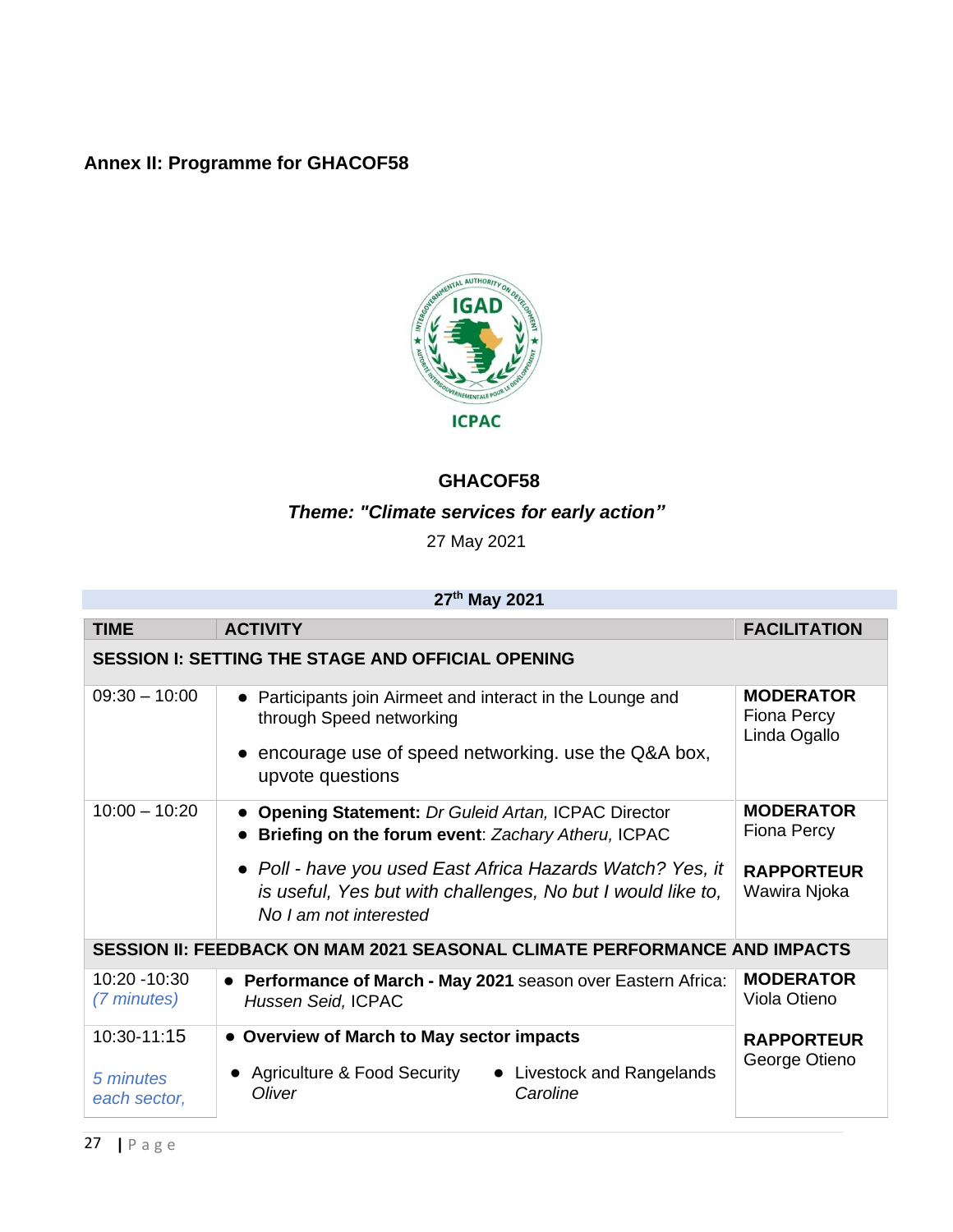| 30 min in total<br>$+ 15$ min of | • Conflict (CEWARN)<br>Andrew                                                                                                                                                 | • Water Resources & Energy<br>Mohammed                                                                                 |                                                                                             |
|----------------------------------|-------------------------------------------------------------------------------------------------------------------------------------------------------------------------------|------------------------------------------------------------------------------------------------------------------------|---------------------------------------------------------------------------------------------|
| plenary)                         | Disaster Risk Management<br>Ahmed                                                                                                                                             | • Health Paulino                                                                                                       |                                                                                             |
|                                  | (Keep all people on stage)                                                                                                                                                    |                                                                                                                        |                                                                                             |
|                                  | Plenary Discussion (questions from Q&A box)                                                                                                                                   |                                                                                                                        |                                                                                             |
|                                  | SESSION III: JUNE - SEPTEMBER (JJAS) 2021 SEASONAL FORECAST                                                                                                                   |                                                                                                                        |                                                                                             |
| $11:15 - 11:45$                  | Office (8 minutes)<br>ICPAC (12 minutes)<br>Plenary Discussions (10 minutes discussion)<br>At end announcement with link by Host to all seasonal<br>forecast products on EAHW | Current state of global climate system: Stefan Lines, UK Met<br>Seasonal forecast June - September 2021: Zewdu Segele, | <b>MODERATOR</b><br><b>Masilin</b><br>Gudoshava<br><b>RAPPORTEUR</b><br><b>Eunice Koech</b> |
| 11:45 - 12:00                    | <b>VIRTUAL BREAK</b>                                                                                                                                                          |                                                                                                                        |                                                                                             |
|                                  | <b>SESSION IV: SECTOR REPORTS ON IMPACTS AND ADVISORIES</b>                                                                                                                   |                                                                                                                        |                                                                                             |
| $12.00 - 12.55$                  | Reporting by Sectors on key impacts and advisories for<br>JJAS 2021 season (7 minutes per sector)                                                                             |                                                                                                                        | <b>MODERATOR</b><br>Linda Ogallo                                                            |
|                                  |                                                                                                                                                                               | • Agriculture & Food Security $\vert \bullet \vert$ Livestock and Rangelands                                           | <b>RAPPORTEUR</b>                                                                           |
|                                  | <b>Environment &amp; Forestry</b>                                                                                                                                             | <b>Water Resources &amp;</b><br>$\bullet$<br>Energy                                                                    | Jully Ouma                                                                                  |
|                                  | <b>Disaster Risk</b><br>Management (DRM)                                                                                                                                      | Conflict                                                                                                               |                                                                                             |
|                                  | $\bullet$ Health                                                                                                                                                              |                                                                                                                        |                                                                                             |
| $12:55 - 13:15$                  | Climate Change (5 minutes)<br>Media (5 minutes)                                                                                                                               |                                                                                                                        | Linda Ogallo                                                                                |
|                                  | • Plenary discussion (10 minutes)<br>• Announcement Side Events (5 minutes)                                                                                                   |                                                                                                                        | <b>Fiona Percy</b>                                                                          |
|                                  | SESSION V: RELEASE OF FORUM STATEMENT AND CLOSE OF THE FORUM                                                                                                                  |                                                                                                                        |                                                                                             |
| $13:20 - 13:30$                  | Release of GHACOF 58 Statement                                                                                                                                                |                                                                                                                        | <b>MODERATOR</b>                                                                            |
|                                  |                                                                                                                                                                               |                                                                                                                        | <b>Zachary Atheru</b>                                                                       |
| $13:30 - 14:30$                  |                                                                                                                                                                               | <b>LUNCH BREAK</b>                                                                                                     |                                                                                             |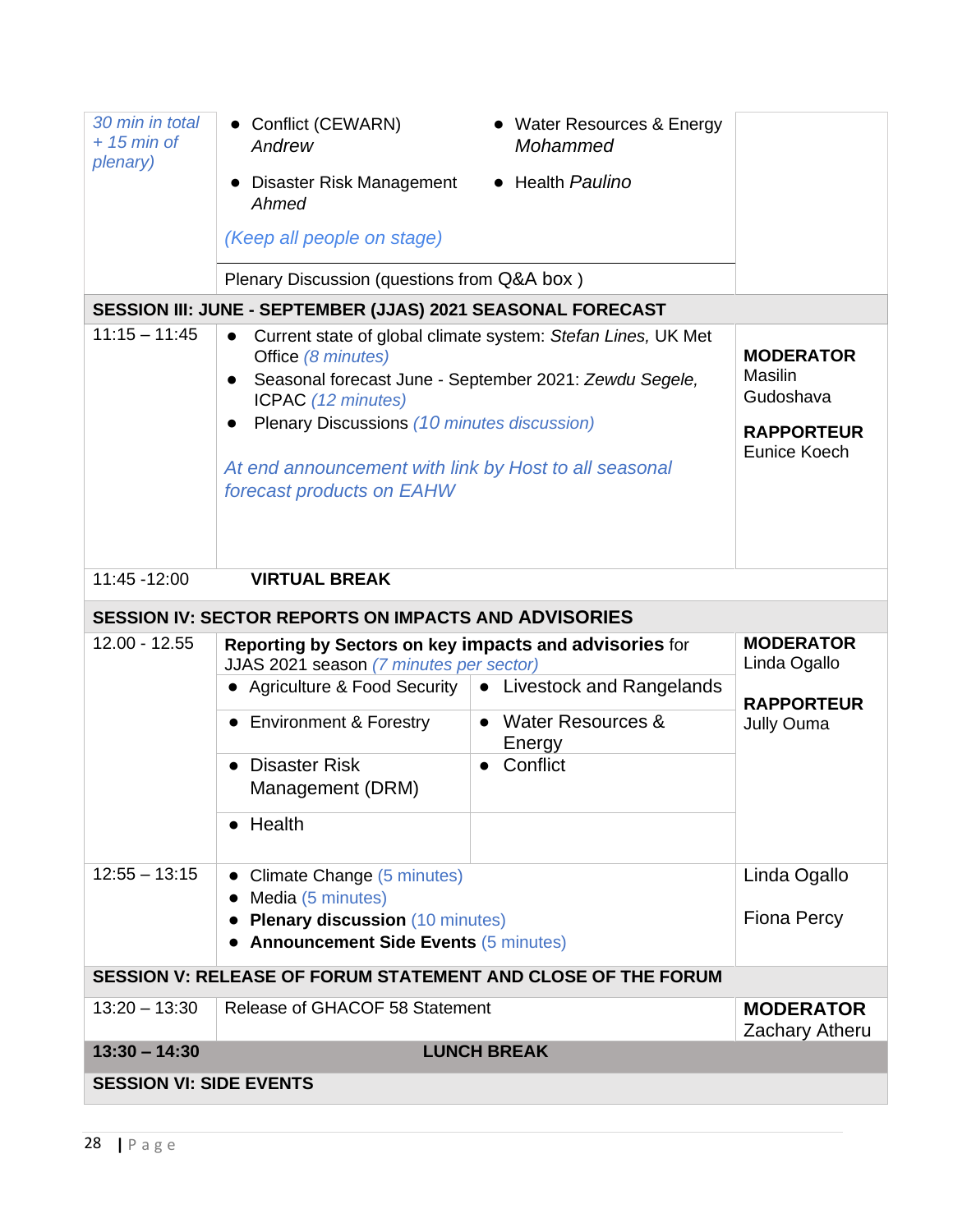| 14:30 - 15:30<br>15:30 - 16:30 | • East Africa Climate Hazards Watch Abubakr Salih Babiker<br>• DOWN2Earth Jake Rigby | <b>MODERATOR</b><br>Abubakr Babiker<br><b>RAPPORTEUR</b><br><b>Herbert Misiani</b> |
|--------------------------------|--------------------------------------------------------------------------------------|------------------------------------------------------------------------------------|
|                                | <b>CLOSING OF GHACOF 58</b>                                                          |                                                                                    |

#### <span id="page-28-0"></span>**Annex III: Press release**



#### **PRESS RELEASE**

#### **Wetter than usual season is expected over the northern parts of Eastern Africa**

*A wetter than usual June-to-September season is expected over Sudan, South Sudan, most of Ethiopia, and Uganda, indicating good prospects for pasture and crop production. The season is expected to start early in western Ethiopia, Southern and western Sudan, Southern Eritrea, northern South Sudan and Uganda and late in Eastern Ethiopia, northern Eritrea, and northeastern Sudan.* 

**27 May 2021**, the upcoming rainfall season, June to September is an important rainfall season for Djibouti, Ethiopia, Eritrea, South Sudan, Sudan, and Uganda. For some of these countries it is the main farming season for their staple crops.

**A wetter than usual season is expected in Djibouti, Eritrea, much of the northern twothirds of Ethiopia, South Sudan, Sudan, and Uganda.** The Karamoja Cluster, which covers parts of Ethiopia, Kenya, South Sudan, and Uganda is expected to experience a wetter than usual season. The forecast indicates a 15% higher-than-usual **chance** of receiving more than 400 mm accumulated rainfall during June to September over central Sudan and 5% increased chance of exceeding 400 mm over western Ethiopia and western South Sudan**.** Albeit the expected wetter than usual season over western Ethiopia and southern parts of Sudan, there is a chance of having more than usual dry spells.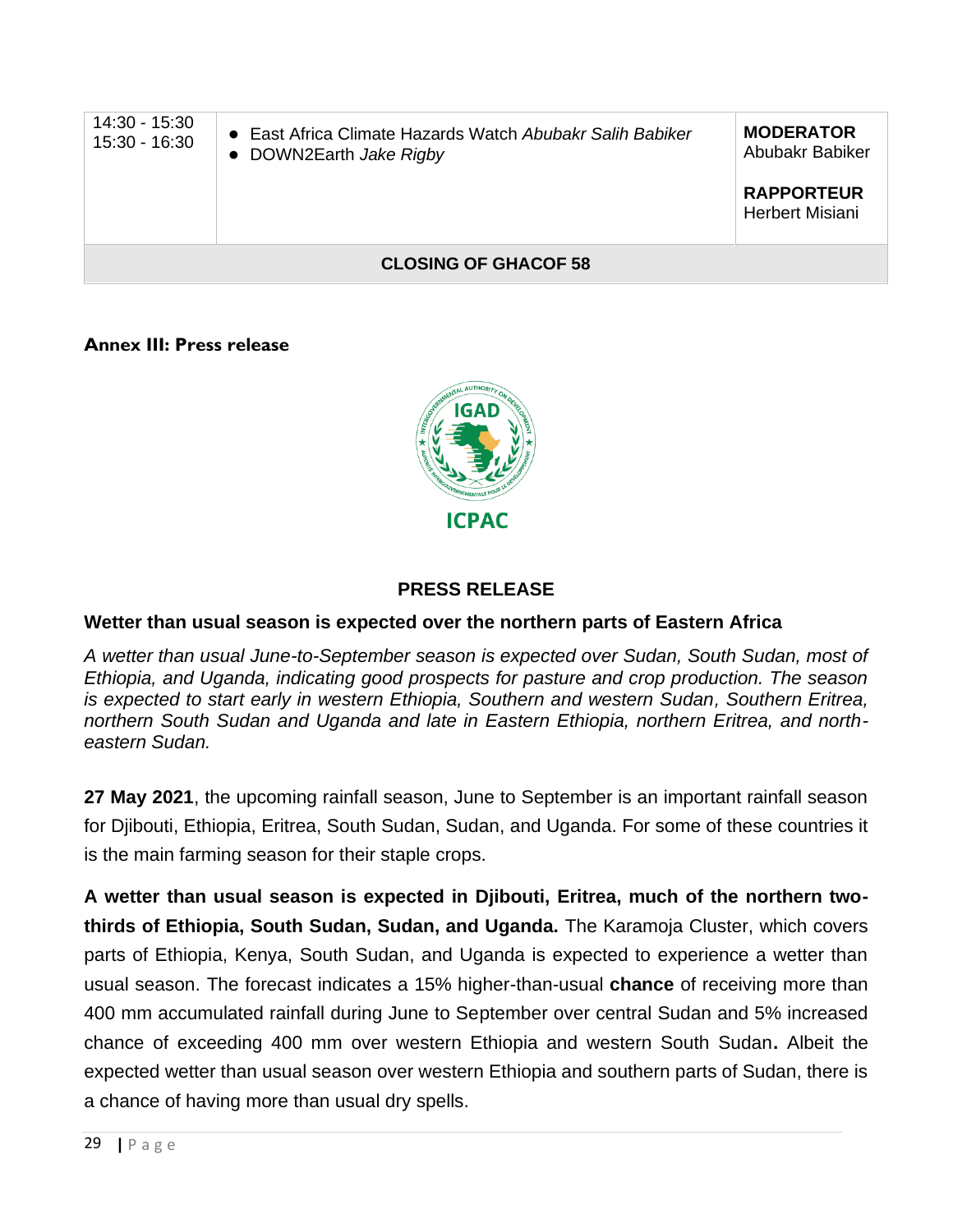**An earlier than usual start of the season is expected over western Ethiopia, eastern South Sudan and southern parts of Sudan.** A delayed start to the season is expected in the eastern areas of the region including margins of northern Sudan, northern and eastern Eritrea, northeastern and eastern Ethiopia and northern Somalia.

**Warmer than usual temperatures are expected over northern Sudan, eastern Eritrea, most parts of Ethiopia and Somalia, eastern Kenya and eastern Tanzania**. On the other hand, southern Sudan, much of South Sudan, western half of Kenya, Uganda, Rwanda, Burundi, and western parts of Tanzania are expected to experience cooler than usual temperatures.

The expected wetter than usual season is likely to increase the risk of vector prone diseases. Considering the ongoing simultaneous emergencies impacting the region, including the COVID19 pandemic, regional and national authorities are encouraged to use this seasonal forecast to develop contingency plans, and to update them with weekly and monthly forecasts provided by ICPAC and National Meteorological Services.

**Note to editors:** The 58th Greater Horn of Africa Climate Outlook Forum (GHACOF58) was convened online on 27 May by the IGAD Climate Prediction and Applications Centre (ICPAC) in collaboration with the National Meteorological and Hydrological Services in the region and other partners to issue the June to September 2021 rainy season forecast for the region. The virtual forum brought together climate services providers and users from key socio-economic sectors, governmental and non-governmental organizations, decision-makers, climate scientists, and civil society stakeholders, among others, to discuss impacts and mitigation measures for the upcoming season.

#### **Media requests are welcomed. Please contact:**

abubakr.babiker@igad.int +254 719 415 344

wawira.njoka@igad.int +254 721 799 767

# **Hashtag: #GHACOF58**

#### **Resources:**

- Rainfall Forecast
- Temperature Forecast
- Onset Dates
- Onset Date Anomaly
- Dry/Wet Spells
- Probability of Exceedance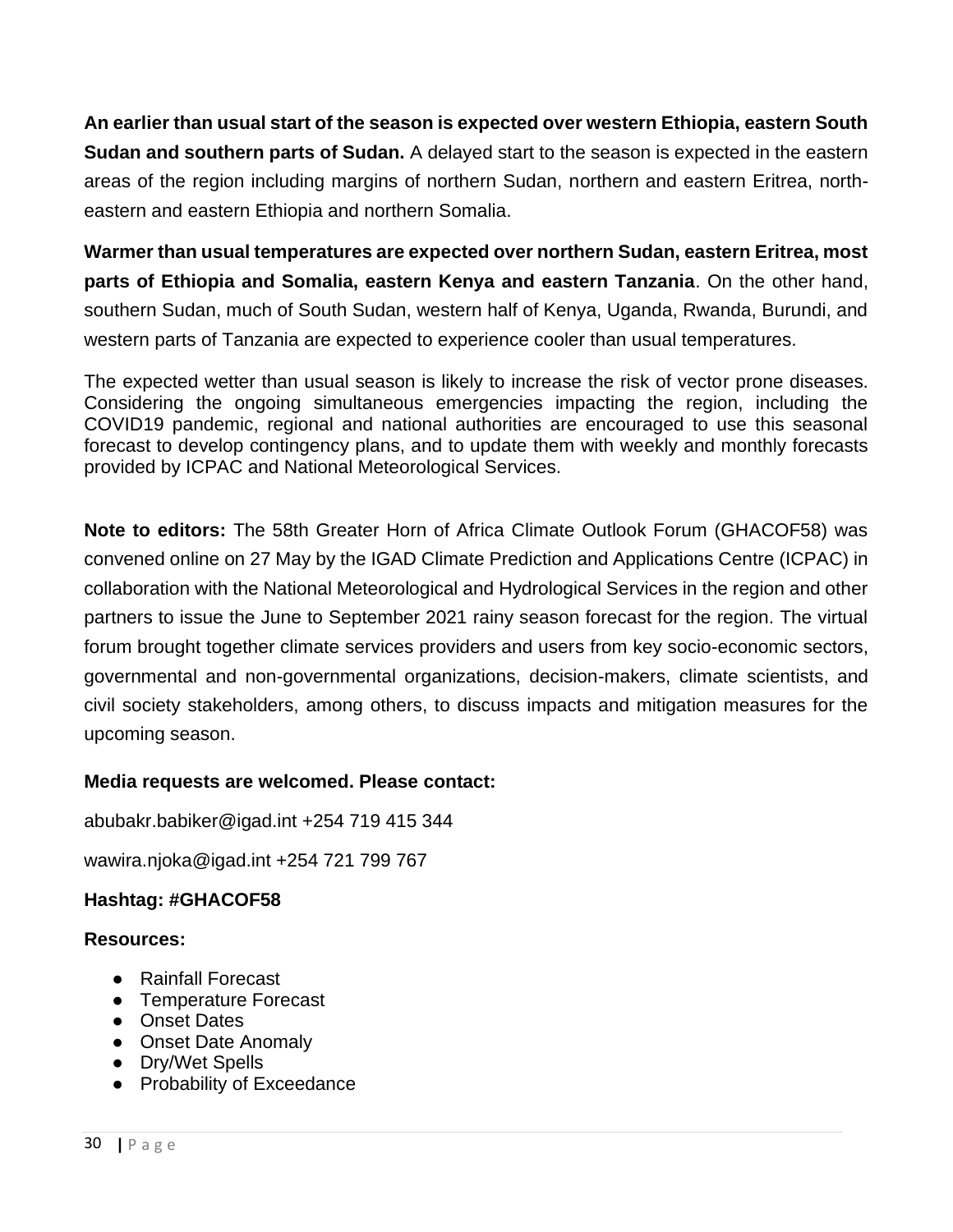#### **A Summary for Decision Makers with impacts and advisories for the following sectors will be released in the coming days:**

- Agriculture and Food Security
- Livestock
- Water and Energy
- Conflict Early Warning
- Disaster Risk Management
- Health
- Environment and Forests

#### <span id="page-30-0"></span>**Annex IV: Contents of the summary for decision-makers**

### **Contents Summary for Decision Makers GHACOF58**

#### **Contents Summary for Decision Makers GHACOF58 (JJAS)**

#### **DJIBOUTI**

| <b>Disaster Risk</b><br><b>Management</b>      | <b>Impacts</b><br>• Possibility of occurrence of flash floods in Djibouti city<br><b>Advisories</b><br>• Establish flood preparedness and contingency plans                                                                                                                                                  |
|------------------------------------------------|--------------------------------------------------------------------------------------------------------------------------------------------------------------------------------------------------------------------------------------------------------------------------------------------------------------|
| <b>Agriculture and</b><br><b>Food Security</b> | No participation                                                                                                                                                                                                                                                                                             |
| <b>Water and</b><br><b>Energy</b>              | <b>Impacts</b><br>Enhanced water storage due to the forecasted above<br>average precipitation<br>Possibility of secured water for use by pastoralists<br>Enhanced groundwater recharge<br><b>Advisories</b><br>Desilt water pans and other storage facilities to<br>$\bullet$<br>accommodate maximum inflows |
| <b>Livestock</b>                               | <b>Impacts</b><br>• Improved availability of pastures and water for livestock<br>• Improved milk production                                                                                                                                                                                                  |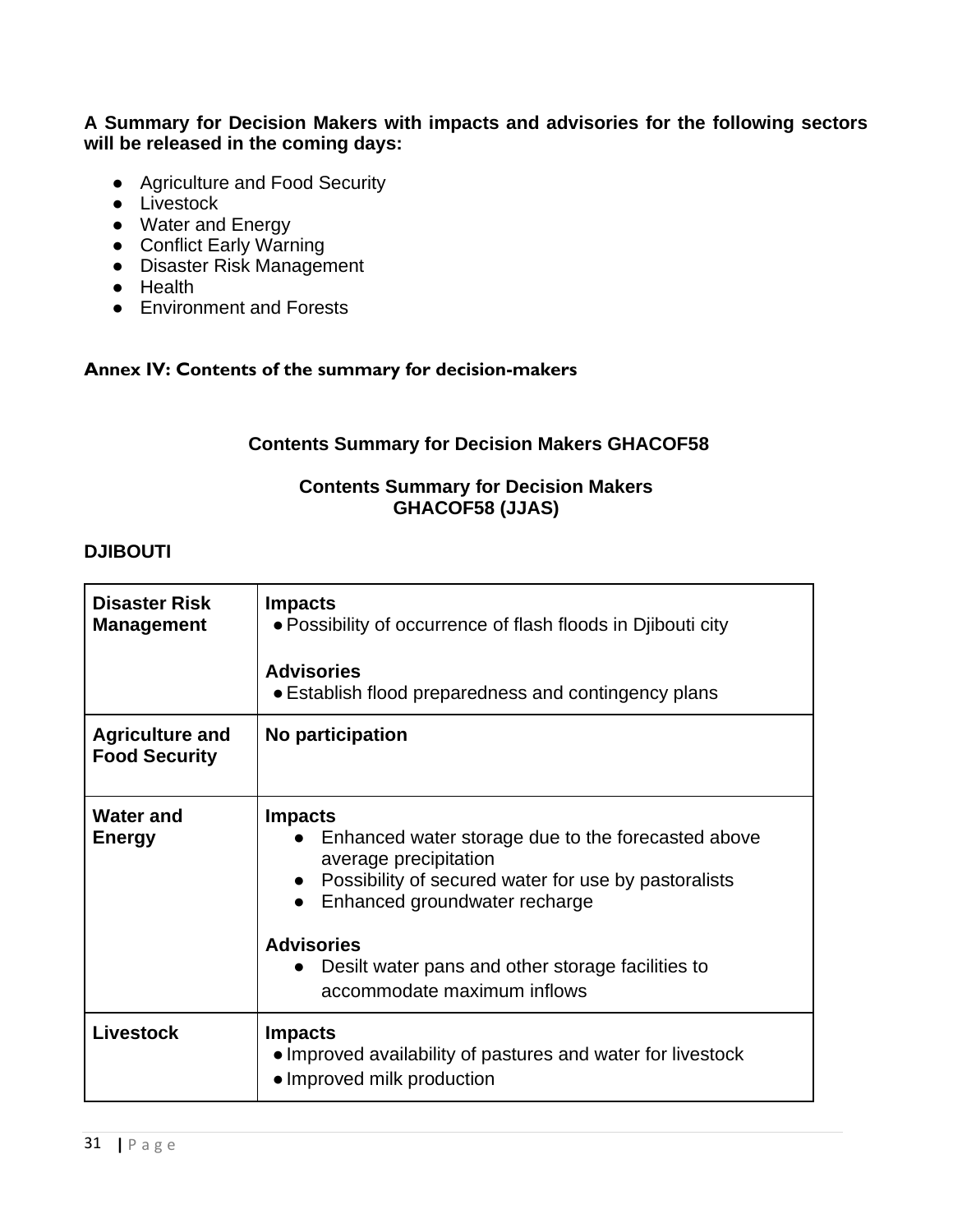|                                           | <b>Advisories</b><br>• Watch out for flash floods that could lead to livestock losses<br>especially in river beds<br>• Increase surveillance for Rift Valley Fever and Pneumonias<br>• Careful restocking is advised |
|-------------------------------------------|----------------------------------------------------------------------------------------------------------------------------------------------------------------------------------------------------------------------|
|                                           |                                                                                                                                                                                                                      |
| <b>Health</b>                             | <b>Impacts</b><br>• Risk of outbreaks of vector-borne diseases such as Malaria,<br>Dengue fever<br>• Risk of Cholera<br>• Heatstroke                                                                                 |
|                                           | <b>Advisories</b>                                                                                                                                                                                                    |
|                                           | • Distribution of Mosquitoes net<br>. Wash hands often with soap and clean water, safe and well<br>covered food<br>• Drink plenty of fluids and wear lightweight clothing                                            |
| <b>Conflict Early</b><br>Warning          | • No participation                                                                                                                                                                                                   |
| <b>Environment and</b><br><b>Forestry</b> | <b>Impacts</b><br>• Normal to above normal rainfall expected in Djibouti. Good<br>conditions for tree planting programme                                                                                             |
|                                           | <b>Advisories</b><br>• Reforestation and restoration activities of Day and Mount<br>Mabla forests                                                                                                                    |

# **ETHIOPIA**

| <b>Disaster Risk</b><br><b>Management</b> | <b>Impacts</b><br>• Floods and landslides are expected, which might result in<br>displacement, loss of life and livelihoods mainly in flood<br>prone areas and in lowland areas<br>• Risk of water-borne disease outbreaks |
|-------------------------------------------|----------------------------------------------------------------------------------------------------------------------------------------------------------------------------------------------------------------------------|
|                                           | <b>Advisories</b>                                                                                                                                                                                                          |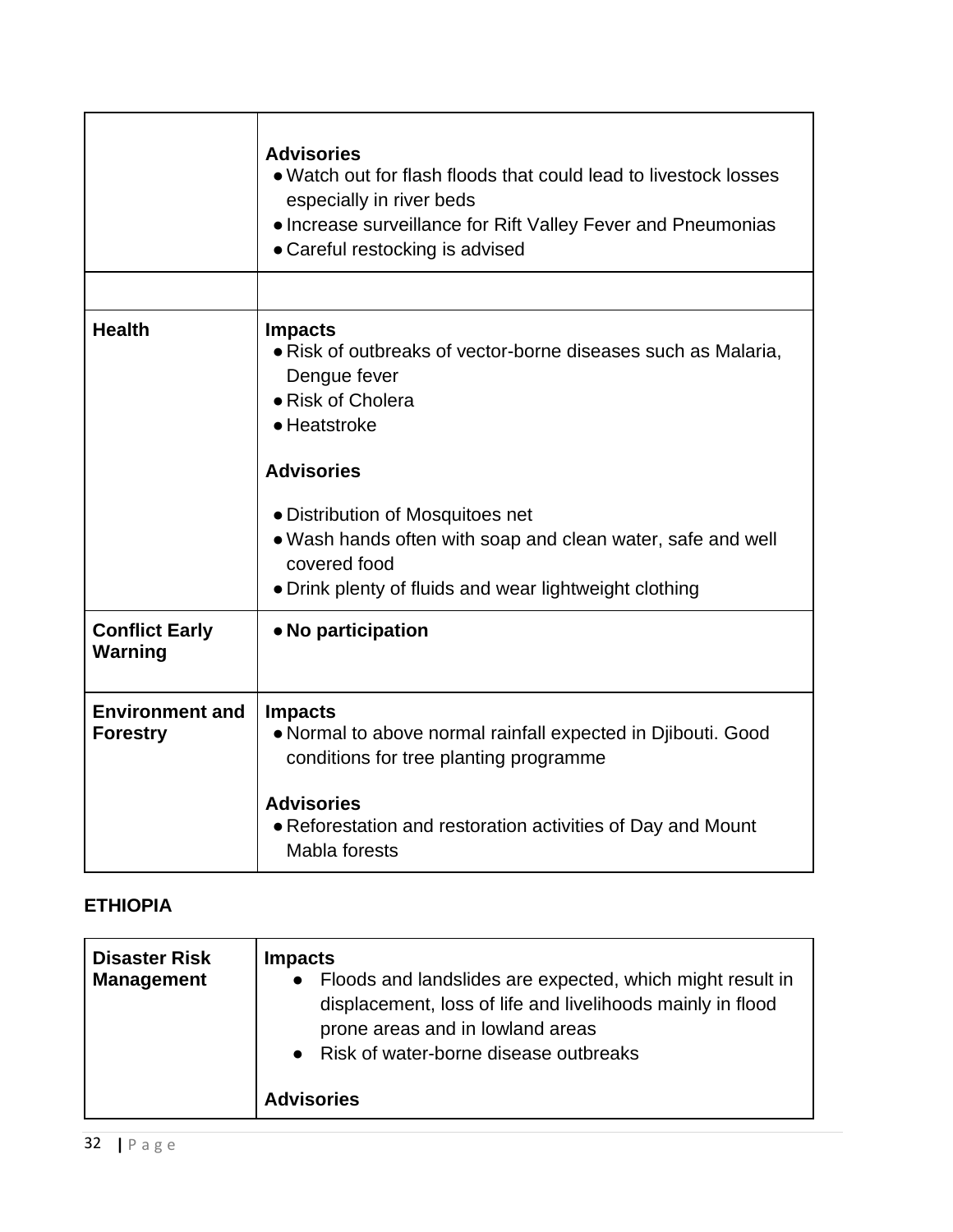|                                                | Strengthened preparedness and awareness creation<br>ahead of time<br>Flood task force is activated already and will remain on<br>$\bullet$<br>standby for the season<br>Prepare/review contingency plans with relevant sectors                                                                                                                                                                                                                                                                                                                                                                                                                              |
|------------------------------------------------|-------------------------------------------------------------------------------------------------------------------------------------------------------------------------------------------------------------------------------------------------------------------------------------------------------------------------------------------------------------------------------------------------------------------------------------------------------------------------------------------------------------------------------------------------------------------------------------------------------------------------------------------------------------|
| <b>Agriculture and</b><br><b>Food Security</b> | <b>Impacts</b><br>Good crop prospects due to conducive conditions for<br>planting or sowing of crops<br>• Likelihood of a reduction in pests. Eg. Fall Armyworm<br>Early onset likely to impact on land preparation time<br>$\bullet$<br>Likelihood of floods and water logging incidents within the<br>season in prone areas (Afar, eastern Amhara, SNNP)<br>Desert locust outbreak highly likely due to high rainfall that<br>$\bullet$<br>will result in good vegetation<br>Humid and moist conditions are suitable for weed<br>infestation. Intermittent moist condition might be favorable<br>for pest and disease outbreak over moisture stress areas |
|                                                | <b>Advisories</b><br>Early distribution of seeds and fertilizers<br>$\bullet$<br>• Early land preparation<br>Remain Alert due to risk of heavy rainfall and build<br>$\bullet$<br>conservation structures<br>Issue Early Warning and Advisory for Desert Locust<br>$\bullet$<br>Farmers advised to make small water channels on their<br>$\bullet$<br>land plot and advised to strengthen soil and water<br>conservation mechanisms<br>Plant water tolerant crops in places where the usual or<br>higher than usual rainfall is predicted                                                                                                                   |
| <b>Water and</b><br><b>Energy</b>              | <b>Impacts</b><br>Enhanced inflows to the countries water storage facilities<br>for water supply irrigation and hydropower<br>Risk of riverine and flash flooding<br><b>Advisories</b><br>Create awareness to communities that are at risks<br>associated with floods due to enhanced rainfall forecast<br>Update basin management plan based on the forecast<br>Provide early warning information on potential risks                                                                                                                                                                                                                                       |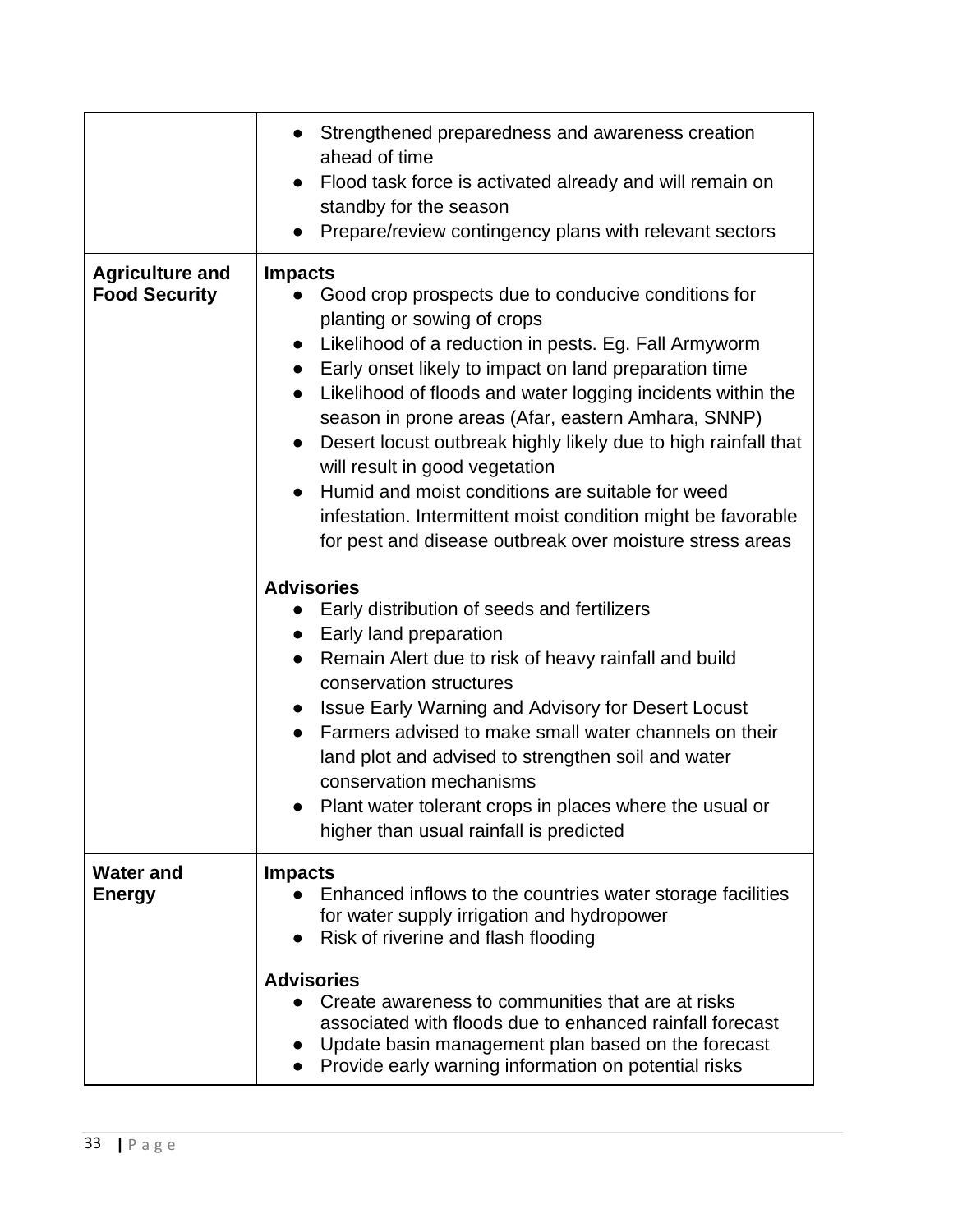| <b>Livestock</b>                 | <b>Impacts</b>                                                                                                                                                                                                                                                                                                                                                                                                                     |
|----------------------------------|------------------------------------------------------------------------------------------------------------------------------------------------------------------------------------------------------------------------------------------------------------------------------------------------------------------------------------------------------------------------------------------------------------------------------------|
|                                  | • Good production of fodder in zones with good rainfall<br>• Poor pastures expected in the Borena areas and in the Somali<br>region. High livestock movements are expected in these areas<br>and with this comes disease sharing among herds and<br>conflicts over the limited resources<br>• Likely persistence of the desert locust in the country                                                                               |
|                                  | <b>Advisories</b><br>• Flood control in flood prone areas<br>• Fodder harvesting and preservation is advised<br>• Close monitoring of seasonal performance in Borana and<br>Somali region                                                                                                                                                                                                                                          |
|                                  | • Conserve water and pastures/fodder in the areas receiving<br>good rains during this season<br>• Conduct awareness-raising campaign, as soon as possible to<br>avoid negative impacts<br>• Monitor Desert locust                                                                                                                                                                                                                  |
| <b>Health</b>                    | <b>Impacts</b><br>• Risk of Malaria and Chikungunya transmission/outbreak in<br>regions of enhanced rainfall<br>· Possibility of Cholera outbreak<br>• High incidence in Eastern parts of Ethiopia                                                                                                                                                                                                                                 |
|                                  | <b>Advisories</b><br>• Residual spraying and insecticide-treated bed nets<br>• Use mass media in passing the key messages in vector<br>control<br>• Cholera surveillance in areas expected to be hot than usual                                                                                                                                                                                                                    |
| <b>Conflict Early</b><br>Warning | <b>Impacts</b><br>• The season is the major cropping season for the Tigray region<br>. The good agriculture prospect might lead to conflict over land<br>and agricultural input<br>• The ongoing conflict in the region may also hamper adequate<br>utilization of the season.<br>• Active conflict expected around the northern basin of L.<br>Turkana owing to the anticipated migration of Turkana herders<br><b>Advisories</b> |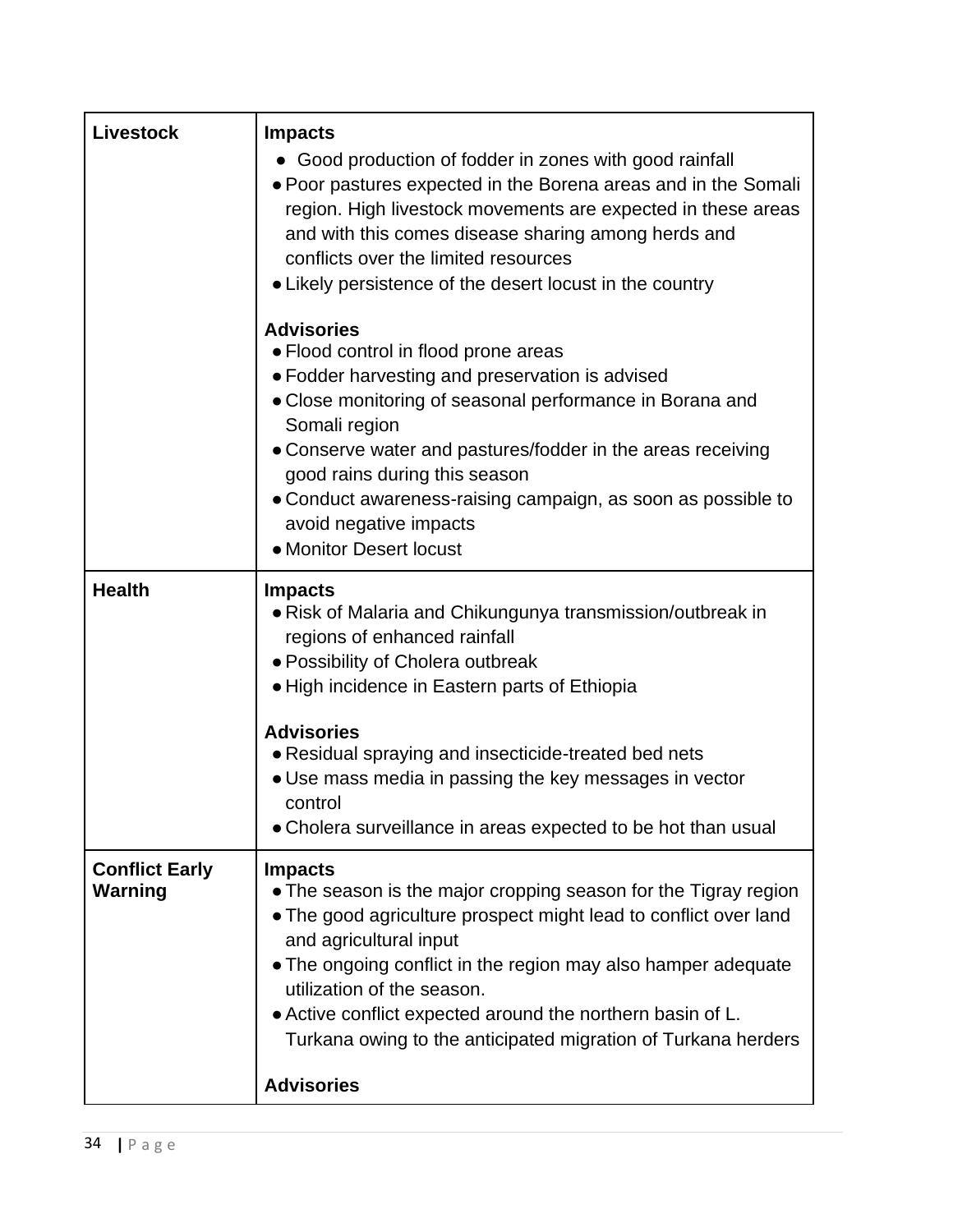|                                           | • Disseminate climate information, community awareness,<br>resource mobilization<br>• Expand the irrigation facility.<br>• Provide humanitarian assistance, particularly in Oromia,<br>Tigray, Amhara, Somali, and Southern Nations, Nationalities,<br>and People's Region, where there are ongoing socio-political<br>conflicts that are hindering                                  |
|-------------------------------------------|--------------------------------------------------------------------------------------------------------------------------------------------------------------------------------------------------------------------------------------------------------------------------------------------------------------------------------------------------------------------------------------|
| <b>Environment and</b><br><b>Forestry</b> | <b>Impacts</b><br>• Expected enhanced rainfall good for tree planting programme<br>• Likely increased forage and biomass for both wildlife and<br>livestock<br>• High rainfall likely to cause land degradation/soil erosion<br>especially in the highlands<br><b>Advisories</b><br>• Right timing of tree planting programme<br>• Land management and soil conservation initiatives |

# **KENYA**

| <b>Disaster Risk</b><br><b>Management</b> | <b>Impacts</b><br>• Flooding in western parts of the country, mainly in the flood<br>prone areas<br>• The dry conditions in the east might contribute to resource-<br>based conflict mainly in the arid and semi-arid areas<br>• Cholera outbreak is expected over the western part of the<br>country                                                                                                                                                                                                               |
|-------------------------------------------|---------------------------------------------------------------------------------------------------------------------------------------------------------------------------------------------------------------------------------------------------------------------------------------------------------------------------------------------------------------------------------------------------------------------------------------------------------------------------------------------------------------------|
|                                           | <b>Advisories</b><br>• Conduct early awareness raising campaigns and community<br>sensitization<br>• Activate drought contingency plan for ASAL and flood<br>contingency plans for the western parts of the country<br>• Preposition food and non-food items for communities that<br>might be affected during this season<br>• Multi-Agency teams to plan and coordinate preparedness<br>plans and response such as ministry of health to assist<br>• Relocation of communities at high risk of flooding in advance |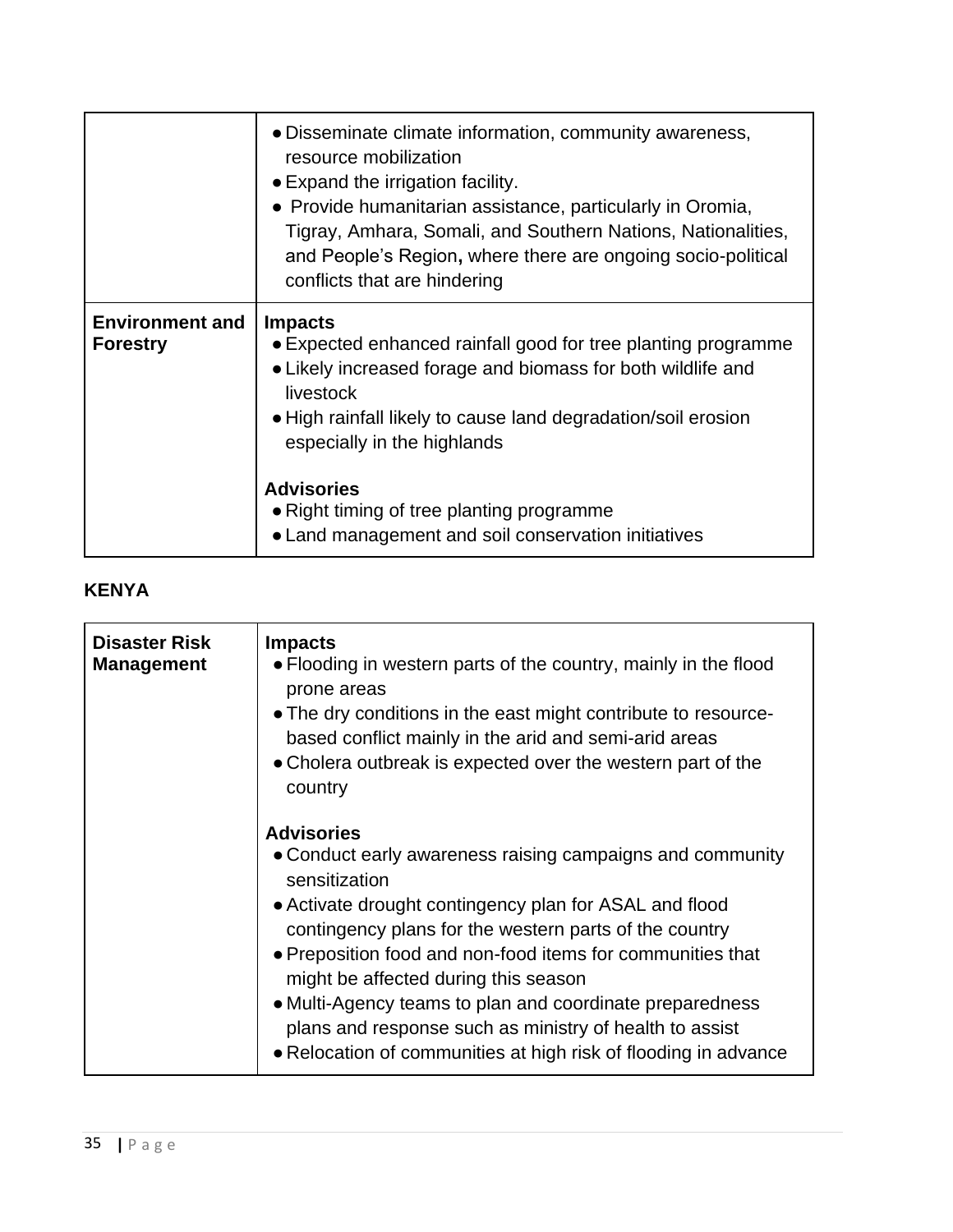| <b>Agriculture and</b><br><b>Food Security</b> | <b>Impacts</b><br>Enhanced rains to contribute positively to crop production<br>(harvest in September)<br>The heavy rainfall and cold conditions will not be very<br>favourable for the harvesting of Beans in western Kenya<br><b>Advisories</b><br>• Put in place proper post-harvest handling for beans                                                                                                                                                                                                                                                                                      |
|------------------------------------------------|-------------------------------------------------------------------------------------------------------------------------------------------------------------------------------------------------------------------------------------------------------------------------------------------------------------------------------------------------------------------------------------------------------------------------------------------------------------------------------------------------------------------------------------------------------------------------------------------------|
| <b>Water and</b><br><b>Energy</b>              | <b>Impacts</b><br>Water scarcity may be experienced in some basins that<br>received less than usual precipitation during the March -<br>May rainfall season<br>Possibility of floods landslides associated with high rainfall<br>amounts can cause displacement and loss of life<br>particularly in the Lake basin<br>Further rise in Lake water levels due to enhanced rainfall<br>is likely to cause further inundation, displacement of<br>people and increased threat to infrastructure around the<br>lakes<br><b>Advisories</b><br>There is need to conserve water for the areas that will |
|                                                | experience a dry season<br>Provide water trucking services to those in need of water<br>$\bullet$<br>and far from water sources<br>Provide early warning information on potential risks                                                                                                                                                                                                                                                                                                                                                                                                         |
| <b>Livestock</b>                               | <b>Impacts</b><br>Pastures and fodder production will go down, animal body<br>conditions expected to decline<br>There are high chances of more animal migrations in the<br>region. With this comes conflict and disease sharing<br>among herds. Poor animal body conditions mean lower<br>immunity and hence higher susceptibility to infections                                                                                                                                                                                                                                                |
|                                                | <b>Advisories</b><br>• Monitor closely seasonal performance<br>• Conduct routine control Trans-boundary Animal diseases<br>(TADs)<br>• Conduct awareness-raising campaign, as soon as possible to<br>avoid those negative impacts                                                                                                                                                                                                                                                                                                                                                               |
| <b>Health</b>                                  | <b>Impacts</b><br>• Increased probabilities of vector-borne diseases especially                                                                                                                                                                                                                                                                                                                                                                                                                                                                                                                 |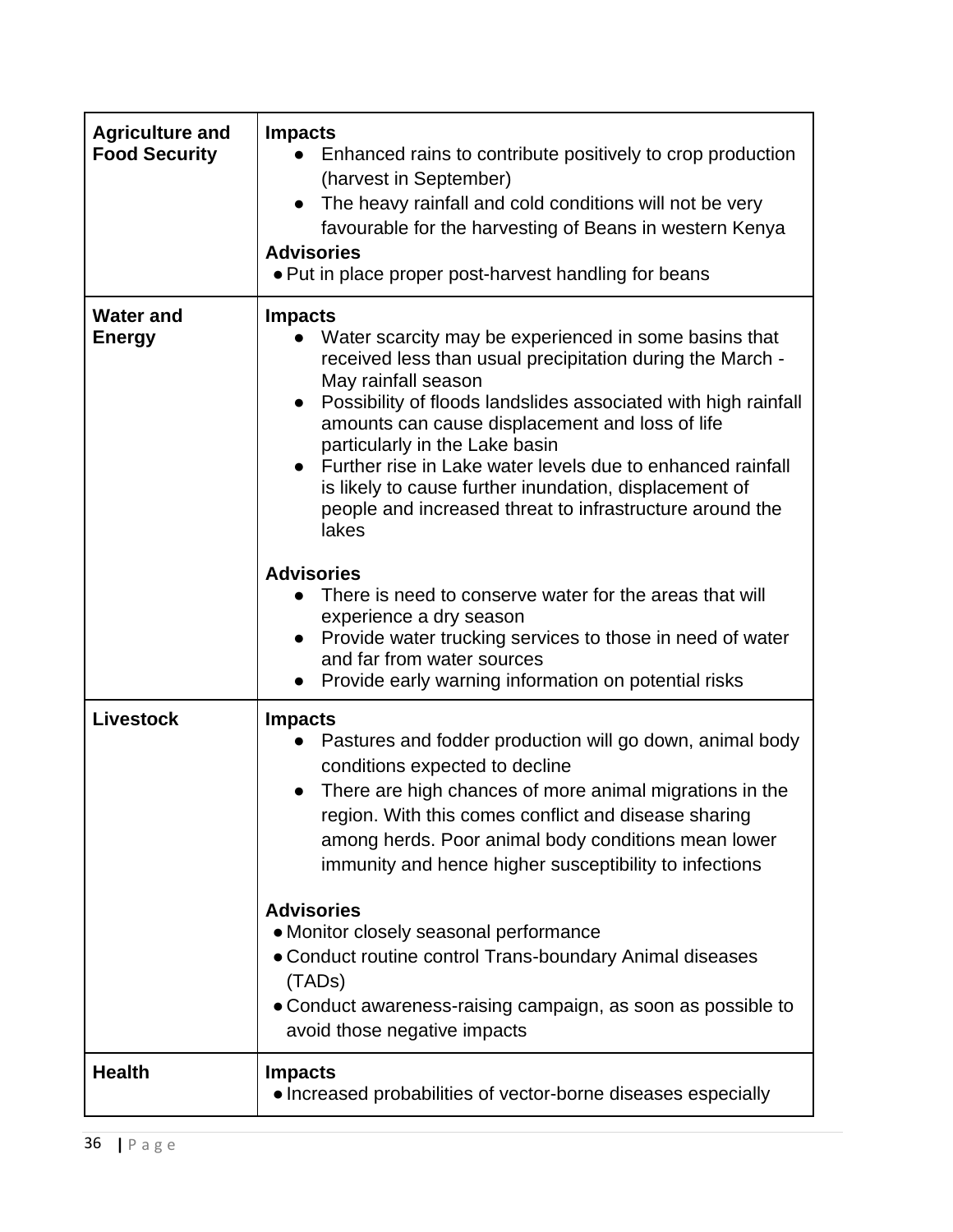|                                           | malaria in Western and north-western Kenya<br>• In the Coastal Kenya elevated incidence of Dengue fever and<br>malaria in some parts may be experienced<br>• No change is expected in terms of disease patterns in the rest<br>of the country                                                                                                                                                                                                                                                                                                          |
|-------------------------------------------|--------------------------------------------------------------------------------------------------------------------------------------------------------------------------------------------------------------------------------------------------------------------------------------------------------------------------------------------------------------------------------------------------------------------------------------------------------------------------------------------------------------------------------------------------------|
|                                           | <b>Advisories</b><br>• Risk communications to areas at risk of outbreak of malaria<br>and dengue<br>• Social behavior change communications on public and<br>household prevention strategies and promotion of prompt care<br>seeking<br>• Provision and prepositioning requisite treatment commodities.<br>eg. Medicines, diagnostics and supportive care supplies<br>. Provision of emergency funding to at-risk health care systems<br>for any outbreaks management operations<br>. Intensify surveillance of all climate sensitive/induced diseases |
| <b>Conflict Early</b><br><b>Warning</b>   | <b>Impacts</b><br>• Anticipated congregation of herders along the mountainous<br>border escarpments with Uganda.<br>• Anticipated migration of herders towards the north of L.<br>Turkana and the border areas with Ethiopia.<br>• Heightened conflict between cross border communities along<br>the border escarpments and around L. Turkana catchment<br>areas with Ethiopia.                                                                                                                                                                        |
|                                           | <b>Advisories</b>                                                                                                                                                                                                                                                                                                                                                                                                                                                                                                                                      |
|                                           | • Disseminate the outlook and likely impacts with the implicated<br>frontier county authorities of the<br>• Activate cross border peace committees early enough to start<br>engaging with communities on peaceful coexistence.                                                                                                                                                                                                                                                                                                                         |
| <b>Environment and</b><br><b>Forestry</b> | <b>Impacts</b><br>• Enhanced rainfall especially in the western parts of Kenya to<br>benefit forests and planted trees growth and<br>warmer than usual temperatures in the eastern parts of Kenya<br>likely to: Reduce the forage and water for wildlife and likely to<br>cause human wildlife conflicts around protected areas; Speed up<br>the drying of vegetation and increase the wildfires.                                                                                                                                                      |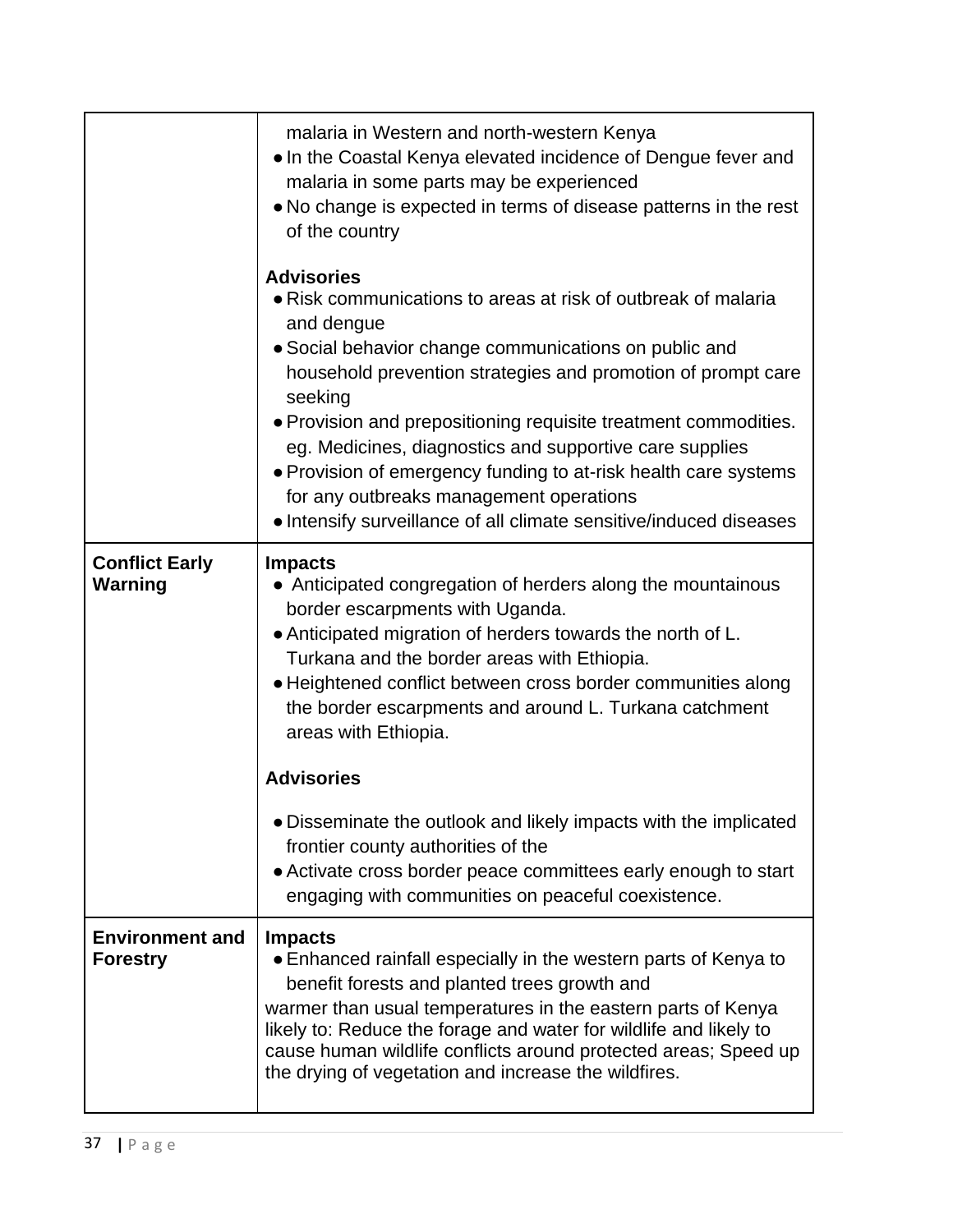| <b>Advisories</b>                                          |
|------------------------------------------------------------|
| • Continue the initiated tree planting programme           |
| • Monitor human-wildlife conflict hotspots areas           |
| • Conduct fire management practices especially in the fire |
| hotspots areas e.g., Tsavo, Aberdares and Mt Kenya         |

# **SOMALIA**

| <b>Disaster Risk</b><br><b>Management</b>      | <b>Impacts</b><br>• Coastal Somalia to have water availability for domestic and<br>livestock use<br>• Although this is not the main rainy season, storms might affect<br>the coastal areas like the previous JJAS season and<br>livelihoods might be disrupted<br>• Likelihood of flash flood over coastal Somalia<br>• Temperature is likely to be cooler over the south due to cool<br>wind and storms<br>• Northern parts of the country expected to experience high<br>temperatures |
|------------------------------------------------|-----------------------------------------------------------------------------------------------------------------------------------------------------------------------------------------------------------------------------------------------------------------------------------------------------------------------------------------------------------------------------------------------------------------------------------------------------------------------------------------|
|                                                | <b>Advisories</b><br>• Conduct national Climate outlook forum (NCOF) for Somalia<br>with relevant sectors to design measures that will be taken<br>during the season<br>• Sub-national COF for selected districts that will be impacted<br>negatively by the JJAS season<br>• Put in place cyclones Preparedness plans<br>• Communities in the northern parts to monitor the temperature<br>rise and take the necessary measures                                                        |
| <b>Agriculture and</b><br><b>Food Security</b> | <b>Impacts</b><br>Water stress over most parts of the country<br>Decreased crop production due to water stress<br>$\bullet$<br>Limited damage of land area by Desert Locusts<br>Drought conditions over regions expected to be dry<br>$\bullet$<br>Possibility of floods / flash floods in the North<br>$\bullet$<br><b>Advisories</b><br>Cultivate short cycle crops (Early maturing varieties)<br>Monitor closely river levels and drought conditions by                              |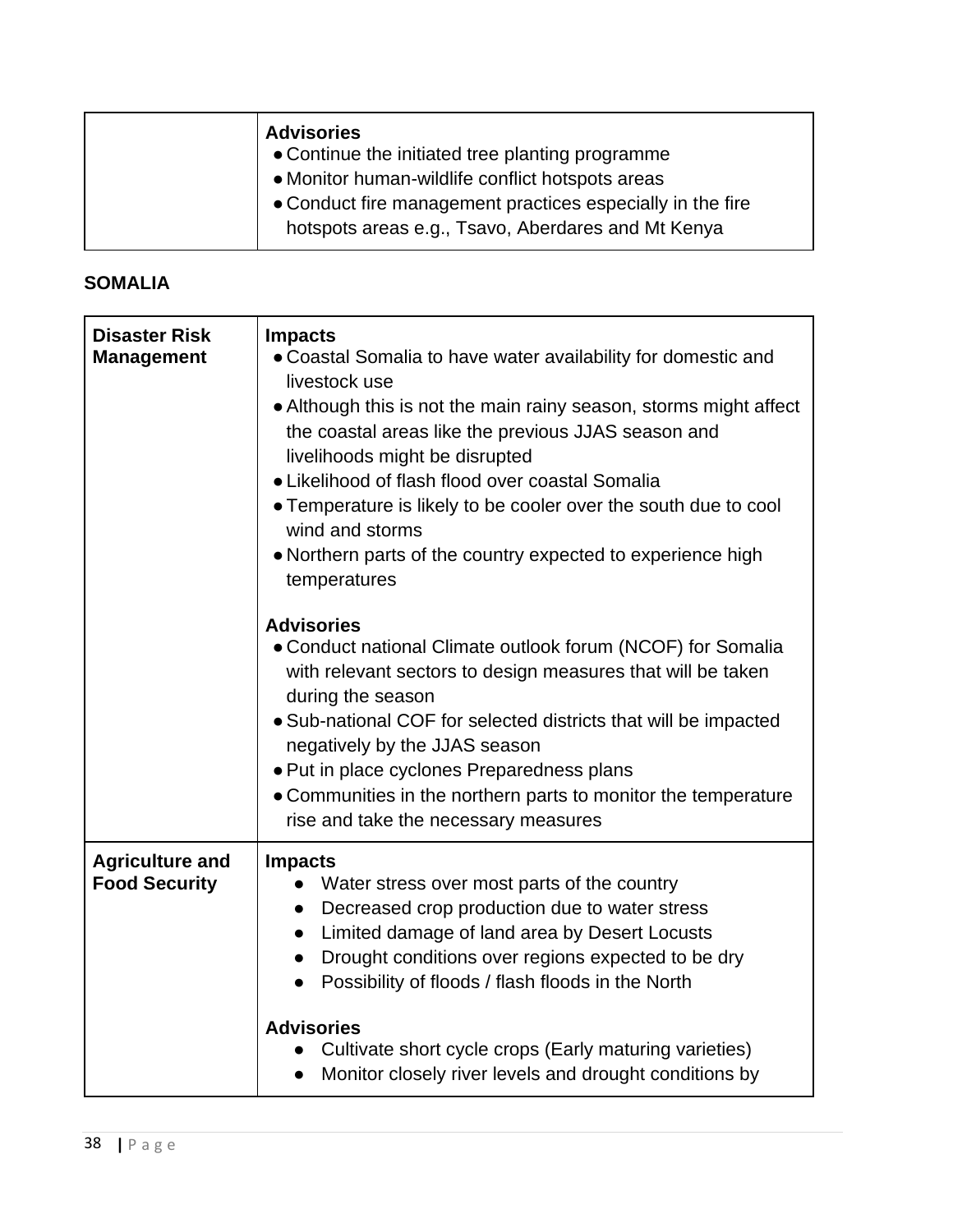|                                   | concerned authorities<br>Households advised to move closer to water sources and<br>$\bullet$<br>practice water harvesting<br>Undertake rehabilitation of flood affected infrastructures<br>like canals and embankments<br>Continued Humanitarian support for regions that are food<br>insecure                                                                                                                                                                                                                                                                                                                                             |
|-----------------------------------|--------------------------------------------------------------------------------------------------------------------------------------------------------------------------------------------------------------------------------------------------------------------------------------------------------------------------------------------------------------------------------------------------------------------------------------------------------------------------------------------------------------------------------------------------------------------------------------------------------------------------------------------|
| <b>Water and</b><br><b>Energy</b> | <b>Impacts</b><br>• Water scarcity may be experienced in some districts that<br>received below average precipitation during the March - May<br>rainfall season<br><b>Advisories</b><br>Conserve water for those areas that will experience a dry<br>season from June to September<br>Provide water trucking services to those in need of water<br>and far from water sources                                                                                                                                                                                                                                                               |
| <b>Livestock</b>                  | <b>Impacts</b><br>Animal movements to occur in some areas due to inadequate<br>water and pasture<br><b>Advisories</b><br>• Take advantage of the expected good market prices due to<br>the Hajj to sell their livestock<br>• Conduct close monitoring of season's performance                                                                                                                                                                                                                                                                                                                                                              |
| <b>Health</b>                     | <b>Impacts</b><br>• Increased Malnutrition rate due to seasonal crop failure<br>resulting in food insecurity among Women and children in the<br>farming communities, IDPs and urban poor<br>• Increased AWD/Cholera outbreak due to shortage of Water<br>and deteriorated hygienic conditions among IDPs and<br>vulnerable communities<br>• Increased population displacement due to drought and food<br>insecurity<br><b>Advisories</b><br>• For Malnutrition: Enhance Nutrition Promotion interventions to<br>reduce malnutrition, establishment stabilization centres,<br>supplementary feeding, Nutrition screening, provision of Cash |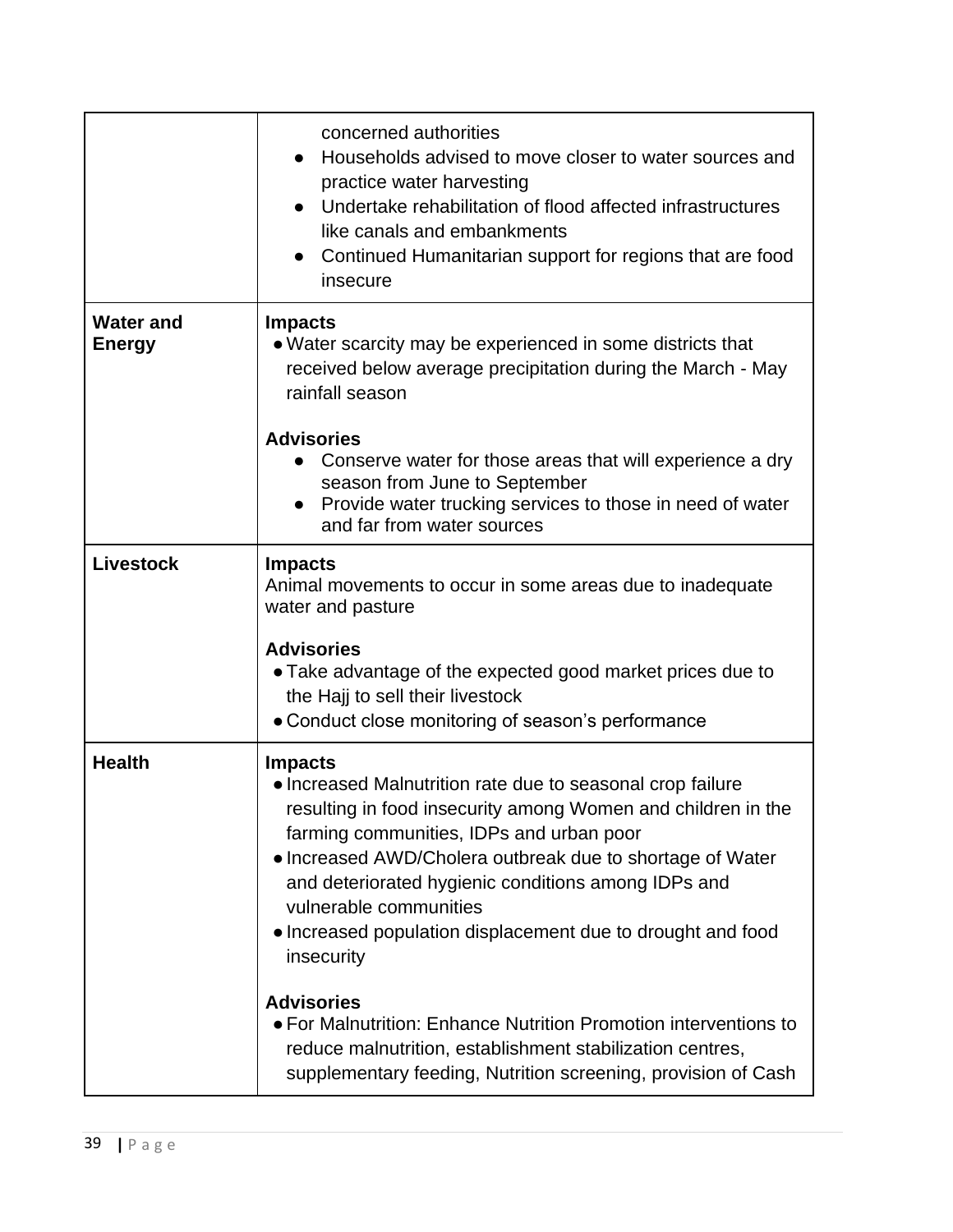|                                  | assistance to malnourished families<br>• For AWD/Cholera: Implement all preventive measures<br>including hygiene promotion, water source purification and<br>case management interventions of AWD/Cholera in the<br>affected areas<br>• Increase food aid |
|----------------------------------|-----------------------------------------------------------------------------------------------------------------------------------------------------------------------------------------------------------------------------------------------------------|
| <b>Conflict Early</b><br>Warning | • No participation                                                                                                                                                                                                                                        |

### **SOUTH SUDAN**

| <b>Disaster Risk</b><br><b>Management</b>      | <b>Impacts</b><br>• Floods expected over Jongle and Upper Nile states. This<br>could lead to disease outbreaks and displacement of people<br>• Risk of conflict among farmers and pastoralist over central<br>and eastern equatorial where farming take place due to<br>completion for resources<br>• There might be issues of access in flood affected areas and<br>this needs prepositioning food and non-food items to optimal<br>locations in advance |
|------------------------------------------------|-----------------------------------------------------------------------------------------------------------------------------------------------------------------------------------------------------------------------------------------------------------------------------------------------------------------------------------------------------------------------------------------------------------------------------------------------------------|
|                                                | <b>Advisories</b><br>• Engage national DRR platform and early warning working<br>group members to meet and advise on the response<br>strategies.<br>• Conduct national COF with the support of the national<br>meteorological office to have a good contingency plan and<br>specific advisories<br>. Publish early warning bulletin and policy briefs and<br>disseminate to stakeholders<br>• Prepare contingency plans for response and engage partners  |
| <b>Agriculture and</b><br><b>Food Security</b> | <b>Impacts</b><br>Limited disease outbreaks e.g. fall armyworms<br>Increase of production acreage due to favourable<br>$\bullet$<br>conditions<br>Limited storage facilities for first harvest which might lead<br>to post harvest losses<br>Likelihood of transportation problems due to damaged                                                                                                                                                         |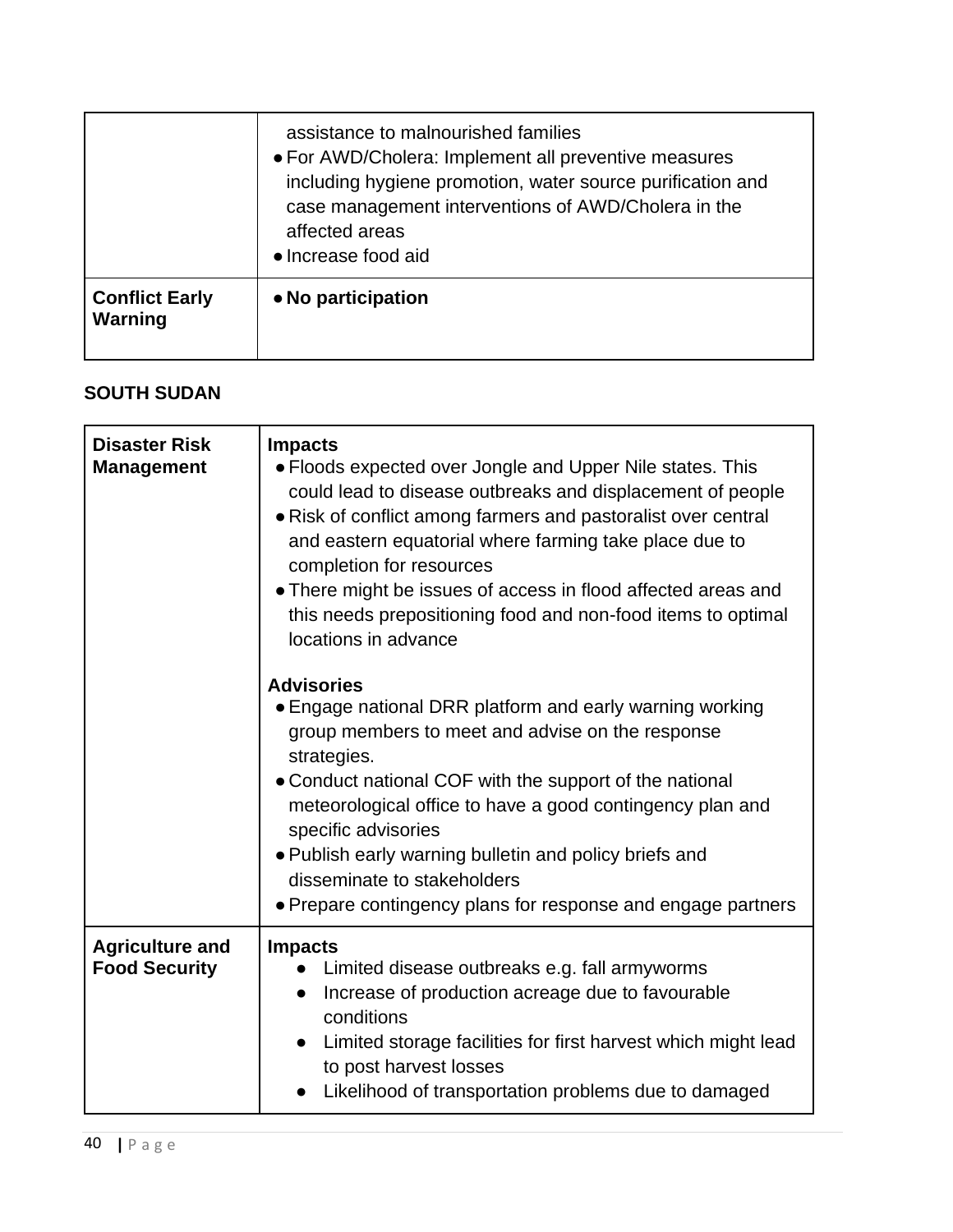|                         | roads<br>Difficulties in hiring labor<br><b>Advisories</b><br>Early distribution of seeds for the second season<br>Practice proper post-harvest management for the March -<br>May crops<br>Conduct continuous monitoring of the season including<br>use of forecast updates                                                                                                                                                                                                                                                                                                                                                                                                                                                                                                        |
|-------------------------|------------------------------------------------------------------------------------------------------------------------------------------------------------------------------------------------------------------------------------------------------------------------------------------------------------------------------------------------------------------------------------------------------------------------------------------------------------------------------------------------------------------------------------------------------------------------------------------------------------------------------------------------------------------------------------------------------------------------------------------------------------------------------------|
| <b>Water and Energy</b> | <b>Impacts</b><br>Enhanced inflows into the country from upstream<br>countries due to enhanced rainfall particularly in Ethiopia<br>and Uganda<br>Risk of riverine and flash flooding and prolonged water<br>logging condition<br>Delayed/difficulties in dykes repair work due to wet<br>ground/water logging condition<br><b>Advisories</b><br>Create awareness to communities that are at risk<br>associated with floods due to enhanced rainfall forecast<br>Provide early warning information on potential risks                                                                                                                                                                                                                                                              |
| <b>Livestock</b>        | • No participation                                                                                                                                                                                                                                                                                                                                                                                                                                                                                                                                                                                                                                                                                                                                                                 |
| <b>Health</b>           | <b>Impacts</b><br>• Risk of ARI (Acute respiratory infection), AWD (Acute Watery<br>diarrhea), ABD (Acute bloody diarrhea), Malaria, Measles,<br>RVF (Rift Valley Fever) and HEV (Hepatitis E Virus).<br><b>Advisories</b><br>• Prepositioned IPC materials and outbreak investigation kits<br>• Conduct follow up serological testing, already planned at<br><b>UVRI</b><br>• Continue community awareness, already in progress, to<br>mitigate risk of RVF spreading from animals to human by<br>observing RVF preventive measures<br>• Encourage integration of all Community resources networks<br>(ICMN, Hygiene promoters, nutrition workers, EPI team,<br>Animal health workers, Polio team and BHI workers) to<br>support risk communication and AHR surveillance in Human |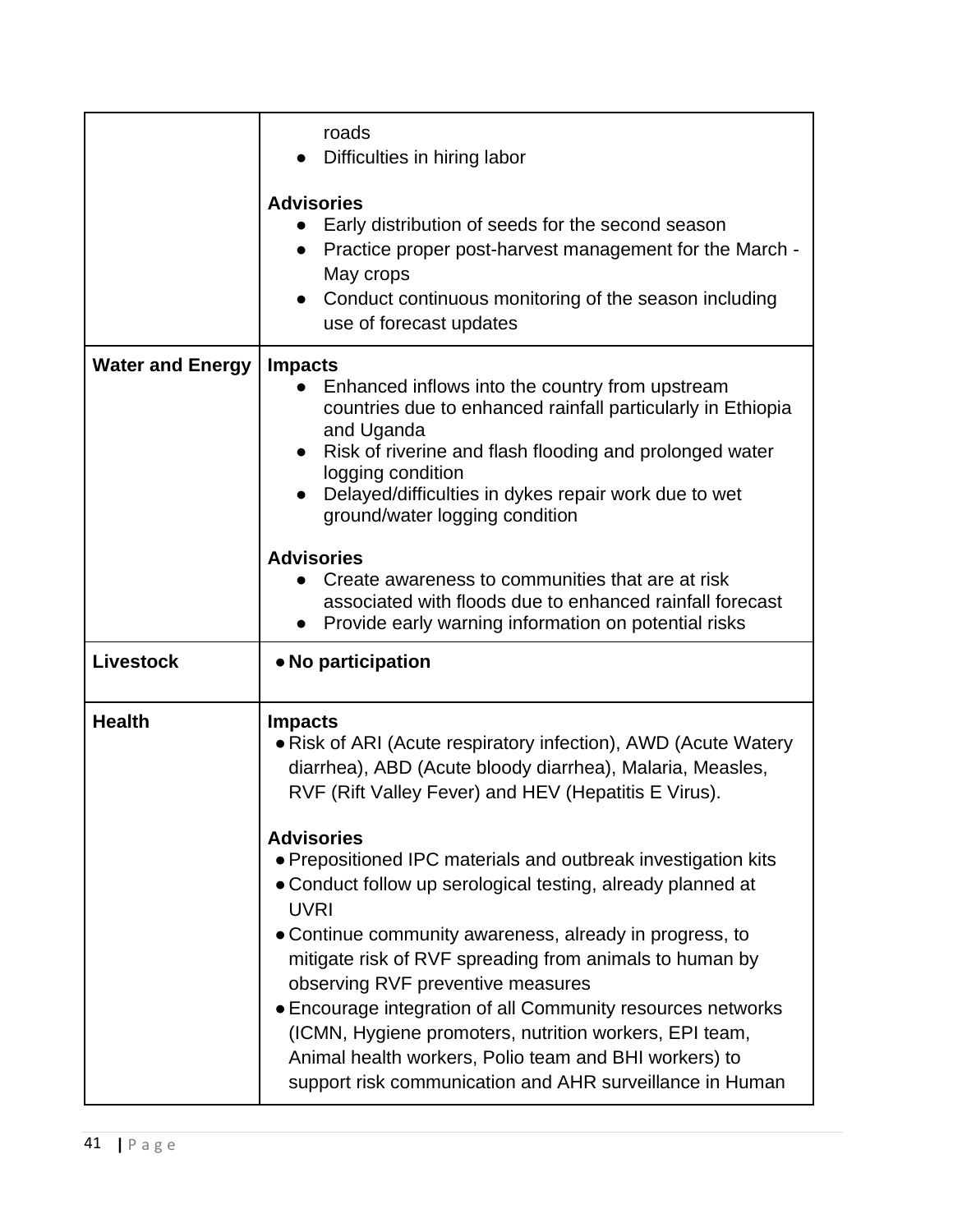|                                         | and Animals        |
|-----------------------------------------|--------------------|
| <b>Conflict Early</b><br><b>Warning</b> | • No participation |

# **SUDAN**

| <b>Disaster Risk</b><br><b>Management</b>      | <b>Impacts</b><br>• Riverine floods along the Blue Nile and the White Nile are<br>expected. This could damage public utilities and houses,<br>disrupting the lives and livelihoods of communities<br>. Urban floods for Darfur, Kasala and Khartoum, among others<br>• High temperature over the northern part, this will have less<br>impact as there are less to no population in such places                                                                                                                                                                                                                                                                                       |
|------------------------------------------------|---------------------------------------------------------------------------------------------------------------------------------------------------------------------------------------------------------------------------------------------------------------------------------------------------------------------------------------------------------------------------------------------------------------------------------------------------------------------------------------------------------------------------------------------------------------------------------------------------------------------------------------------------------------------------------------|
|                                                | <b>Advisories</b><br>• Conduct emergency preparedness planning and coordinate<br>response<br>• Ensure source for funding in advance for preparedness and                                                                                                                                                                                                                                                                                                                                                                                                                                                                                                                              |
|                                                | response<br>• Conduct community sensitization and engagement<br>• Share forecast with the flood task force which will include<br>Sudan Met office, national NGOs and other stakeholders                                                                                                                                                                                                                                                                                                                                                                                                                                                                                               |
| <b>Agriculture and</b><br><b>Food Security</b> | <b>Impacts</b><br>• Likelihood of floods and waterlogging incidences                                                                                                                                                                                                                                                                                                                                                                                                                                                                                                                                                                                                                  |
|                                                | <b>Advisories</b><br>Establish plan for the summer season in terms of land to<br>$\bullet$<br>be cultivated and crop composition<br>Extension staff to advise on timing for sowing and crop<br>$\bullet$<br>selection including determining the quantity and type of<br>seeds to be provided to smallholders. For areas of that will<br>experience poor rains, early maturing varieties should be<br>distributed and high yield variety to the areas of above<br>average rains<br>Undertake rehabilitation of drainage systems especially in<br>$\bullet$<br>flood prone areas<br>Undertake early transportation of agricultural inputs to the<br>areas where roads were cut by rains |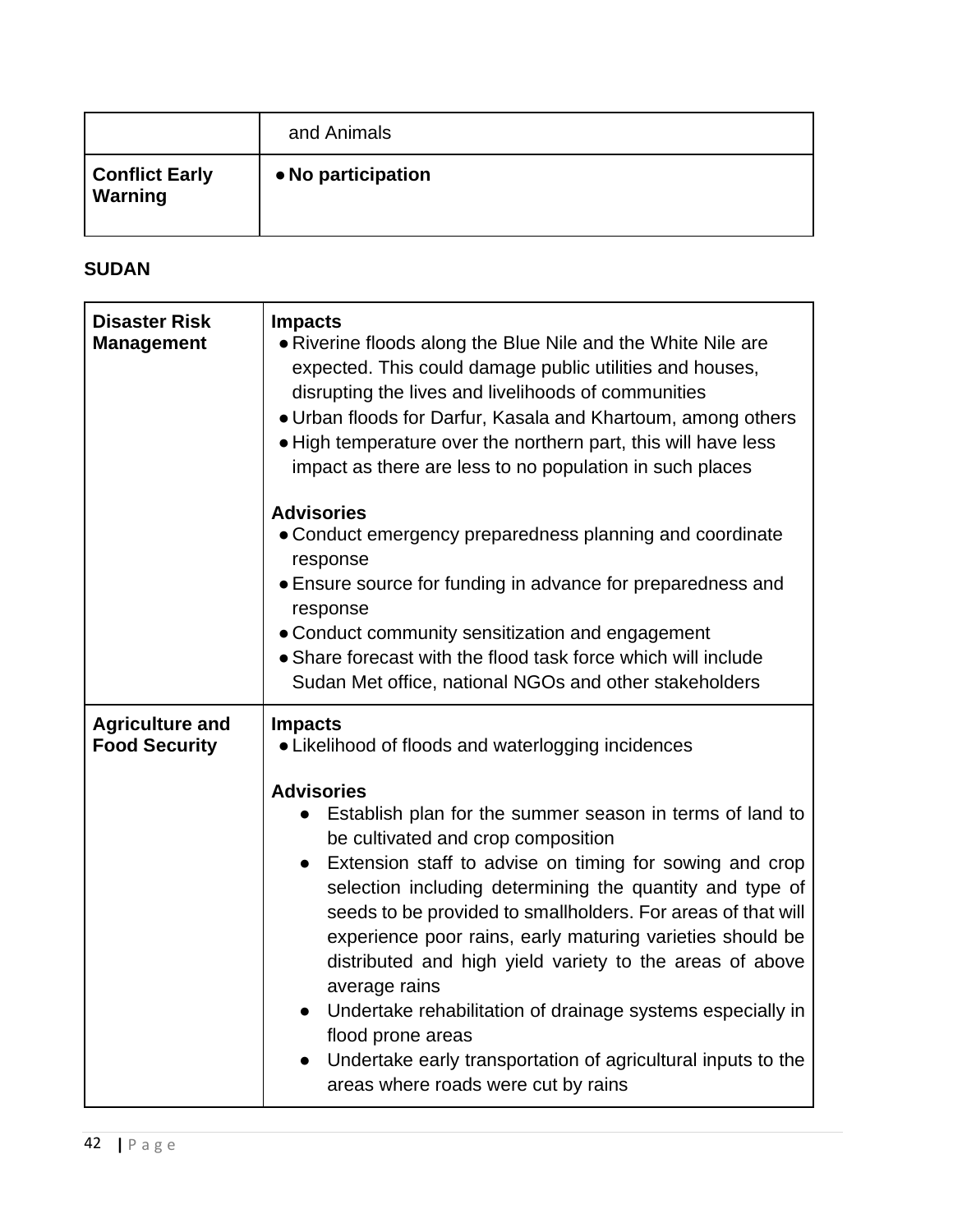|                         | Encourage planting of water melon seeds as cash crop in<br>flood prone areas<br>Farmers should cultivate crops that resist excessive rains<br>$\bullet$<br>to substitute crops that are not resistant to excessive rains<br>like sesame                                                                                                                                                           |
|-------------------------|---------------------------------------------------------------------------------------------------------------------------------------------------------------------------------------------------------------------------------------------------------------------------------------------------------------------------------------------------------------------------------------------------|
| <b>Water and Energy</b> | <b>Impacts</b><br>Enhanced inflows into the country from upstream<br>$\bullet$<br>countries due to enhanced rainfall particularly in Ethiopia<br>and South Sudan<br>Risk of riverine and flash flooding and prolonged water<br>$\bullet$<br>logging condition<br>Enhanced water storage due to the forecasted above<br>$\bullet$<br>average precipitation                                         |
|                         | <b>Advisories</b><br>Create awareness among communities at risk on the<br>$\bullet$<br>risks associated with floods due to enhanced rainfall<br>forecast<br>Update basin management plan based on the forecast<br>$\bullet$<br>Provide early warning information on potential risks                                                                                                               |
| <b>Livestock</b>        | <b>Impacts</b><br>Improved pasture regeneration and water harvesting<br>Seasonal Animal movement expected from South Sudan<br>$\bullet$<br>to southern part of Sudan (South and East Darfur, South<br>Kordofan, White Nile, Blue Nile and Sinnar) up to central<br>states (North Kordofan, Gadarif and Kassala states) to<br>avoid flies and mosquitoes leading to disease sharing<br>among herds |
|                         | <b>Advisories</b><br>• Conduct flood control measures in flood prone areas<br>• Conserve water and pastures/fodder in the areas receiving<br>good rains during this season<br>• Control vector-borne diseases, conduct deworming,<br>vaccinations<br>• Conduct routine control Trans-boundary Animal diseases<br>(TADs)                                                                           |
| <b>Health</b>           | <b>Impacts</b>                                                                                                                                                                                                                                                                                                                                                                                    |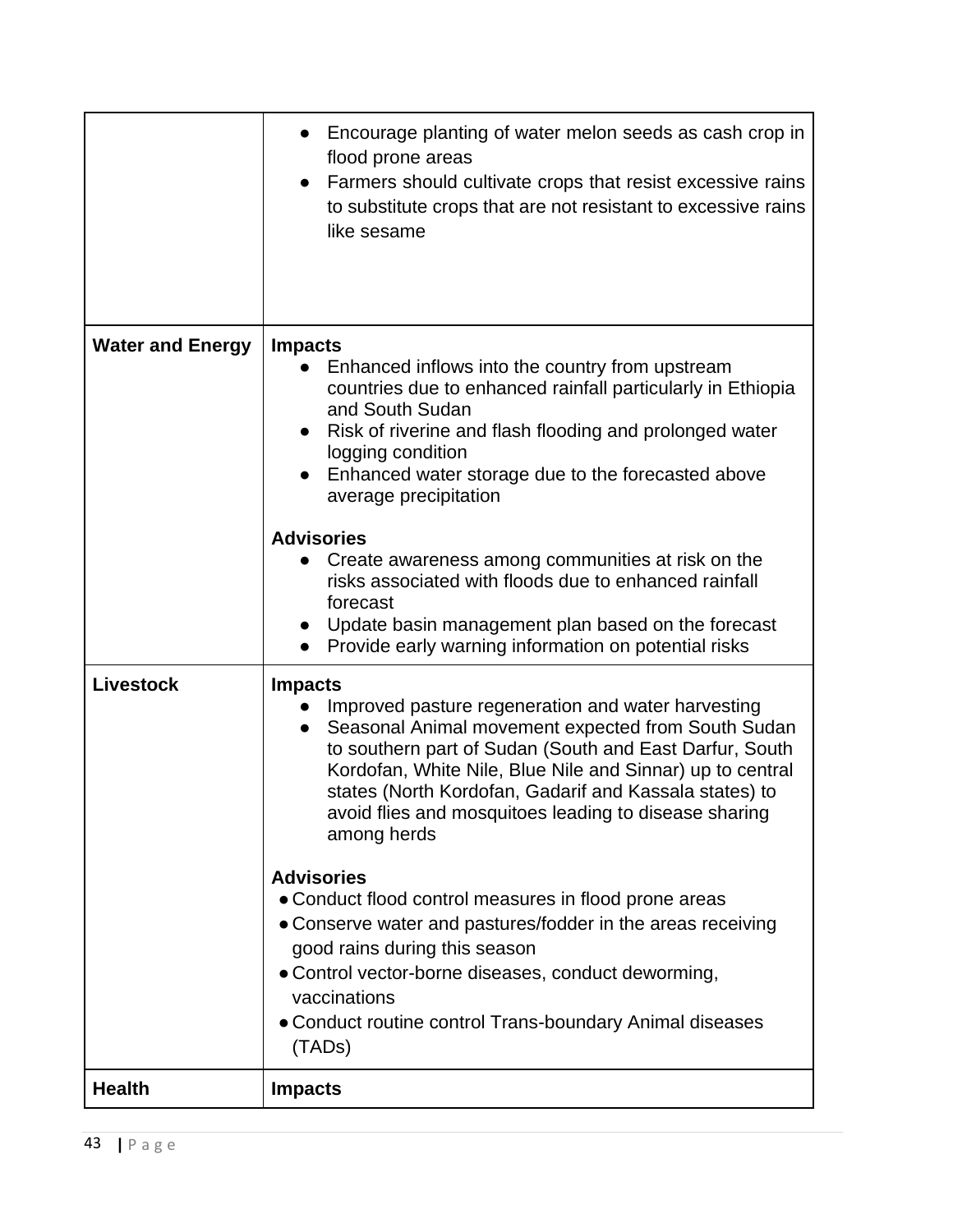|                                           | • Risk of Malaria outbreaks due to increase in mosquitoes<br>breeding<br>• Risk of diarrheal diseases like Acute Watery Diarrhea,<br>Typhoid, and Dysentery due to poor sanitation which leads to<br>breeding<br><b>Advisories</b><br>• Ensure allocation of resources to controlling outbreaks,<br>including mosquito control measures<br>• Provide safe drinking water<br>• Ensure availability of vaccines                                                                                        |
|-------------------------------------------|------------------------------------------------------------------------------------------------------------------------------------------------------------------------------------------------------------------------------------------------------------------------------------------------------------------------------------------------------------------------------------------------------------------------------------------------------------------------------------------------------|
| <b>Conflict Early</b><br>Warning          | <b>Impacts</b><br>• The season is expected to be wetter than usual over most<br>parts of the country providing a good prospect for agriculture<br>and pasture generation<br>• This is the season of agriculture production and seasonal<br>movement of pastoralists, which increase the risk of conflict<br>between the two farmers and pastoralists<br>• Increase risk of conflict over land, especially in western part of<br>the country due the delicate security situation<br><b>Advisories</b> |
|                                           | • Maximize the benefit from the season by increasing water<br>harvesting effort to save water for the dry season<br>• Mobilize communities and the relevant authorities to identify<br>migration routes for pastoralists and ensure pasture land is<br>protected from agricultural use, to reduce conflict risk<br>• Mobilize security forces and traditional peacebuilding<br>mechanisms community to protect farmers in remote areas of<br>western part of the country                             |
| <b>Environment and</b><br><b>Forestry</b> | <b>Impacts</b><br>• Above average rainfall is expected in most parts of Sudan<br>likely to: Increase growth rate of trees and seed production;<br>Increase fodder grass likely to attract considerable nomads<br>groups, leading to damage regeneration and young trees.<br>Potential of production of Gum Arabic affected                                                                                                                                                                           |
|                                           | <b>Advisories</b>                                                                                                                                                                                                                                                                                                                                                                                                                                                                                    |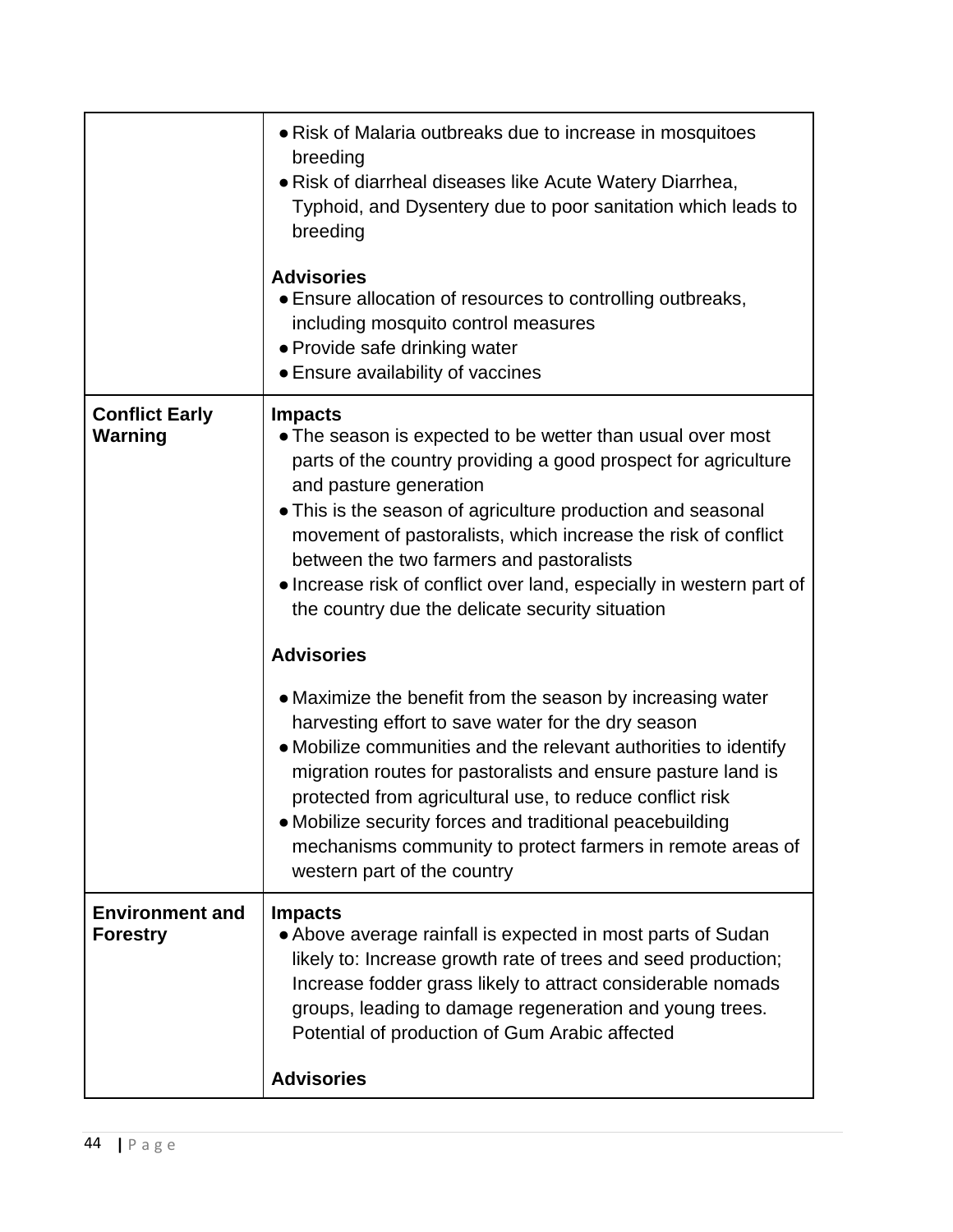| ↑ Tree planting and encourage tending operations<br>• Forest conservation activities by protecting the younger |
|----------------------------------------------------------------------------------------------------------------|
| regeneration and trees                                                                                         |

# **UGANDA**

| <b>Disaster Risk</b><br><b>Management</b>      | <b>Impacts</b><br>• Risk of flooding over the western parts of the country to<br>continue in the coming season<br>• Currently there is a challenge of getting land to relocate<br>communities affected by floods<br>• Mt. Ruwenzori area is expected to experience landslides<br>• The country is expected to have enhanced agricultural<br>production                                                                                                               |
|------------------------------------------------|----------------------------------------------------------------------------------------------------------------------------------------------------------------------------------------------------------------------------------------------------------------------------------------------------------------------------------------------------------------------------------------------------------------------------------------------------------------------|
|                                                | <b>Advisories</b><br>• The Office of the Prime Minister to intensify early warning to<br>reach communities in affected areas<br>• Sensitization and dissemination of early warning information<br>• Early action to be taken to relocate people by the government<br>to save lives<br>• Review contingency plan and ensure it is in place                                                                                                                            |
| <b>Agriculture and</b><br><b>Food Security</b> | No input from Uganda                                                                                                                                                                                                                                                                                                                                                                                                                                                 |
| <b>Water and Energy</b>                        | <b>Impacts</b><br>Further rise in Lake water levels due to higher than usual<br>rainfall is likely to cause further inundation, displacement<br>of people and increased threat to infrastructure around<br>the lakes<br>Delayed/difficulties in repair work due to wet ground/water<br>logging condition<br><b>Advisories</b><br>Conduct continuous monitoring of the rivers and Lakes to<br>avert disasters<br>Provide early warning information on potential risks |
| <b>Livestock</b>                               | <b>Impacts</b><br>• Good pastures and water harvesting to prevail as well as<br>good animal body conditions                                                                                                                                                                                                                                                                                                                                                          |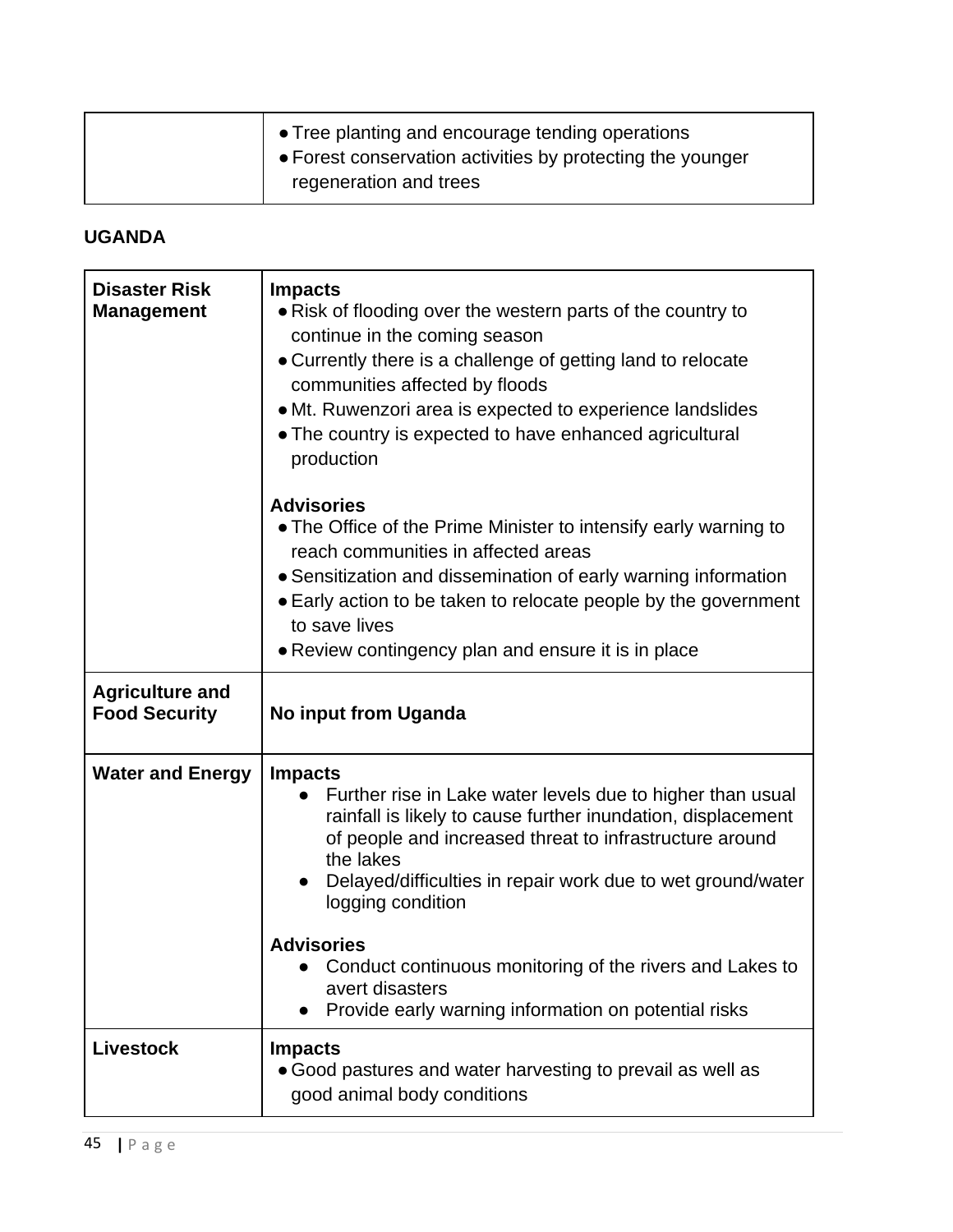|                                         | • Honey production expected to increase due to adequate<br>flowers and water<br>· Diseases associated with wet conditions in areas expected to<br>have higher than usual rainfall. Parasitic diseases, Tse Tse<br>and ticks are expected to prevail<br><b>Advisories</b><br>• Conserve water and pastures/fodder in the areas receiving<br>good rains during this season<br>• Control of vector-borne diseases, deworming, vaccinations<br>• Conduct routine control Trans-boundary Animal diseases<br>(TADs)<br>. Continue control measures of African Swine Fever, CBPP,<br><b>PPR Foot and Mouth Disease</b><br>• Conduct flood control measures in flood prone areas<br>• Intensify Zones 1 & 2 Poultry disease control, especially<br><b>Gumboro and Coccidiosis</b> |
|-----------------------------------------|---------------------------------------------------------------------------------------------------------------------------------------------------------------------------------------------------------------------------------------------------------------------------------------------------------------------------------------------------------------------------------------------------------------------------------------------------------------------------------------------------------------------------------------------------------------------------------------------------------------------------------------------------------------------------------------------------------------------------------------------------------------------------|
| <b>Health</b>                           | <b>Impacts</b><br>• Likelihood of malaria incidence in most parts of the country<br>particularly in Karamoja, eastern Uganda, central and south-<br>western Uganda<br>• Likelihood of Cholera outbreaks in Cholera prone districts<br>particularly in the districts of Kasese and Ntoroko in south-<br>western Uganda and Busia, Bulambuli, Namayingo in eastern<br>Uganda                                                                                                                                                                                                                                                                                                                                                                                                |
|                                         | <b>Advisories</b><br>. Continuous monitoring and surveillance of the disease with a<br>focus in Karamoja, eastern, central and south-western regions<br>• Conduct Health education and social behavior change<br>communication to contribute to prevent outbreaks<br>• Prioritize the regions above in the routine distribution of nets<br>• Buffer stocks of antimalarials and mRDTS in those regions<br>• Conduct continued Surveillance for Cholera in the cholera<br>prone districts especially Kasese, Ntoroko, Bulambuli<br>Namayingo, Busia and Karamoja                                                                                                                                                                                                           |
| <b>Conflict Early</b><br><b>Warning</b> | • No participation                                                                                                                                                                                                                                                                                                                                                                                                                                                                                                                                                                                                                                                                                                                                                        |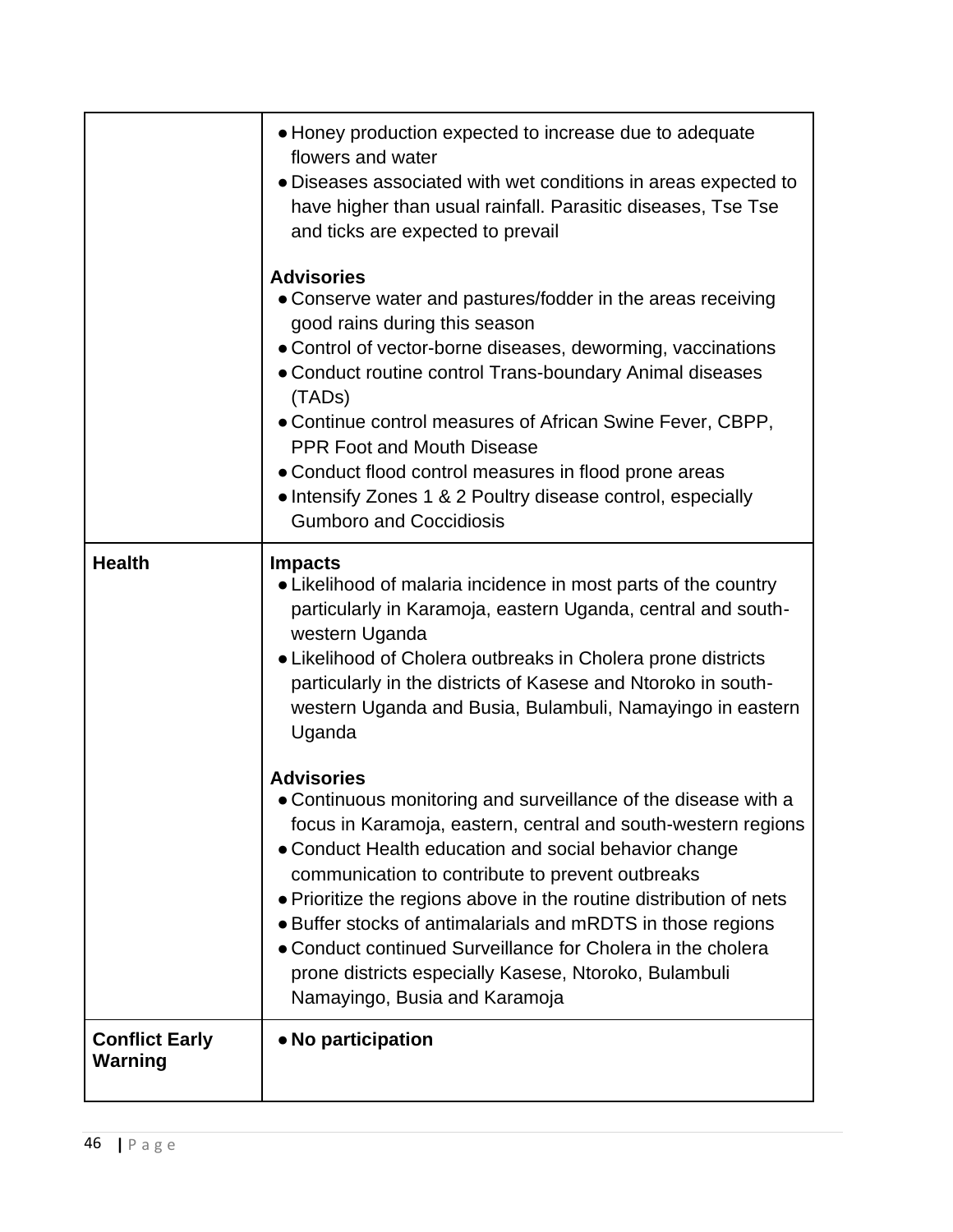# **BURUNDI**

| <b>Disaster Risk</b><br><b>Management</b>      | • No participation                                                                                                                                                                                                                |
|------------------------------------------------|-----------------------------------------------------------------------------------------------------------------------------------------------------------------------------------------------------------------------------------|
| <b>Agriculture and</b><br><b>Food Security</b> | <b>Impacts</b><br>A reduction of rivers and lake levels during March - May<br>rainfall season have caused damage to livelihoods and<br>crops<br>A reduction in post-harvest related losses for the last<br>March-May season crops |
|                                                | <b>Advisories</b>                                                                                                                                                                                                                 |
|                                                | Cultivate drought tolerant and short cycle crops like<br>tubers (sweet potatoes, cassava or crops like vegetables<br>in swampy areas and strengthen small scale irrigation<br>schemes                                             |
|                                                | Promote kitchen garden technologies                                                                                                                                                                                               |
| <b>Water and Energy</b>                        | <b>Impacts</b>                                                                                                                                                                                                                    |
|                                                | Good availability of water supply for municipal, irrigation<br>and stable hydropower supply<br>The current high lake level will be sustained over the<br>June-September period                                                    |
|                                                | <b>Advisories</b><br>Implement water conservation measures to take the<br>$\bullet$<br>country through the dry season<br>Conduct continuous monitoring of the rivers and Lakes to<br>avert disasters                              |
| <b>Livestock</b>                               | • No participation                                                                                                                                                                                                                |
| <b>Health</b>                                  | <b>Impacts</b><br>• Risk of Malaria outbreaks<br>• Acute watery Diarrhea, Cholera<br><b>Advisories</b><br>• Sensitization of the community to seek treatment on time and                                                          |
|                                                |                                                                                                                                                                                                                                   |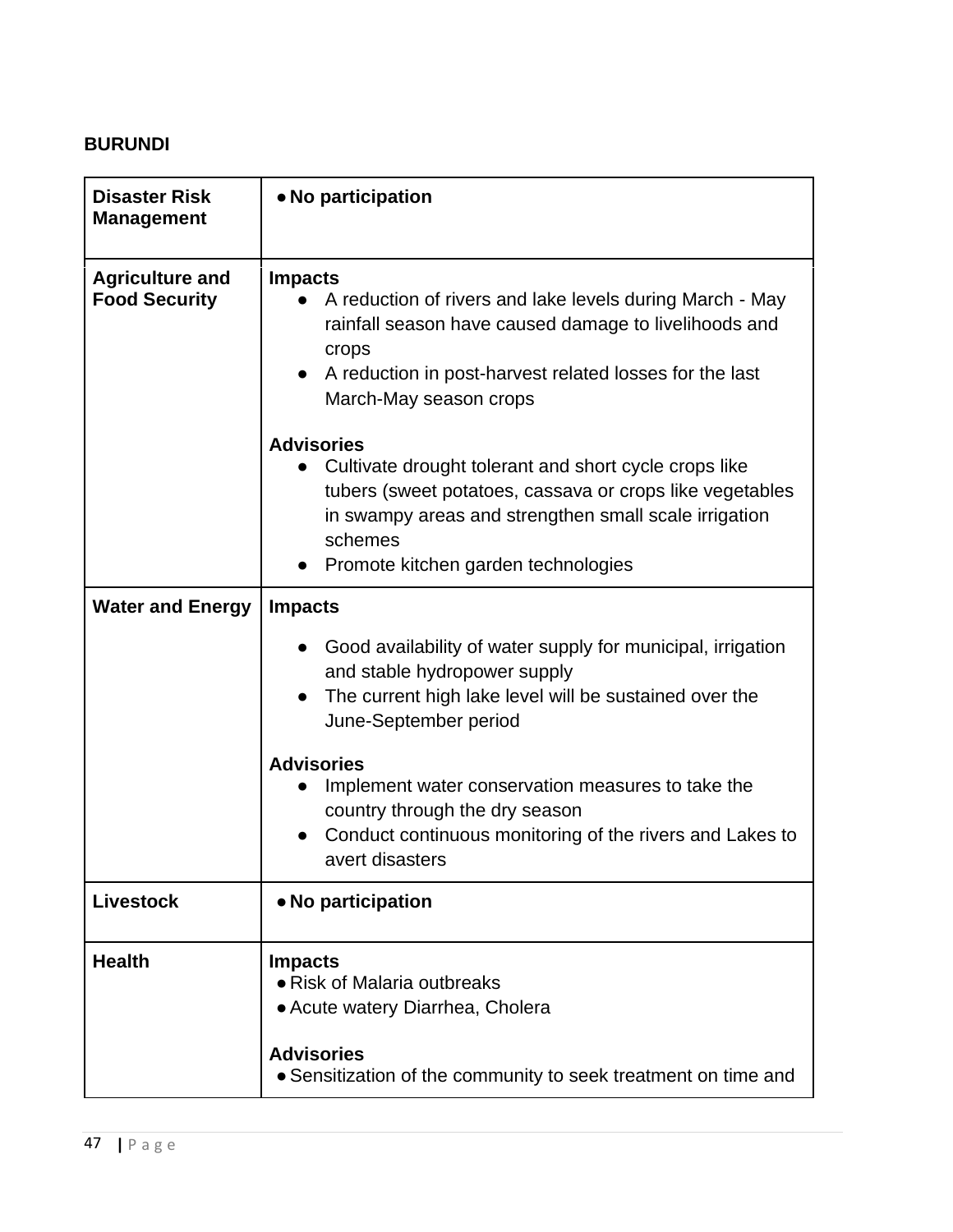|                                           | on Bed nets utilization<br>• Case management and ITNs distribution to target population  |
|-------------------------------------------|------------------------------------------------------------------------------------------|
| <b>Environment and</b><br><b>Forestry</b> | <b>Impacts</b><br>• Environment and forests to continue to benefit from high<br>rainfall |
|                                           | <b>Advisories</b><br>• Continuation of tree planting campaigns                           |

#### **RWANDA**

| <b>Disaster Risk</b><br><b>Management</b>      | • No participation                                                                                                                                                                                                                                                                                           |
|------------------------------------------------|--------------------------------------------------------------------------------------------------------------------------------------------------------------------------------------------------------------------------------------------------------------------------------------------------------------|
| <b>Agriculture and</b><br><b>Food Security</b> | <b>Impacts</b><br>. Post-harvest losses likely for season B crops<br>• Floods and waterlogging incidents that might negatively affect<br>Season C crops                                                                                                                                                      |
|                                                | <b>Advisories</b><br>Ensure effective post-harvest strategies, avail post-<br>harvest equipment, rehabilitate some warehouses for<br>Season B crops<br>Distribute seeds and fertilizers on time, in readiness for<br>season C season                                                                         |
| <b>Water and Energy</b>                        | <b>Impacts</b><br>Good availability of water supply for municipal, irrigation<br>and stable hydropower supply<br>The current high lake level will be sustained over the<br>June-September period<br><b>Advisories</b><br>Implement water conservation measures to take the<br>country through the dry season |
|                                                | Continuous monitoring of the rivers to avert disasters<br>$\bullet$                                                                                                                                                                                                                                          |
| Livestock                                      | • No participation                                                                                                                                                                                                                                                                                           |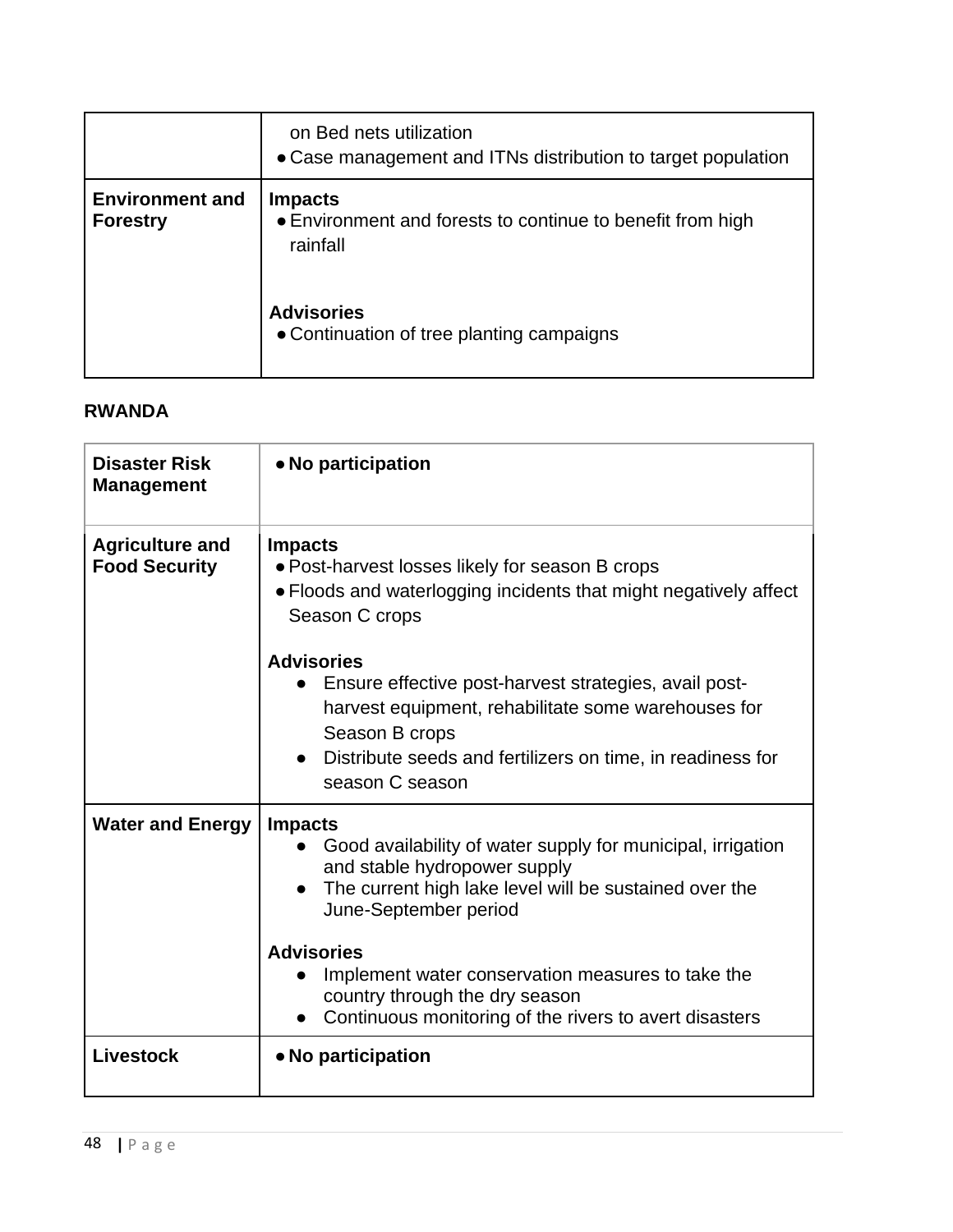| <b>Health</b>                             | <b>Impacts</b><br>• Rwanda is expecting the increase of malaria cases between<br>May and June in endemic districts of the Eastern and<br>Southern Provinces and hot spots of malaria are expected in<br>Western Province around lake Kivu<br>• Cases of Schistosomiasis are expected in all districts of<br>Rwanda and more cases of soil-transmitted Helminthiasis are<br>expected in many districts of the western province, few<br>districts of southern province bordering the western province<br>and few districts of the Northern province |
|-------------------------------------------|---------------------------------------------------------------------------------------------------------------------------------------------------------------------------------------------------------------------------------------------------------------------------------------------------------------------------------------------------------------------------------------------------------------------------------------------------------------------------------------------------------------------------------------------------|
|                                           | <b>Advisories</b><br>• Continue, IRS combined with the distribution of standard nets,<br>which is already being conducted in all endemic districts (12)<br>of the eastern and southern provinces and the extreme<br>southern west region of Rwanda known as a high endemic<br>area<br>• Districts with moderate endemicity without IRS have received<br>the new generation LLINs (G2 LLINs) and PBO LLINs while<br>Standard Nets were distributed in Districts with low endemicity                                                                |
| <b>Conflict Early</b><br><b>Warning</b>   | • No participation                                                                                                                                                                                                                                                                                                                                                                                                                                                                                                                                |
| <b>Environment and</b><br><b>Forestry</b> | <b>Impacts</b><br>• Enhanced rainfall will increase water availability and higher<br>moisture available for vegetation and trees growth<br>. High rainfall likely to cause land degradation/soil erosion<br>especially in the highlands<br><b>Advisories</b><br>• Promote Tree planting and setting up of tree nurseries<br>• Promote land management/soil conservation and landscape<br>restoration on affected lands                                                                                                                            |

# **TANZANIA**

| <b>Disaster Risk</b><br><b>Management</b> | • No participation |
|-------------------------------------------|--------------------|
|-------------------------------------------|--------------------|